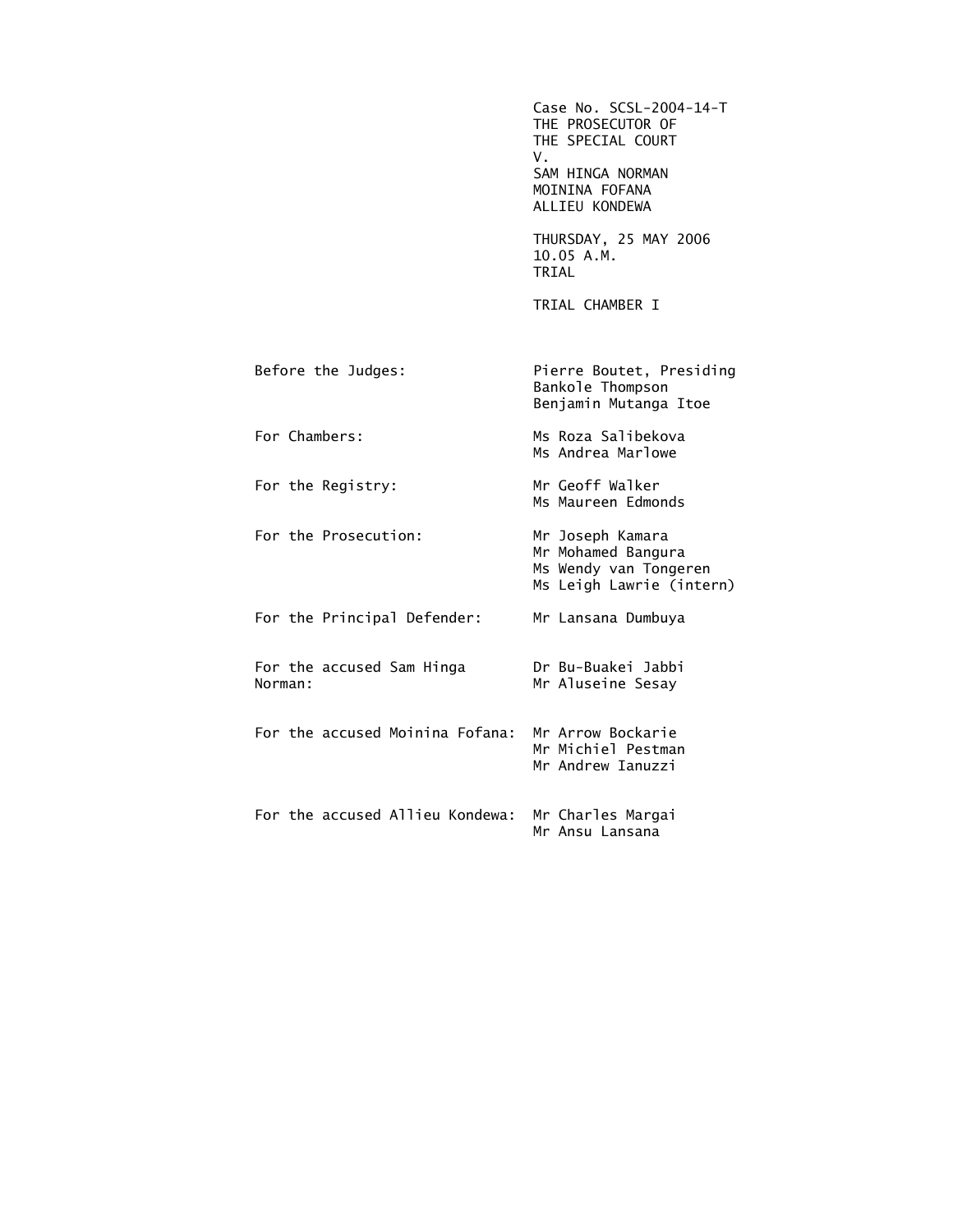NORMAN ET AL Page 2 25 MAY 2006 OPEN SESSION

 1 [CDF25MAY06A-RK] 2 Thursday, 25 May 2006 3 **Example 2 [The accused present]**  4 [Open session] 09:47:50 5 [Upon commencing at 10.05 a.m.] 6 WITNESS: LAHAI KOROMA [Continued] 7 [Witness answered through interpreter] 8 PRESIDING JUDGE: Good morning, counsel. Good morning, 9 Mr Witness. We were yesterday at the -- 10:05:13 10 THE WITNESS: Good morning, old one. 11 PRESIDING JUDGE: At the cross-examination of this witness 12 and we were, if I'm not mistaken, with counsel for the third 13 accused. I don't know if it is you, Mr Margai, or Mr Lansana. 14 MR MARGAI: It is me. 10:05:31 15 PRESIDING JUDGE: Fine. Yes, Dr Jabbi. 16 MR JABBI: Yes, My Lords. Yesterday Your Lordship 17 indicated that certain pieces of information were required to be 18 supplied by us. 19 PRESIDING JUDGE: If you allow me, Dr Jabbi, we will get to 10:05:52 20 that. We will finish with this witness and I intend to pursue 21 that with you, and counsel for the second accused as well. 22 MR JABBI: I just want to make an indication that we would 23 want Your Lordships to grant a closed session during which those 24 issues and some related matter can be discussed, which need not 10:06:07 25 necessarily be discussed in the closed session right away, 26 My Lord. 27 PRESIDING JUDGE: Let me think about it. What we want to 28 do is find proper ways and means to move ahead. If this is the 29 way to move ahead and that is the best possible solution, then we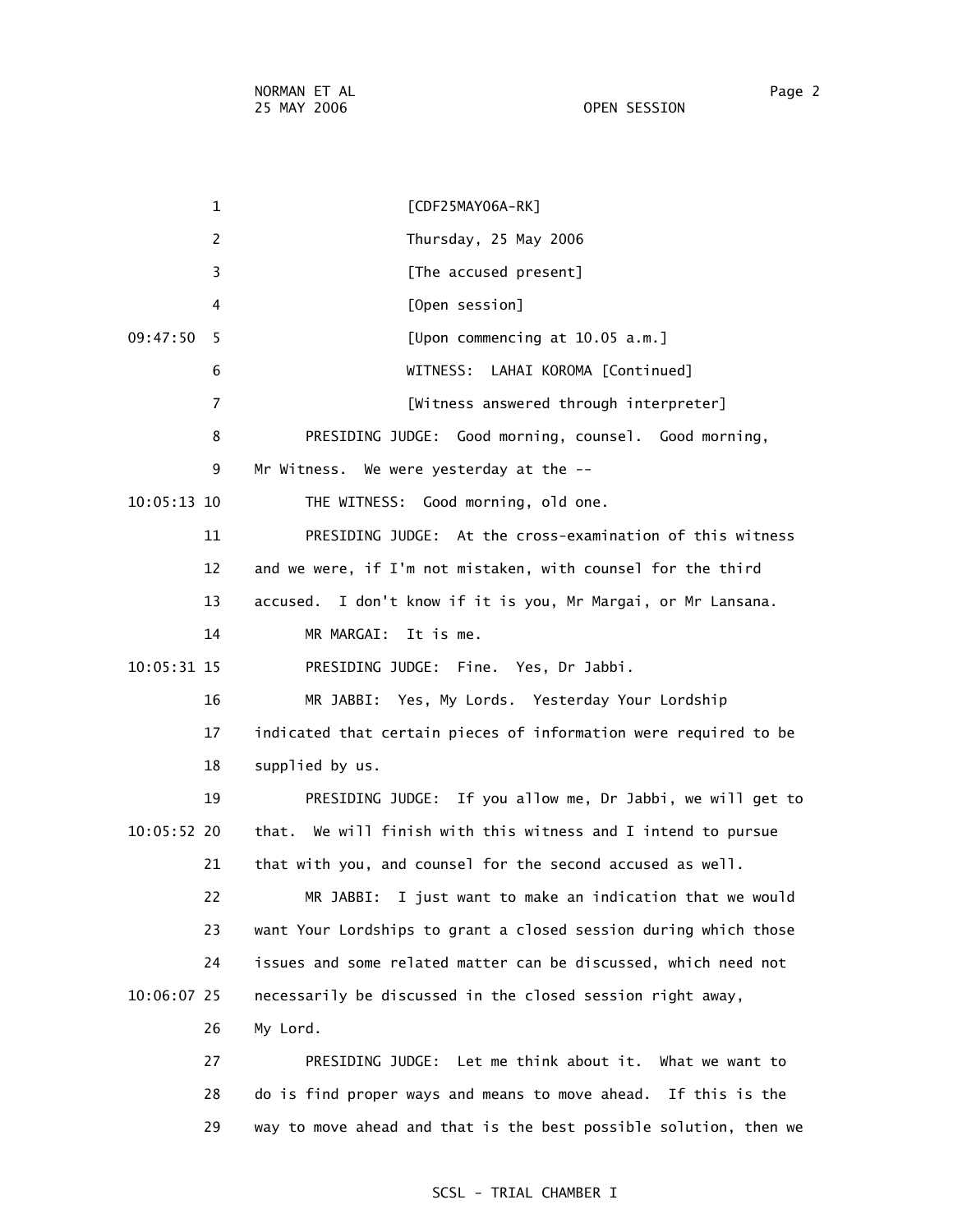1 may have to do it. I have reserved the decision on that 2 application. 3 MR JABBI: Thank you very much. 4 PRESIDING JUDGE: Mr Norman, you may remain seated, please. 10:06:43 5 I had indicated to your counsel while you were away that we have 6 noticed that you have at times difficulty to stand up and sit 7 down as such. We will allow you to remain seated if you want to 8 when we come in and out, so you don't have to go through this 9 exercise if you don't want to do that. Please feel at ease and 10:06:59 10 we will leave it to you to make that decision. If you feel that 11 it is painful and you would prefer not to stand up, we will not 12 be offended by your behaviour. It is for your information. 13 THE ACCUSED NORMAN: I'm very grateful, My Lords, and very 14 respectful. Thank you. 10:07:27 15 MR MARGAI: Good morning, My Lords. 16 CROSS-EXAMINED BY MR MARGAI: 17 Q. Good morning, Mr Witness. 18 A. Yes, good morning, old one. 19 Q. Mr Witness, how did you come to be initiated into the 10:07:48 20 Kamajor society? What I mean is did you go there of your own 21 free will or were you asked to go there by the chiefs or how did 22 you come to be initiated? 23 A. The chiefs made me to join the Kamajor society. 24 PRESIDING JUDGE: Mr Margai, I don't want to unduly 10:08:19 25 restrict you, but he has been through that yesterday and I don't 26 think it is disputed. 27 MR MARGAI: Sorry? 28 PRESIDING JUDGE: I said I don't want to restrict you in 29 your cross-examination, but we have been through that with this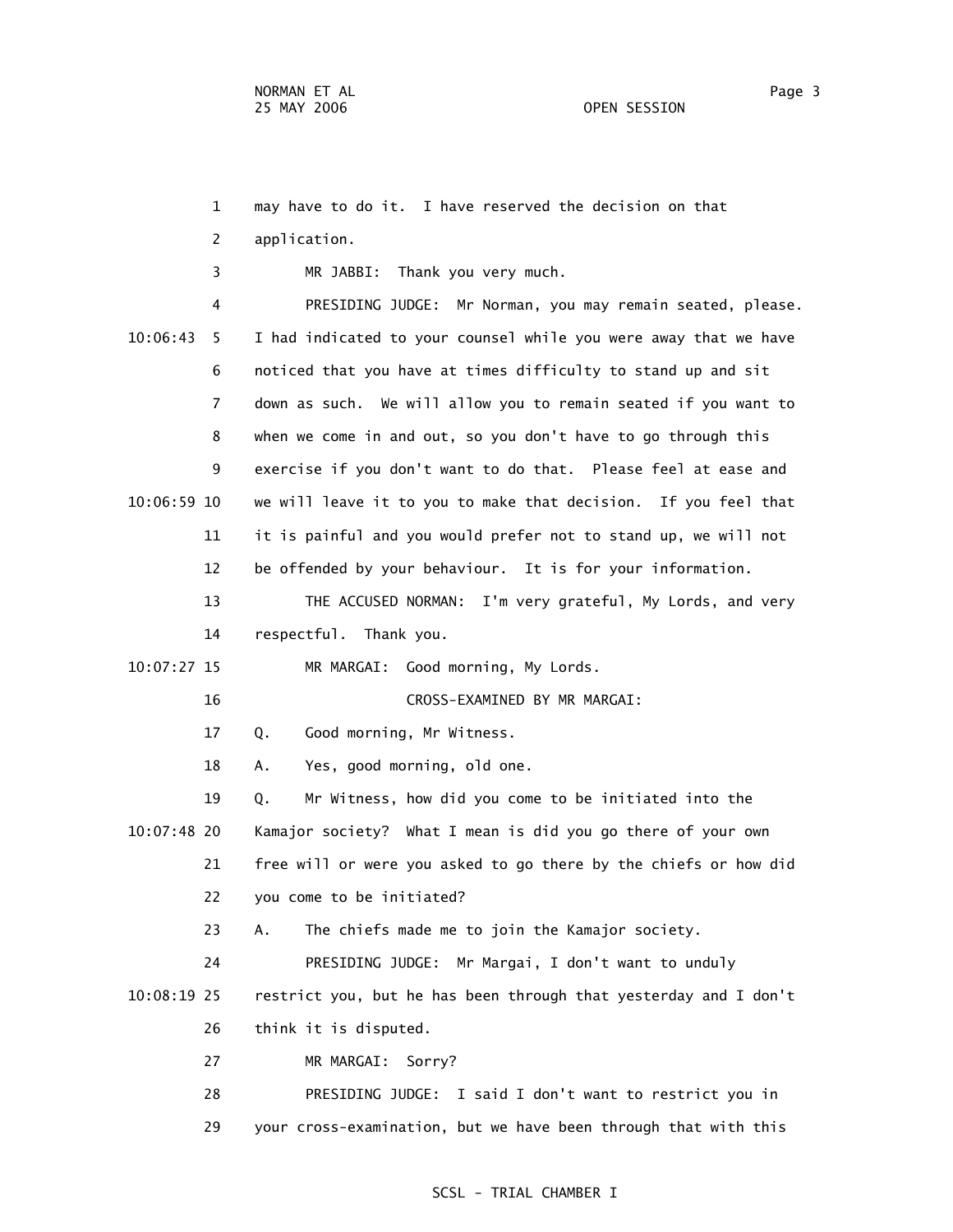|             | $\mathbf{1}$   | witness yesterday. Not you for the third accused, but that        |
|-------------|----------------|-------------------------------------------------------------------|
|             | 2              | evidence has been adduced by this witness and there is absolutely |
|             | 3              | no -- I mean, he has recited how he joined the society, how he    |
|             | 4              | was initiated, how it was done through his chiefdom, and so on.   |
| 10:08:44    | 5              | MR MARGAI: I am following a train, if only Your Lordship          |
|             | 6              | will bear with me.                                                |
|             | $\overline{7}$ | PRESIDING JUDGE: We will bear with you provided you do not        |
|             | 8              | go too far.                                                       |
|             | 9              | MR MARGAI: I am not going to be repetitious, I can assure         |
| 10:08:59 10 |                | you of that.                                                      |
|             | 11             | PRESIDING JUDGE: Thank you.                                       |
|             | 12             | MR MARGAI: Thank you.                                             |
|             | 13             | Tell me, Mr Witness, did a would-be initiate have to<br>Q.        |
|             | 14             | satisfy any particular criteria to be selected by the chiefs for  |
| 10:09:11 15 |                | joining the society?                                              |
|             | 16             | The criteria were all set up by the chiefs and the<br>Α.<br>Yes.  |
|             | 17             | chiefs paid all the subscriptions for us.                         |
|             | 18             | And I believe you told the Chamber yesterday of the<br>Q.         |
|             | 19             | criteria, one of them being to be of good repute?                 |
| 10:10:13 20 |                | Yes. Even as you see me here, I am a man of good repute.<br>Α.    |
|             | 21             | I will leave that to the judges to decide. I have no doubt<br>Q.  |
|             | 22             | about it. Now, tell me, is it true that every Kamajor fighting    |
|             | 23             | force had people who would go and recce the enemy camp?           |
|             | 24             | No, I did not see that and it did not the happen.<br>Α.           |
| 10:11:14 25 |                | Now, what I mean by recceing is that one of your members<br>Q.    |
|             | 26             | would go into the enemy camp, watch their location, come back and |
|             | 27             | report. That is what I mean.                                      |
|             | 28             | We hadn't such a person amongst us that I saw.<br>Α.<br>No.       |
|             | 29             | Thank you.<br>Q.                                                  |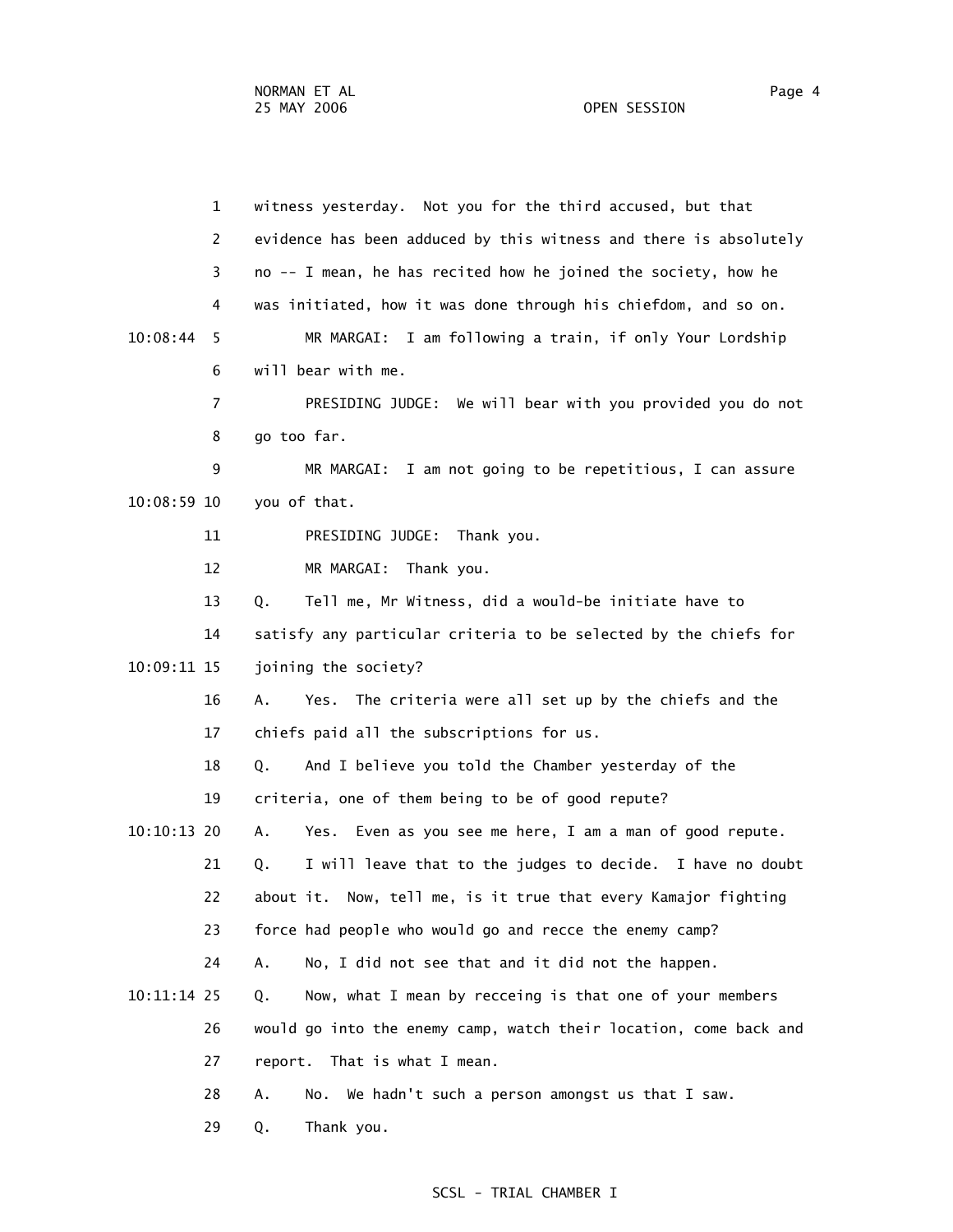1 A. Thank you too. 2 Q. Now, you took part -- 3 JUDGE THOMPSON: Counsel, let's clear it up. Is it the 4 practice or whether there was someone who did that? Are you 10:12:11 5 making a distinction between the practice of this kind of 6 activity or -- 7 MR MARGAI: Initially it was restricted to the practice. 8 JUDGE THOMPSON: In other words, they didn't have that 9 practice according to this witness. 10:12:28 10 MR MARGAI: He was not aware of it. 11 JUDGE THOMPSON: That's what I wanted to clear up rather 12 than saying I don't know anyone who did that. 13 MR MARGAI: Let me ask him. 14 Q. By your answer are you saying that in your own location you 10:12:42 15 did not have somebody who would go and recce? 16 A. Yes. 17 Q. Thank you. 18 A. Thank you too. 19 Q. Did you take part in the attack on the SS Camp? 10:13:12 20 A. Yes. 21 Q. Now how many commanders, as far as you can recall, took 22 part in that SS Camp attack? 23 A. The Kamajor that was my own commander that I knew and I can 24 still remember I said was CO Sahr. 10:13:58 25 Q. I know that. What I want to know is apart from CO Sahr did 26 other commanders take part to the best of your recollection? 27 A. No, no, no. Even if they were there, I cannot remember 28 their names now and I can't tell. 29 Q. Thank you.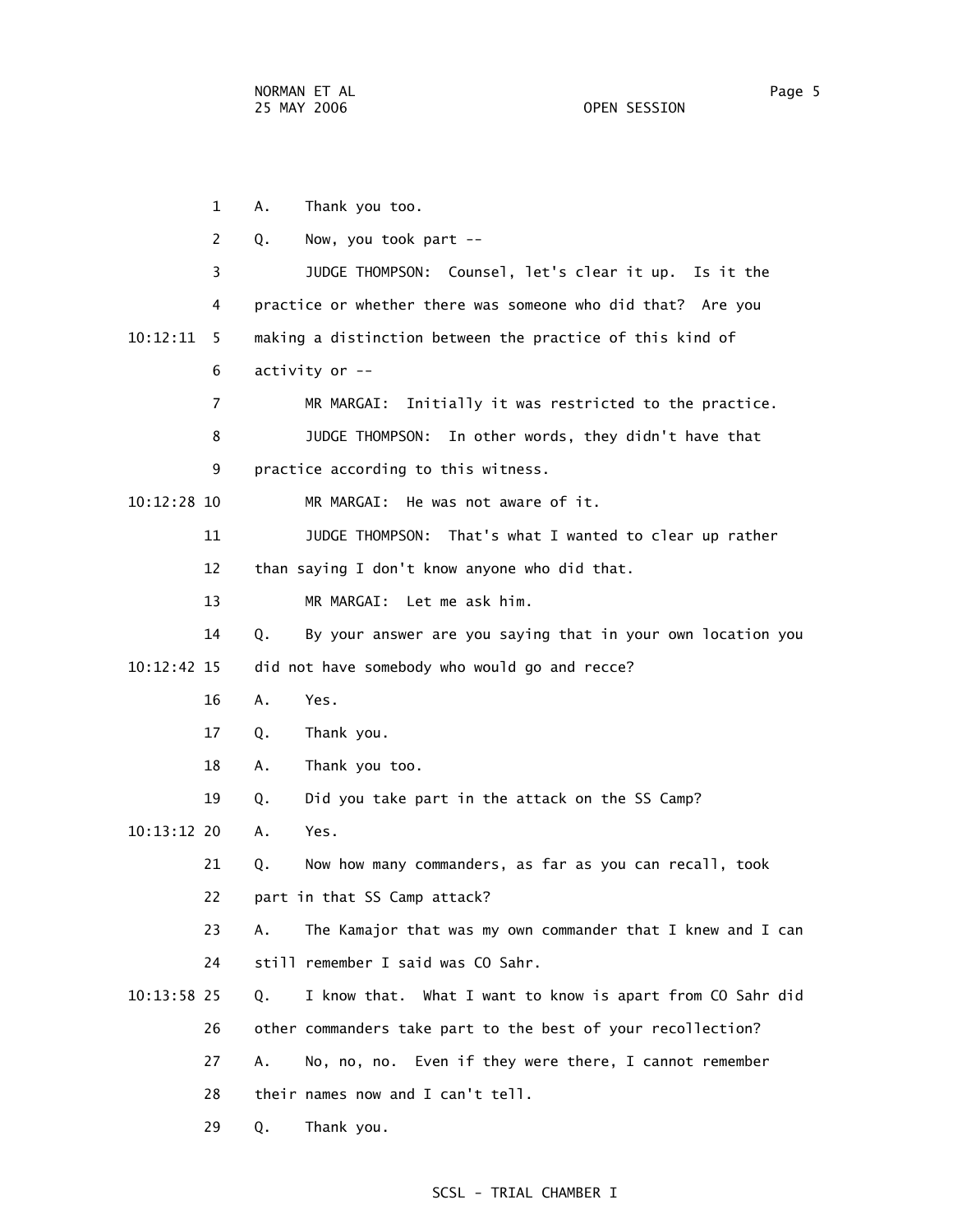1 A. Because there was several people there. 2 Q. Thank you. 3 JUDGE THOMPSON: Let's leave this even if the -- because it 4 complicates the answer. Is he saying there was more than one 10:14:42 5 commander? 6 MR MARGAI: He's saying that there was more than one but he 7 could not recall the names. 8 JUDGE THOMPSON: Perhaps that is better than rather even 9 if. It complicates the answer. 10:14:54 10 MR MARGAI: That's his own way of expressing -- 11 JUDGE THOMPSON: I know. It's just that counsel more or 12 less could help us, because these are really answers that need to 13 be valued as to their factual content, not to hypothetical 14 aspects. 10:15:10 15 PRESIDING JUDGE: Mr Margai, I did not understand the 16 answer of witness to be that there was more than one commander. 17 I was going to ask you the question if you could clarify this 18 matter with the witness, because that may be your understanding 19 but this is not the way I understood his answer. When you asked 10:15:30 20 him the question, he says there were many people there. So yes, 21 there were many people attacking, but it does not mean there was 22 more than CO Sahr. I don't think he has answered your question. 23 MR MARGAI: I will assist him. 24 PRESIDING JUDGE: Mr Kamara, you were -- 10:15:52 25 MR KAMARA: That is the same point I was going to make. 26 JUDGE THOMPSON: Counsel, it depends on what your question 27 is, how precise it is. 28 MR MARGAI: I shall assist him. 29 Q. Do you know of Mohamed Bhonie Koroma?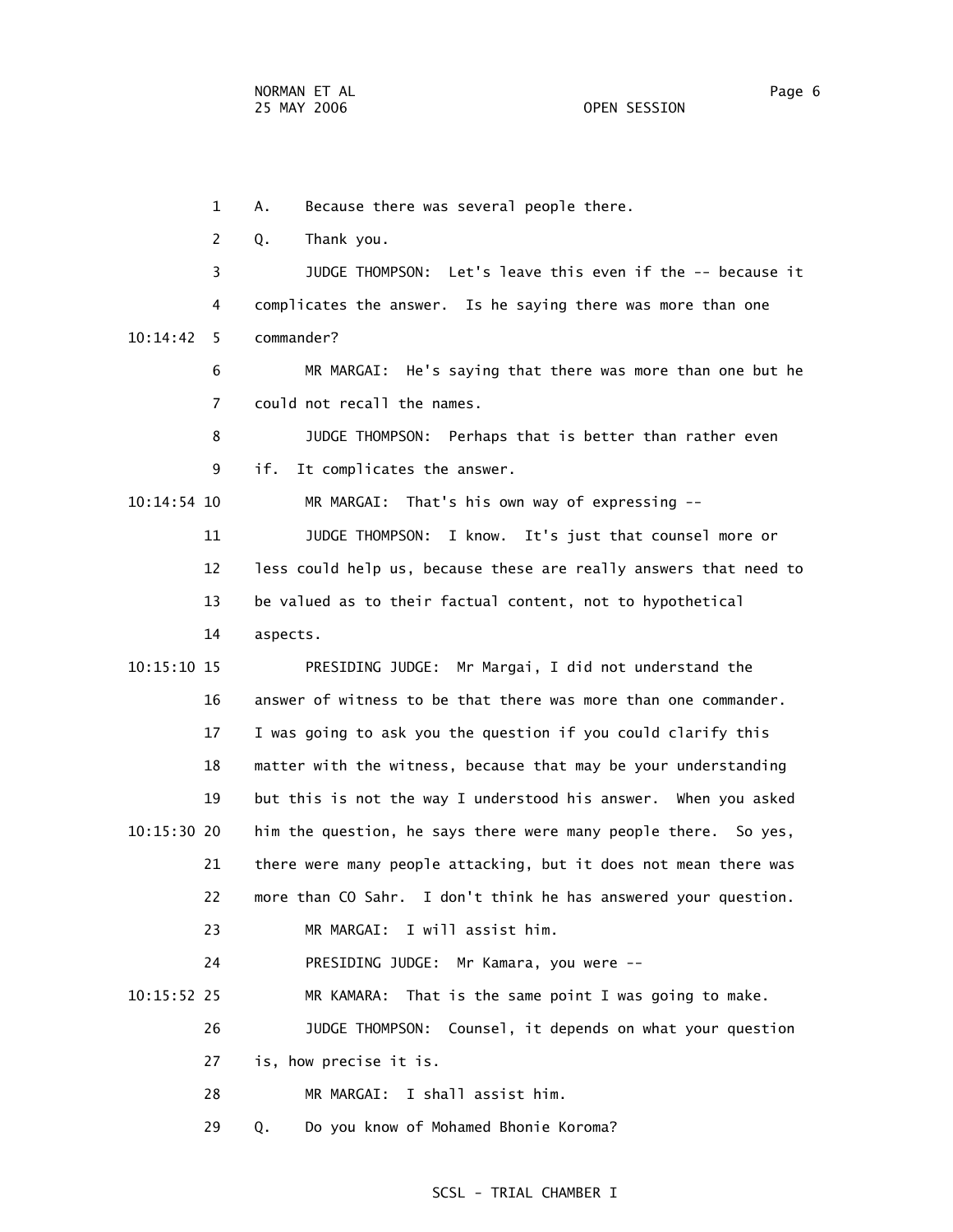1 A. No, I don't know him. 2 Q. Do you know of Fallah Bindi? 3 A. No. 4 Q. Now, Mr Witness, do you believe in the mystical powers of 10:17:03 5 the initiators? 6 A. Very well. 7 Q. Could you tell this Court of your personnel experience of 8 how it worked? 9 A. When we were initiated and graduated and given all those 10:17:58 10 rules by our initiator and I kept them -- 11 Q. Slowly, slowly. Yes. 12 A. At the time they attacked us, the soldiers at the SS camp, 13 when they came to Tiloma and burnt there, during that war -- 14 Q. Yes? 10:18:39 15 A. All the bullets that they were firing never hurt me. None 16 ever pierced me. That is one of the ways I knew that the 17 immunisation was actually effective. 18 Q. Is it your belief that you were unhurt because you strictly 19 adhered to the laws given to you by the initiators? 10:19:28 20 A. Yes, because I believe in it and I also believed in God 21 because that thing is Islamic as well. So if you believe in God 22 and also believe in it, then it will work for you. 23 Q. Do you know Allieu Kondewa, the gentlemen seated over 24 there? 10:19:54 25 A. No. I only hear his name, but I have never seen him 26 physically. 27 Q. Well, that is him. 28 A. Whereabouts? 29 Q. That handsome gentlemen behind the glasses.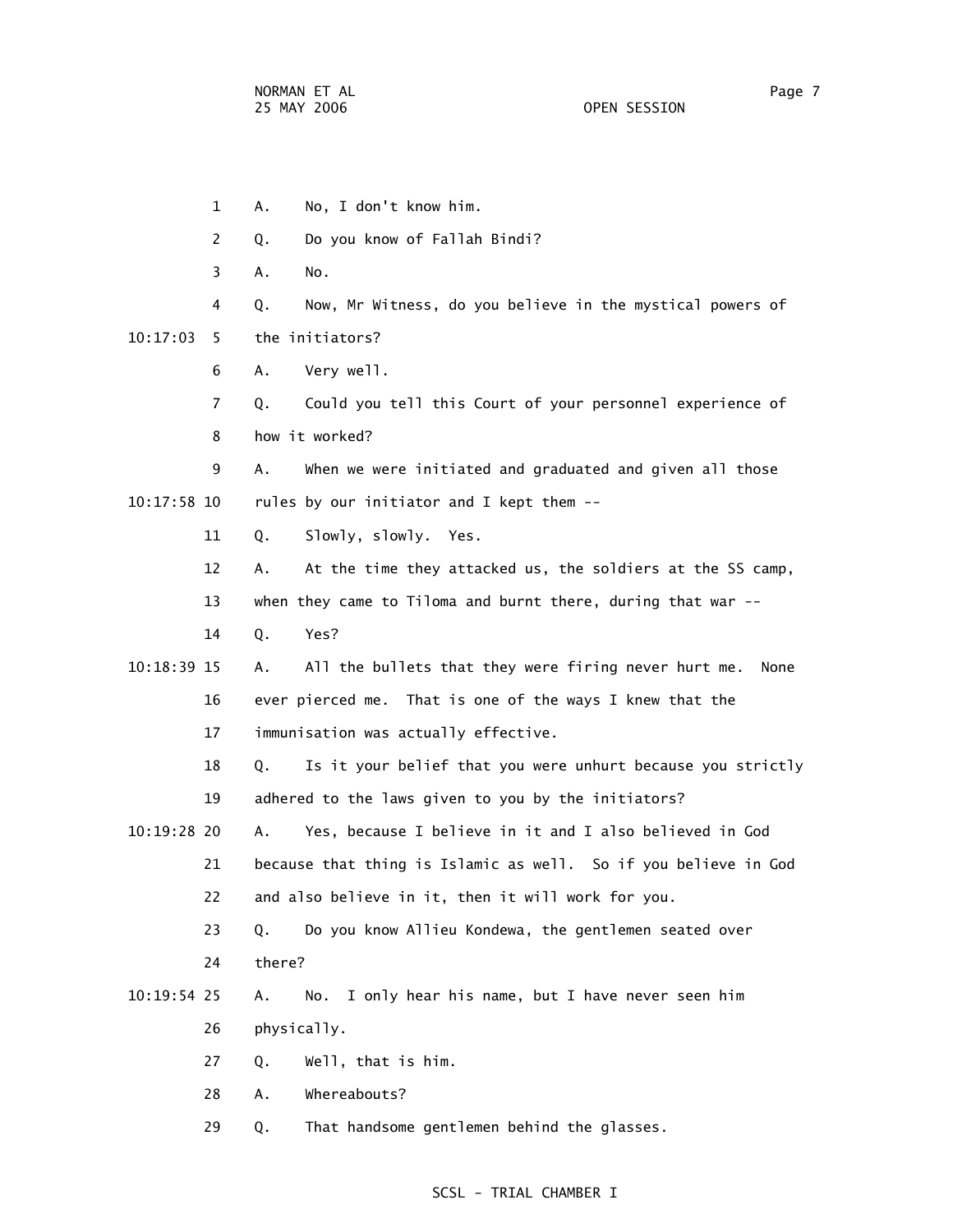1 A. I'm only seeing him today. 2 PRESIDING JUDGE: What purpose does that serve? He says he 3 doesn't know him. 4 MR MARGAI: My Lord, I'm coming. I don't ask questions 10:20:28 5 just for the sake of asking questions. I have a focus. 6 PRESIDING JUDGE: Good. 7 MR MARGAI: Thank you. 8 Q. Did you hear of Allieu Kondewa as an initiator? 9 A. Yes, I heard about it later. 10:21:20 10 Q. You say you were initiated by Kamoh Bangura Brima? 11 A. Yes. 12 Q. Was Kamoh Brima Bangura a combatant? 13 A. No. 14 Q. Apart from being an initiator, did Kamoh Brima Bangura take 10:22:17 15 part in the planning of an attack? 16 A. No. 17 Q. Apart from being an initiator, did Kamoh Brima Bangura take 18 part in the distribution of weapons to combatants? 19 A. No. 10:22:42 20 MR MARGAI: Thank you, very much. That will be all for 21 this witness. 22 PRESIDING JUDGE: Thank you. 23 THE WITNESS: Thank you, old one. 24 PRESIDING JUDGE: Prosecution, any cross-examination of 10:22:57 25 this witness? 26 MR BANGURA: Yes, Your Honour. 27 CROSS-EXAMINED BY MR BANGURA: 28 Q. Good morning, Mr Witness. 29 A. Good morning, old one.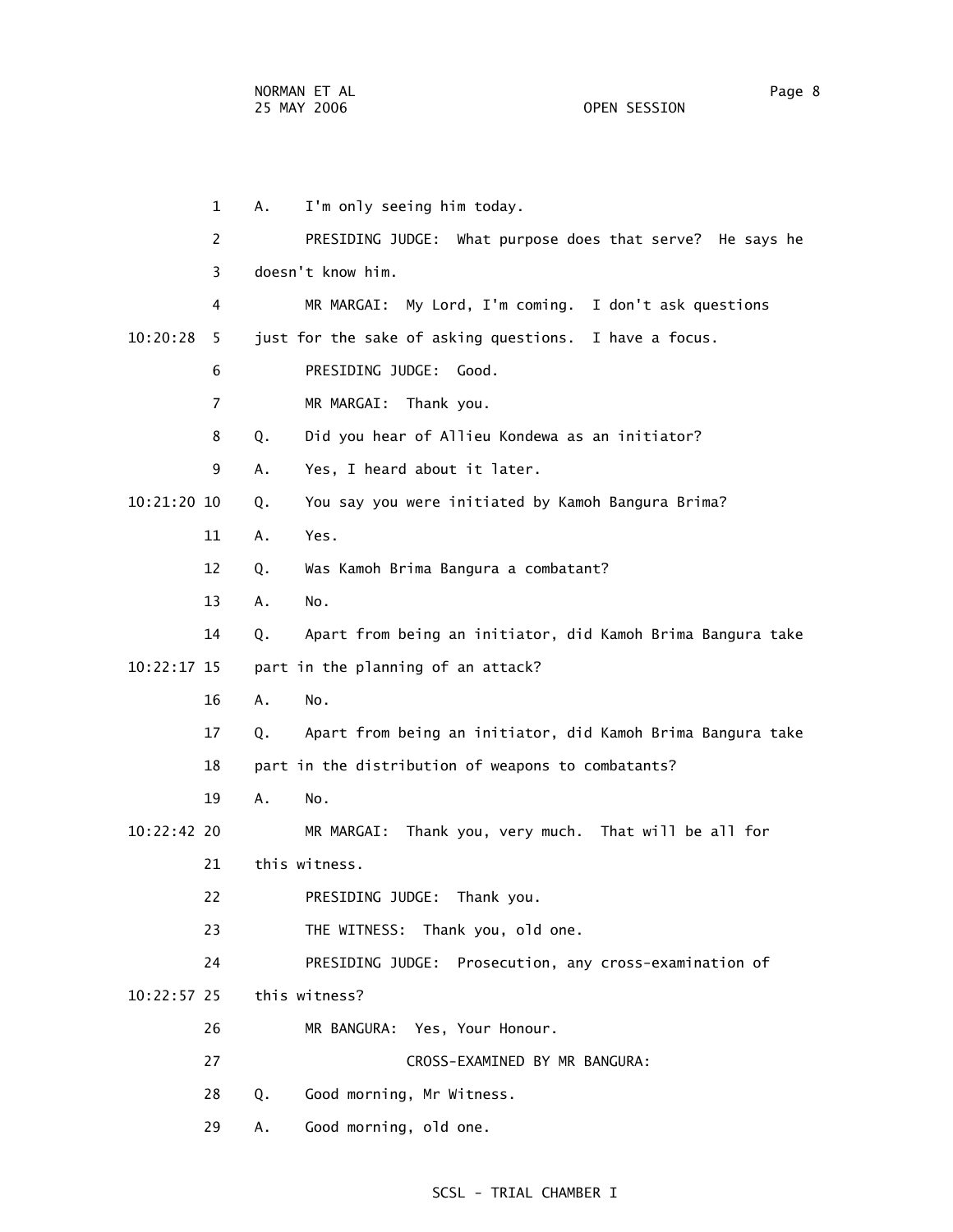1 Q. Mr Witness, you have testified to this Court that you do 2 not know the word "yamorto"; is that correct? 3 A. Just as I have said that I don't know it, it's true, I 4 don't know it. 10:23:46 5 Q. If I said to you morto in Mende, what does that mean? 6 A. In fact, I have never heard that Mende word before now 7 except when I have heard it from you here. 8 Q. The word "morto" is what I'm asking you about, Mr Witness? 9 A. No, I do not know that particular Mende word. I don't know 10:24:23 10 it. 11 Q. If I said to you, mortomeh, what does that mean, it's a 12 Mende word? 13 A. No, I don't know that. I don't know it at all what you are 14 talking about. 10:24:52 15 Q. I suggest to you, Mr Witness, that morto means something 16 like which you chew like a biscuit. It is a suggestion. 17 PRESIDING JUDGE: You mean "morto" means that? 18 MR BANGURA: Yes, Your Honour, M-O-T-O-R [sic] would be the 19 second half of the word "yamorto". 10:25:26 20 PRESIDING JUDGE: And you're suggesting to the witnesses 21 that this word "morto" in Mende would mean something you chew 22 like a biscuit? 23 MR BANGURA: Yes, Your Honour. 24 JUDGE THOMPSON: You are also suggesting that the level of 10:25:37 25 proficiency in the language would be the same throughout for 26 everyone. 27 MR BANGURA: I'm not actually suggesting that. It may 28 vary, certainly. This is just my own -- 29 JUDGE THOMPSON: That's fine. I just thought I should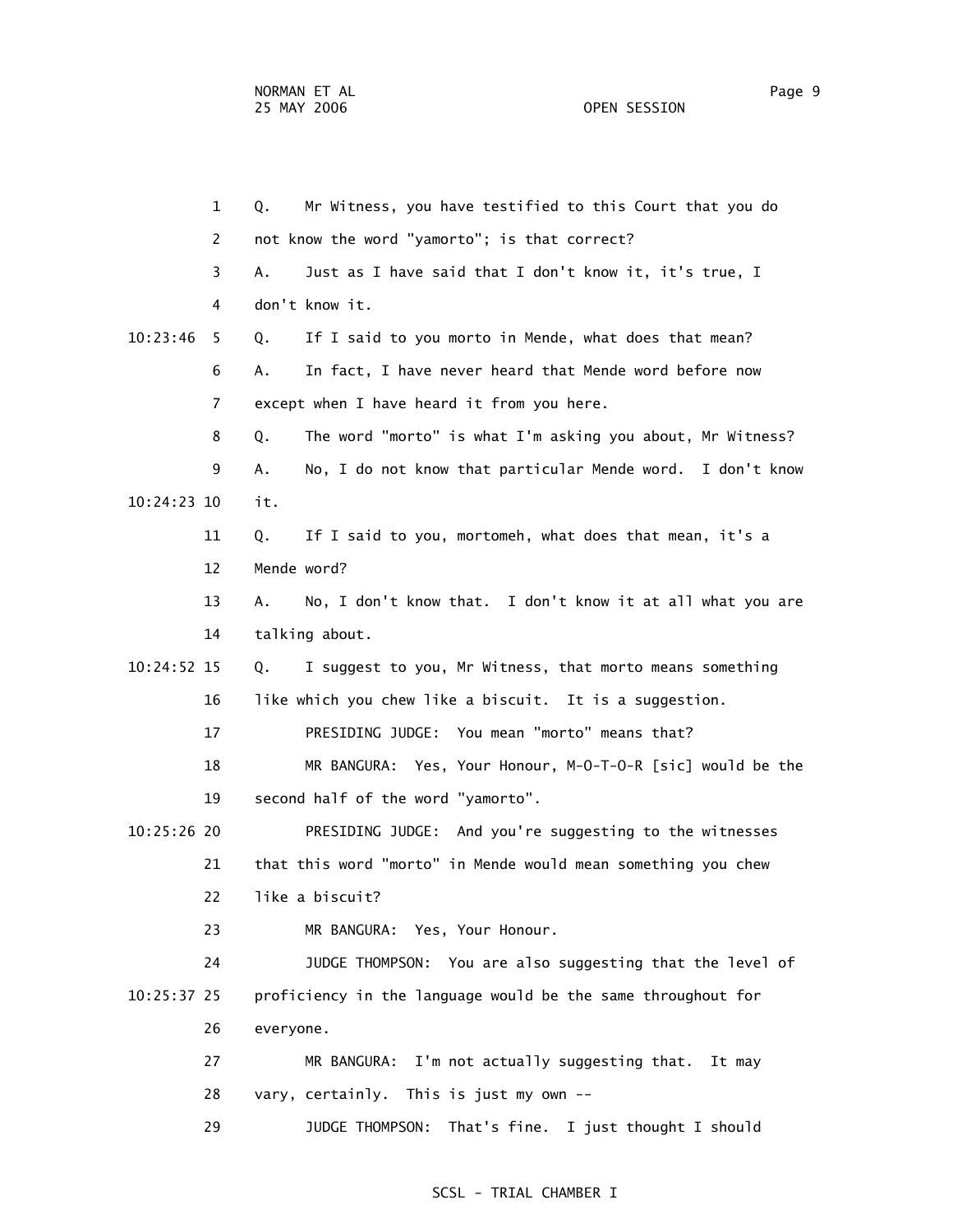1 factor that in. 2 MR BANGURA: Thank you. 3 Q. Yes, Mr Witness, what do you say? 4 A. I have not heard that Mende word except when I have heard 10:26:04 5 it from you. 6 Q. So you do not agree that if I say "mortomeh", it means 7 someone one who eats biscuits, "mortomeh"? 8 A. No. Thank you, old one. 9 Q. Mr Witness, Tiloma from Kenema is about five miles; am I 10:26:47 10 correct? 11 A. From Kenema to Tiloma is four and a half miles. The fifth 12 mile is after us. 13 Q. So a person, even if you did not live in Kenema, if you 14 lived in Tiloma, you would be aware of a lot of the things that 10:27:18 15 happened in Kenema because it is not so far away; is that 16 correct? 17 A. Old one, if anyone told you that he would be telling a lie. 18 Kenema is a very big town. You cannot know everything that 19 happened in there, except someone explained to you. But if not 10:27:47 20 that, you can't say something about that. And you can only say 21 something concrete about anything when you are there yourself. 22 Q. You would go to Kenema very often. When you are at Tiloma, 23 you would go to Kenema very often? 24 JUDGE ITOE: That he would or he did go to Kenema very 10:28:07 25 often? 26 MR BANGURA: I will put it more directly. 27 Q. You in fact do go to Kenema very often, Mr Witness; is that 28 not so? 29 A. Yes, I come to Kenema.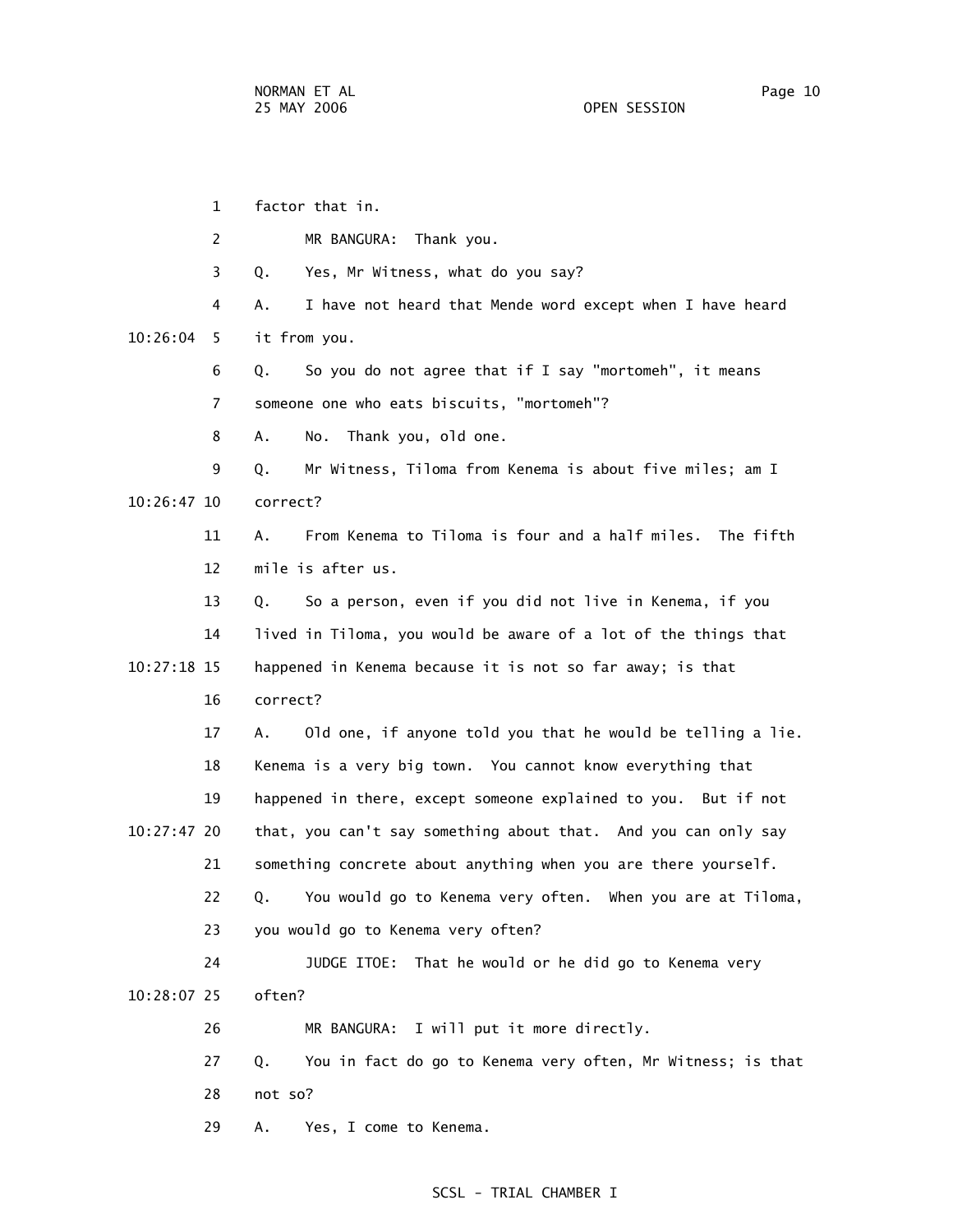1 Q. And you go to Kenema for various reasons? 2 A. Yes. 3 Q. And this has always been the position; you have always 4 lived in Tiloma but you would go to Kenema often to conduct your 10:28:46 5 affairs. Is that correct? 6 A. It had been like that ever since I was born. In fact, I 7 have a house in Kenema, myself sitting here. Number 7, Yaneh 8 Street [phon]. 9 Q. Mr Witness, you have testified that you have been at Tiloma 10:29:20 10 more or less all your life; is that correct? 11 A. Every since I was born I have been in Tiloma. For me to 12 stay out of Tiloma for about eight to nine months, it was during 13 the war. But besides that I have been there and I am still 14 there. 10:29:44 15 Q. Tiloma and SS Camp are more or less in the same place? 16 A. Yes. Even when I am a chief there now, whosoever is in 17 that SS Camp would be under my authority. 18 Q. There would be nothing going on SS Camp that you would not 19 be aware of; correct? 10:30:21 20 A. Nothing would happen at SS Camp that I don't know of. 21 Q. This goes back to all the time that there was fighting in 22 that area? 23 A. Yes. 24 Q. Mr Witness, when you attacked Kenema you were under the 10:31:01 25 command of CO Sahr; is that correct? 26 A. Yes. 27 Q. And you were also under his command when you attacked SS 28 Camp? 29 A. Yes.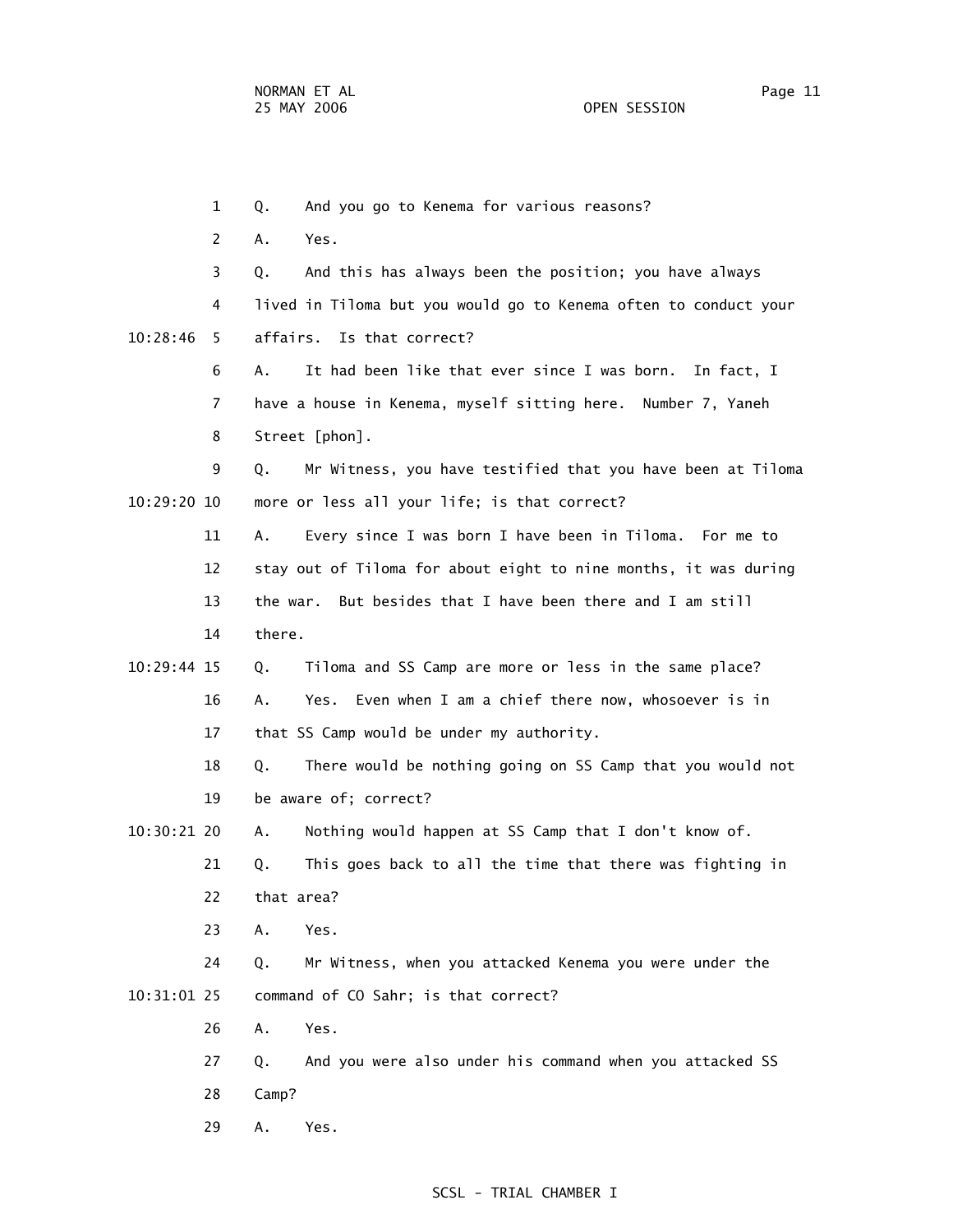1 Q. And you did not know of any other commanders who attacked 2 SS Camp? 3 A. No. 4 Q. Was your commander CO Sahr the commander that led the 10:31:52 5 attack on SS Camp? 6 A. Yes. 7 Q. So all other fighters who took part in that attack were 8 under your commander CO Sahr; is that correct? 9 A. Yes, that is his area. He knew the terrain. If everybody, 10:32:26 10 that crowd came, as they came, he would be the leader for all of 11 them. 12 Q. And how long had CO Sahr been commander for that area 13 before the attack on SS Camp? 14 A. CO Sahr, just as when Kamoh initiated us and handed us over 10:32:57 15 to the chiefs, he was given to us as our leader. He was 16 occupying that commander position when the soldiers attacked us 17 at Tiloma when we went, and even when we returned he was still 18 the commander. 19 Q. Thank you, Mr Witness. 10:33:17 20 A. Thank you too, old one. 21 Q. Mr Witness, in Kenema, Co Sahr was there. Did you know of 22 any other commanders? 23 A. No. 24 Q. Were there in fact any other commanders that attacked 10:33:49 25 Kenema? 26 A. I cannot name them now, because I don't know them. 27 Q. Are you saying that there were commanders who attacked 28 Kenema -- other commanders who attacked Kenema, but you do not 29 know their names, or that there were no other commanders? Which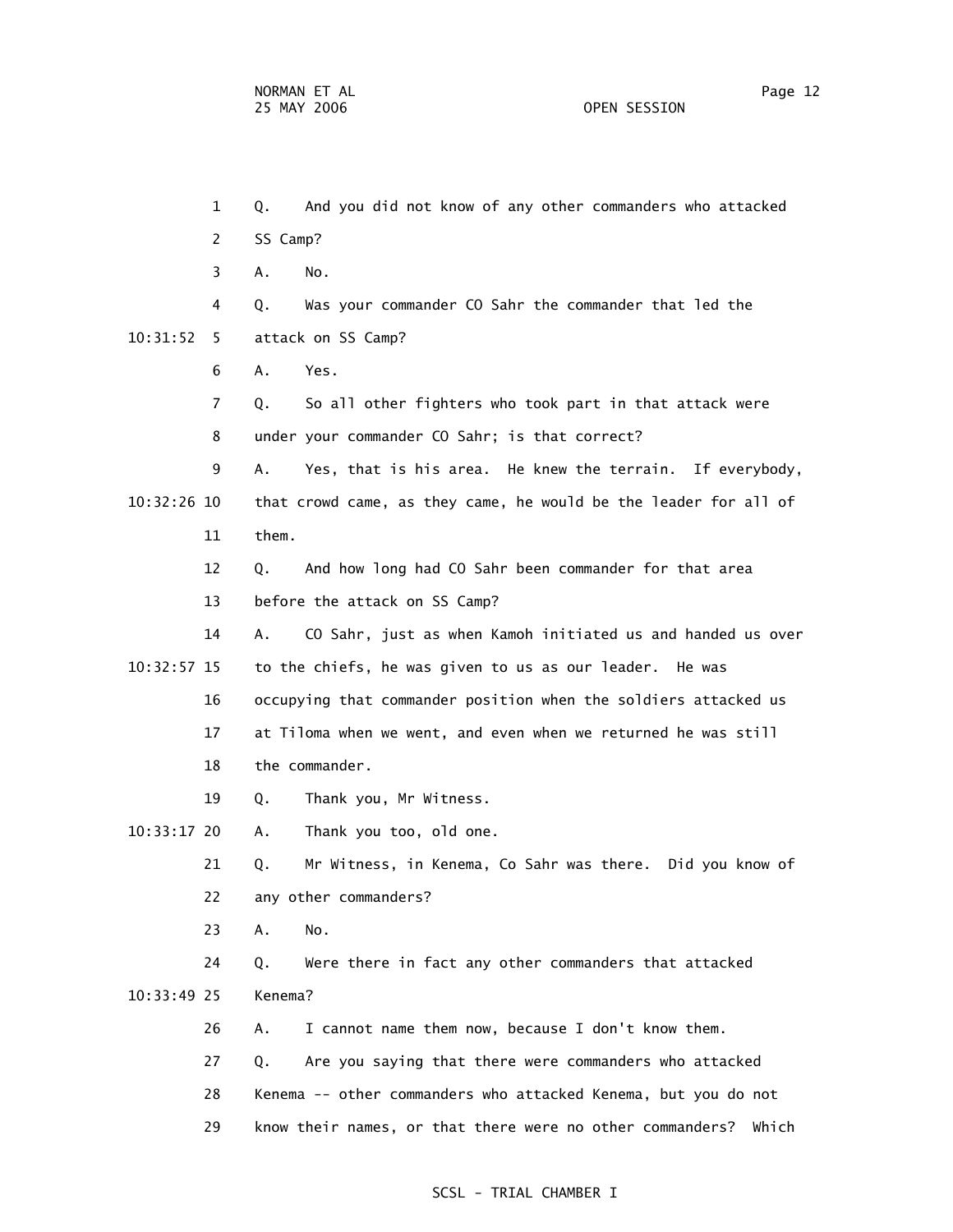1 is which? 2 A. The crowd was large. The person that I knew was my 3 commander under whose jurisdiction I was. I cannot say there 4 were other commanders because if I say so, it would mean that I 10:34:25 5 knew them. I only know of CO Sahr. I did not see any other 6 commander. That is what I want to tell you. 7 Q. Mr Witness, you have testified that after the attack on 8 Kenema you came back to Tiloma. Was it the same day? 9 A. When we did that attack and took Kenema we returned to 10:34:59 10 Tiloma. When they did that attack and dislodged us from Tiloma 11 we went there back. When the soldiers attacked us, it was then 12 that we returned. 13 Q. Let's get it clear, Mr Witness. 14 A. Okay. 10:35:22 15 Q. Now, if I get it right, according to your testimony, after 16 you had attacked SS Camp under CO Sahr you moved on to attack 17 Kenema; is that not so? 18 A. Yes. 19 Q. You have said also that after taking Kenema you came back 10:35:47 20 to Tiloma that same day; am I correct? 21 A. No. Listen carefully so you would understand what I mean. 22 Q. Let's get it clear then. 23 A. Ask the question again so I will answer you. 24 Q. The question was: After you had taken Kenema, am I correct 10:36:18 25 that you returned to Tiloma that same day? That is as far as I 26 remember what your evidence was in chief. 27 A. Just when we captured Kenema, on that same day we returned 28 to Tiloma. We went there and settled in Tiloma.

29 Q. You were at Tiloma, but you kept on coming to Kenema; is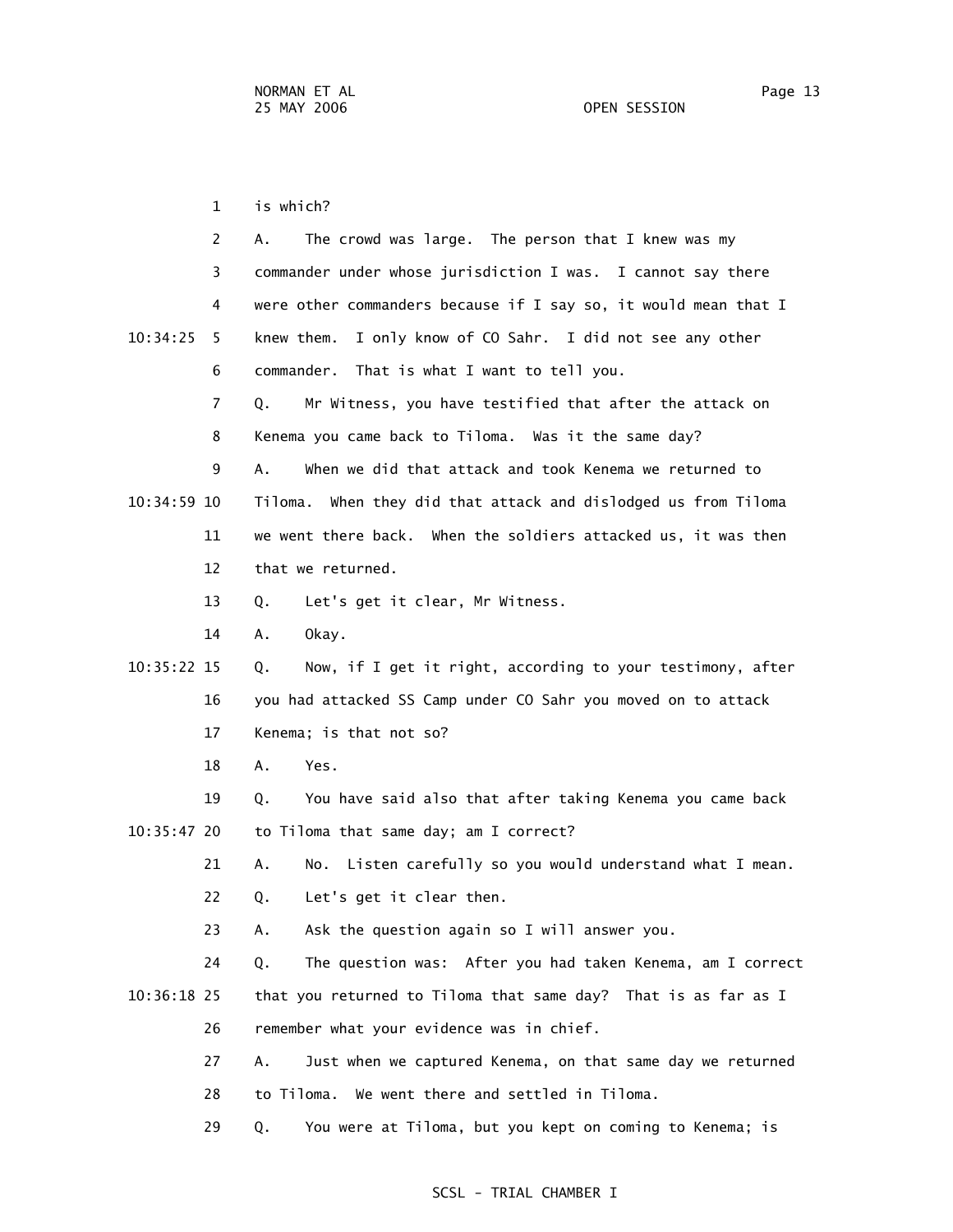- 1 that not so?
	- 2 A. Yes.
	- 3 Q. Would you come to Kenema -- did you come to Kenema on a 4 daily basis?
- 10:37:12 5 A. No, not on a daily basis.

 6 Q. But you would agree with me that just after you had taken 7 Kenema and had gone back to Tiloma you were able to follow the 8 events that were occurring in Kenema?

 9 A. Old one, I told you just now that Kenema is a big town. I 10:37:53 10 wouldn't be in Tiloma and tell you everything that was happening 11 in Kenema, even if I would be going there everyday. Only what I 12 would see is what I would explain and that would be the truth.

> 13 Q. You have, for instance, talked about burning of houses by 14 civilians after Kenema was taken; is that not so?

10:38:25 15 A. Yes.

 16 Q. And that incident did not just occur -- it was not just one 17 incident of burning that took place in Kenema?

18 A. I knew it was just that one time. When we came, we met

19 civilians burning houses. So that house burning, we stopped

 10:38:54 20 that. We stopped that. Where those rebels were, they were 21 burning the houses and we stopped that.

> 22 Q. And the next time you came to Kenema after that first day 23 was when, can you remember?

 24 A. When we left and returned, all that did the attacks, we 10:39:24 25 came back and returned, because when we dislodged them, the 26 following day they came again and attacked. We came again and we 27 returned.

> 28 Q. So you kept coming back to Kenema for three days in a row 29 from the first day that you had taken Kenema?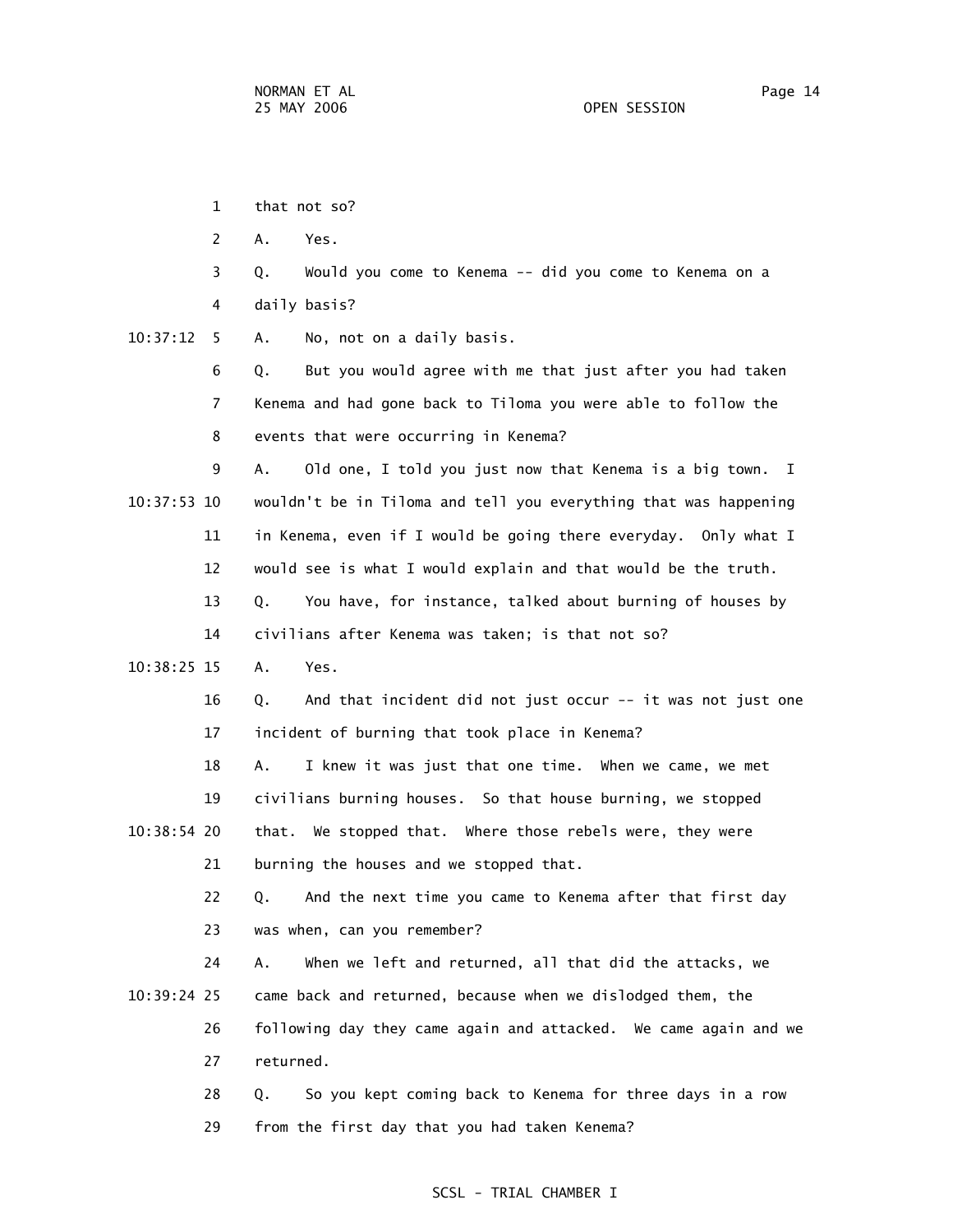1 A. No, not in a row. Not three days in a row. When they did 2 the attack, we left there, they attacked and when we went back we 3 were settled in Tiloma. 4 Q. You took Kenema on a Sunday; correct? 10:40:04 5 A. Yes. 6 Q. And went back to Tiloma? 7 A. Yes. 8 Q. The next day there was an attack on Kenema, you say? 9 A. Yes. 10:40:14 10 Q. You came to Kenema to repel that attack? 11 A. Yes. 12 Q. The day after that you say there was another attack on 13 Kenema; am I correct? 14 A. Yes. 10:40:26 15 Q. And you came back to Kenema again to repel that one; is 16 that so? 17 A. Our colleagues went there, but I did not go there on that 18 day. 19 Q. Those days that you were in Kenema, Mr Witness, you were 10:40:44 20 able to observe -- apart from the houses that were burnt, you 21 also observed that people were killed. Am I correct? 22 A. No, I did not see that. I did not see people killed. 23 PRESIDING JUDGE: Mr Bangura, is your question for the next 24 day or the first day or any day? 10:41:16 25 MR BANGURA: The days following. The next day, because he 26 only came back the next day. 27 Q. You did not see any dead person in Kenema on those two days 28 that you were in Kenema? 29 A. No, I did not see any corpse.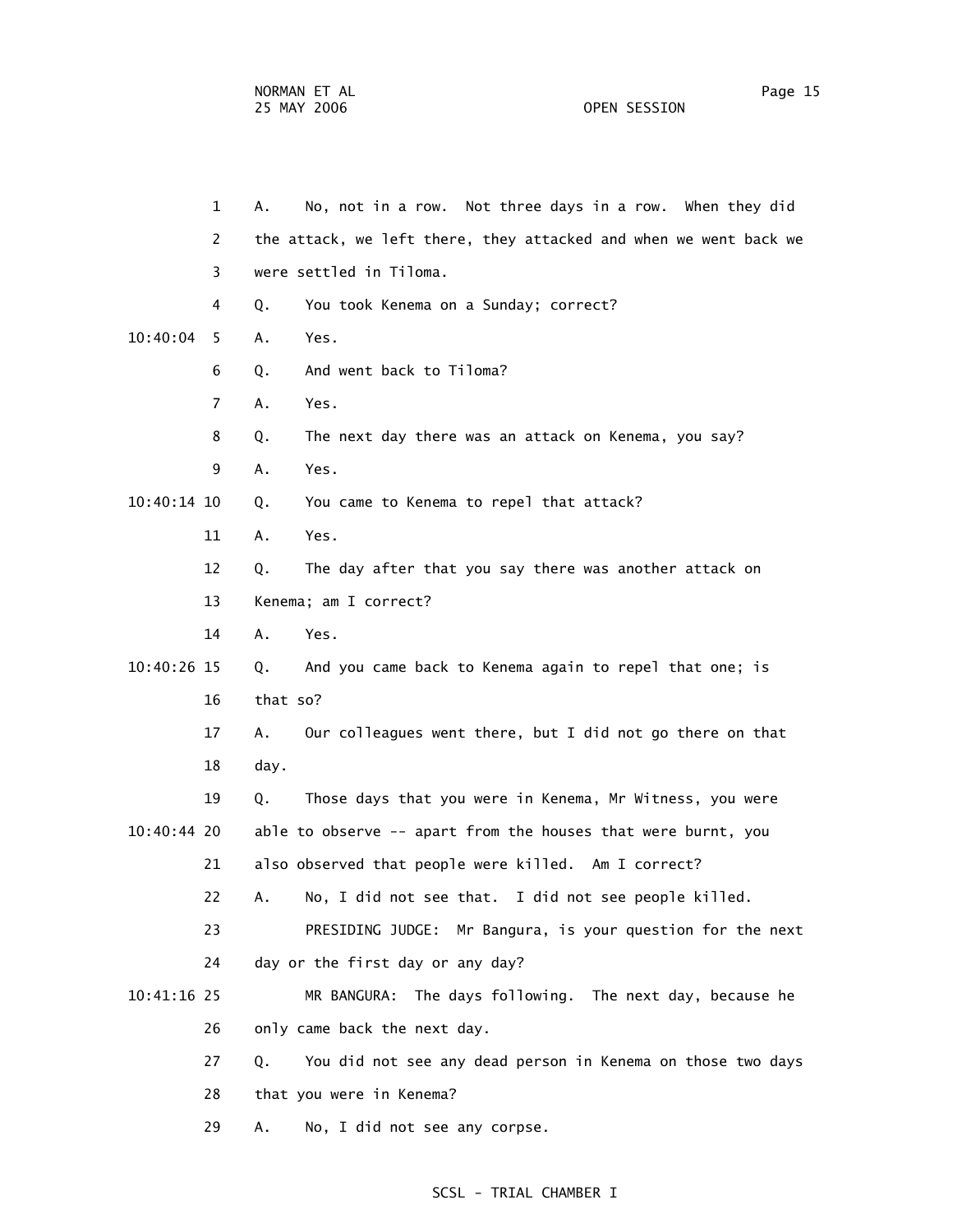1 Q. How many houses did you see that were burnt in Kenema? 2 A. The house that I saw burnt in Kenema, I saw a house burnt 3 at Dakeya Street. They went to Sumaila Street and burnt a house 4 there. I cannot give you the total number of houses burnt now. 10:42:24 5 Q. Mr Witness, you are aware that there was a meeting in 6 Kenema after it had -- after you had taken the town; is that not 7 so? There was a CDF meeting in Kenema after you had taken the 8 town? 9 A. I don't know all of that. I don't know it, if there was a 10:42:58 10 CDF meeting. 11 Q. Are you aware that senior CDF personnel came to Kenema 12 after you had taken the town? They came to see what had happened 13 after you had taken the town? 14 A. No. The only people I saw who came to Kenema after we had 10:43:29 15 taken the town were the ECOMOG. We were there under them. But 16 beside that I didn't see any other people that came to the 17 Kenema. Even that I heard of, no. 18 Q. When ECOMOG came they had a meeting with Kamajors, did you 19 say that in your testimony earlier? 10:43:48 20 A. No, they didn't hold a meeting. When they came the 21 Kamajors were under their control. That is what I knew. That is 22 what I saw. The Kamajors were working under them. 23 JUDGE ITOE: Is he saying that the ECOMOG did not hold a 24 meeting? 10:44:17 25 MR BANGURA: That is what he is saying. That is what I 26 understand him to be saying. 27 MR JABBI: My Lord, I believe what the witness is saying is 28 that he did not know of it. That is not the same as saying it 29 did not happen.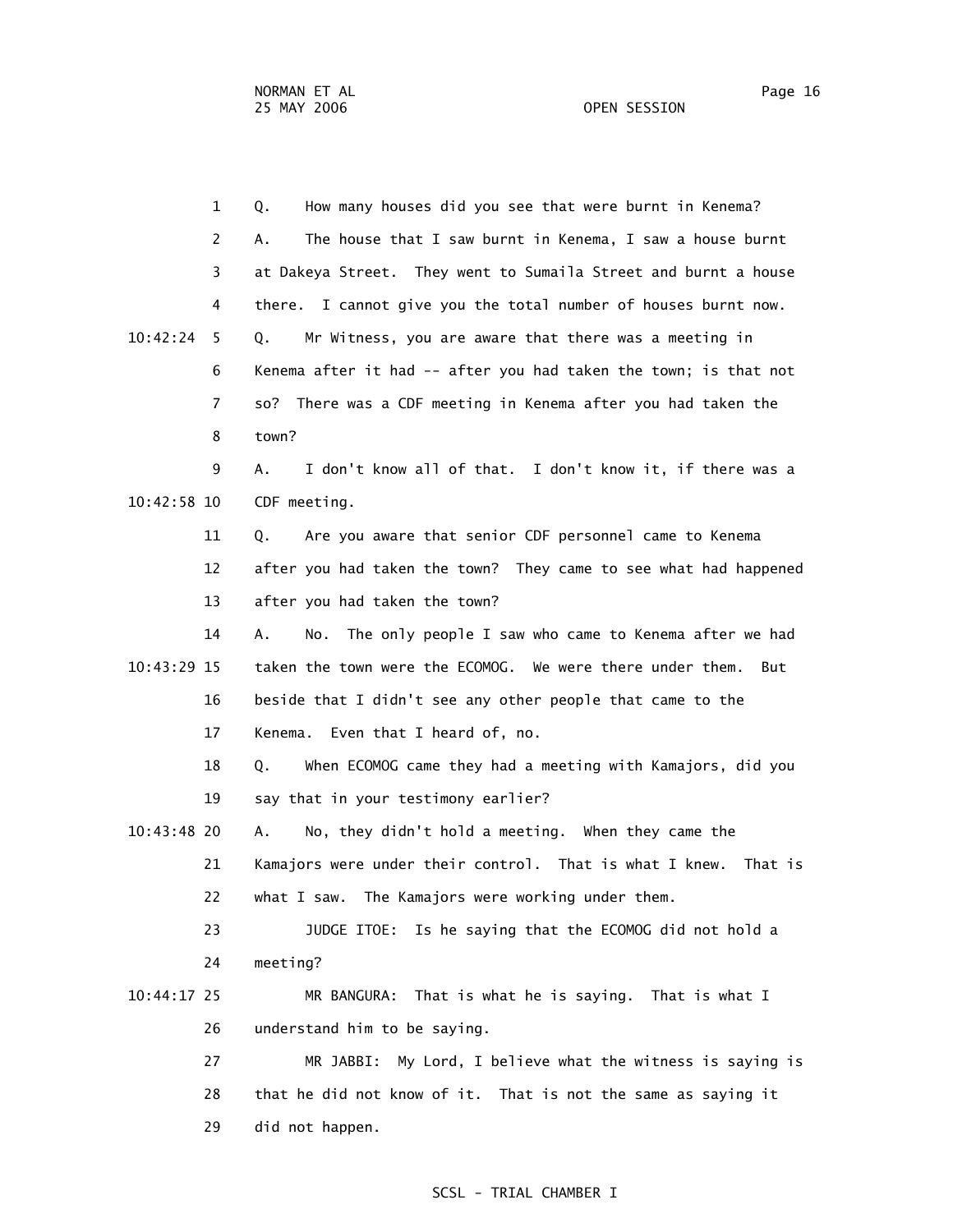1 PRESIDING JUDGE: I thought he had said that there were no 2 meetings between Kamajors and ECOMOG. Ask your question again. 3 MR BANGURA: I think the witness was very clear that there 4 was no meeting. The answer is very clear. 10:44:47 5 JUDGE THOMPSON: I do not see any rule of impermissibility 6 which counsel infringed and I thought that that was an 7 unjustifiable interruption, counsel. 8 MR JABBI: Thank you, My Lord. 9 PRESIDING JUDGE: Proceed, Mr Bangura. 10:45:18 10 MR BANGURA: 11 Q. Mr Witness, the day ECOMOG came to Kenema was the third day 12 after you had taken Kenema; is that correct? 13 A. It took up to a week when we took Kenema. It took a week 14 before the ECOMOG came. 10:45:45 15 Q. It took one week? 16 A. Yes. 17 Q. And during that one week, Mr Witness, how many times did 18 you come to Kenema from Tiloma? 19 A. I told you that when we took Kenema and we returned, the 10:46:12 20 other day they attacked there and we came there again and 21 returned. Apart from that day, I can't tell you dates now when I 22 came back to Kenema, but -- 23 Q. But you came to Kenema when ECOMOG -- 24 THE INTERPRETER: Your Honours, may the witness repeat his 10:46:30 25 last answer. 26 PRESIDING JUDGE: Mr Witness, can you repeat your last 27 answer, please. 28 THE WITNESS: I said when we captured Kenema and returned 29 the other day when they attacked there we came there again, but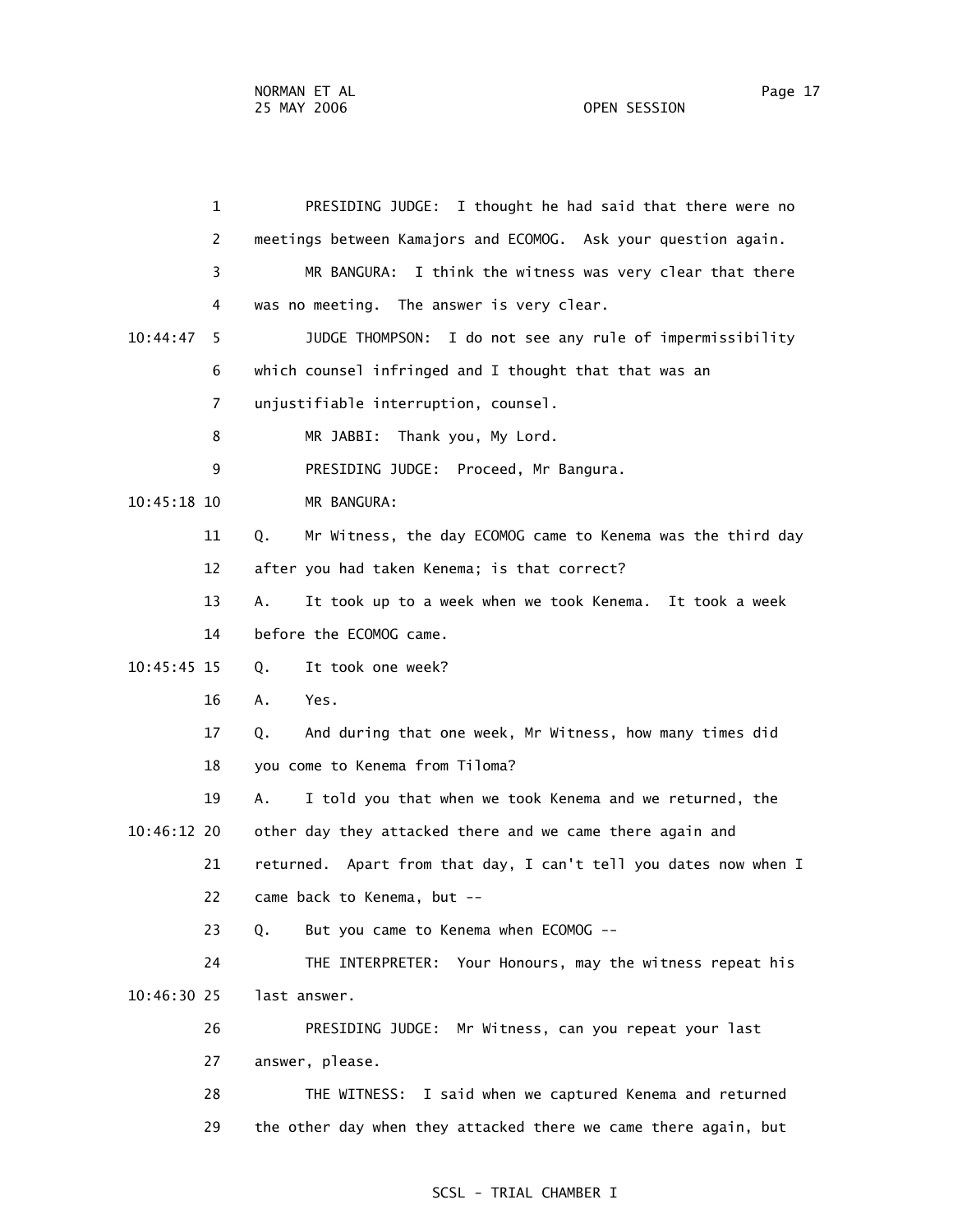| $\mathbf{1}$  | when I returned $--$ even if I came there again, no, it was not for |
|---------------|---------------------------------------------------------------------|
| 2             | any Kamajor business again. It was for my personal business.        |
| 3             | PRESIDING JUDGE: Mr Witness, that is not the question.              |
| 4             | The question is did you return to Kenema, period?                   |
| 10:47:09<br>5 | MR BANGURA:                                                         |
| 6             | Mr Witness --<br>Q.                                                 |
| 7             | Go over that again once more. Ask the question again.<br>А.         |
| 8             | You have already told the Court that you came to Kenema on<br>Q.    |
| 9             | the next day after the attack and on the third day; that's          |
| 10:47:27 10   | correct, is that not so?                                            |
| 11            | Yes.<br>Α.                                                          |
| 12            | Did you come back to Kenema after that? I mean, before<br>Q.        |
| 13            | ECOMOG came did you come back to Kenema?                            |
| 14            | A.<br>No.                                                           |
| 10:47:46 15   | Did you come to Kenema on a private business which was not<br>Q.    |
| 16            | Kamajor business within that period?                                |
| 17            | No, within that week I did not go to Kenema.<br>Α.                  |
| 18            | So you only came back to Kenema when ECOMOG entered Kenema,<br>Q.   |
| 19            | the day they entered Kenema; is that correct?                       |
| 10:48:29 20   | They entered first before I went there. It was not on the<br>А.     |
| 21            | day that they entered.                                              |
| 22            | And you say that they entered Kenema one week after you had<br>Q.   |
| 23            | taken the town; correct?                                            |
| 24            | Α.<br>Yes.                                                          |
| 10:48:55 25   | Mr Witness, during that one-week period that you had gone<br>Q.     |
| 26            | back to Tiloma, basically that's where you were, what was going     |
| 27            | on at the SS Camp?                                                  |
| 28            | All that we know happened was -- when the ECOMOG came, they<br>Α.   |
| 29            | stopped -- some of them stopped where we were and they stayed       |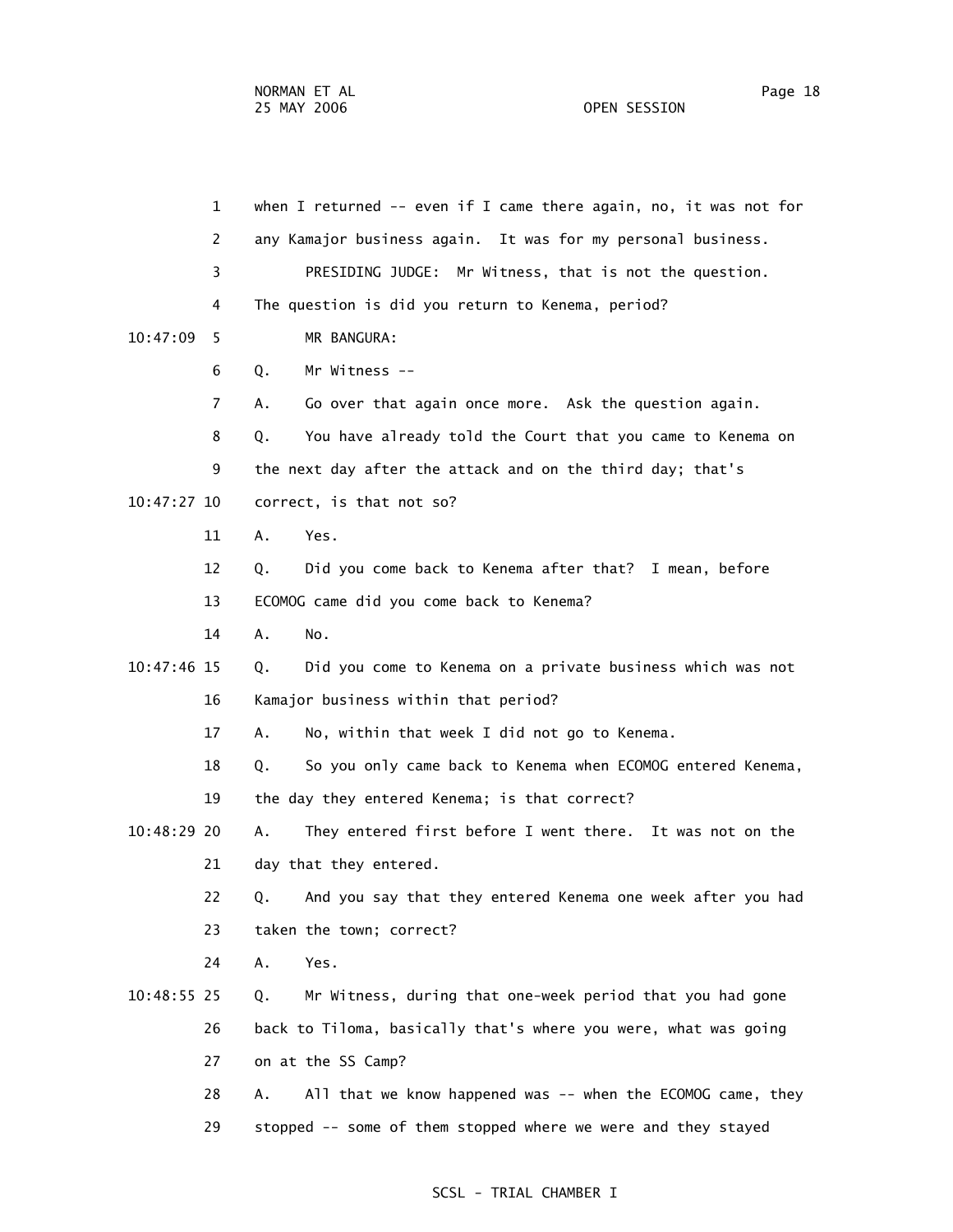1 there together. Nothing else happened, apart from what I have 2 explained. 3 Q. Before ECOMOG came it was just you Kamajors who were in 4 control of the camp; correct? 10:49:46 5 A. When we captured Kenema and returned before the ECOMOG came 6 we were the only ones that were there, the Kamajors. 7 Q. Mr Witness, let me take you back to Kenema. You know where 8 the police barracks is in Kenema; not so? 9 A. Yes. 10:50:30 10 Q. Did you ever go to the police barracks area during this 11 period that you came to Kenema during the time that you were 12 taking Kenema? Let's say the day that you entered Kenema, 15th, 13 the Sunday, did you go to the police barracks? 14 A. No, no, I did not go to that part, the police barracks. I 10:51:01 15 did not go to the police barracks. 16 Q. Did you go to the police barracks on any other day after 17 the first day? 18 A. Yes. The other day when we came, we went towards there 19 when they did that attack. But that day when we came, I did not 10:51:34 20 go there. 21 Q. When you say "the other day," are you talking of the second 22 day or the third day? 23 A. The second day. 24 Q. What did you go to do at the barracks on that second day? 10:51:58 25 A. Those rebels that did the attack came from that end, from 26 Hangha Road end, because that is where the police barracks is 27 located. Some of them came from the Kombema Road end. So that 28 day when we went there, some of them came from that path. So 29 when we went there, we reached there.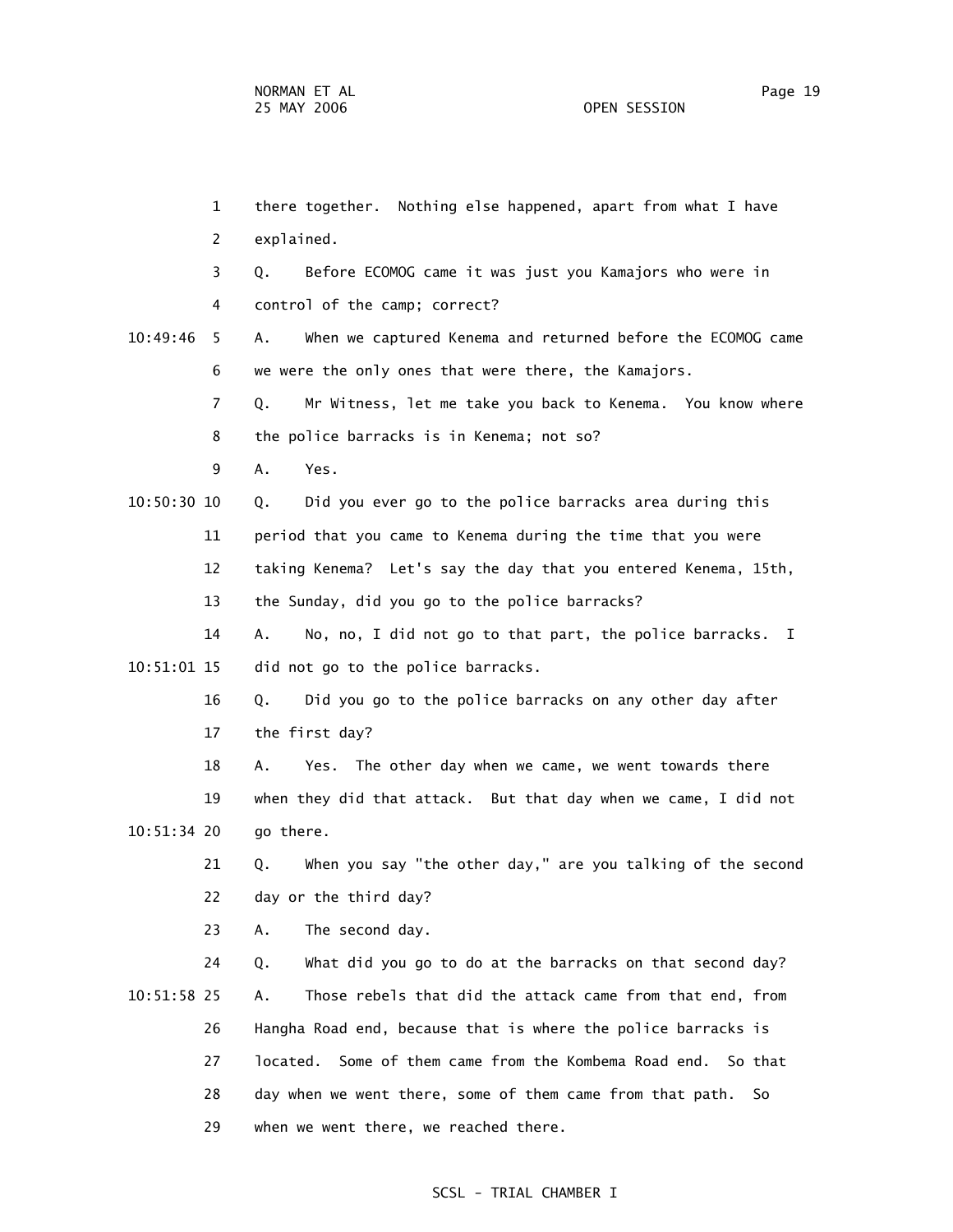1 JUDGE THOMPSON: He has not answered your question. 2 Because you asked what did he go to do there and apparently he 3 veered away from that. Perhaps you need to put it again. Try 4 again. 10:52:42 5 MR BANGURA: 6 Q. Mr Witness, what did you go to do at the police barracks on 7 the second day that you were in Kenema. You have said that you 8 went there on the second day. What did you go to do there? 9 A. We went to fight towards there, because the rebels came 10:53:03 10 from that end and they also returned by that same end. So we 11 used that end to chase them. 12 Q. Thank you. 13 A. Thank you, old one. 14 Q. Mr Witness, did you know that policemen were, in fact, 10:53:28 15 killed in Kenema on the first day that you entered the town in 16 the barracks? 17 A. I said I did not go there on that first day and I cannot 18 explain anything about the thing that I did not -- 19 Q. Witness, did you not hear at all that policemen, seven 10:53:58 20 policemen had been killed in the barracks on that first day? Did 21 you not hear that at all? 22 A. No, did I not hear that. 23 Q. Did you get to learn about this incident later on at all, 24 Mr Witness? That, in fact, policemen were killed in the barracks 10:54:33 25 on the 15th, the day you entered? 26 A. No, I did not hear that too. 27 Q. Are you saying that this is the first time that you have 28 heard about that incident?

29 A. Yes. This is my first time when you are saying it and I am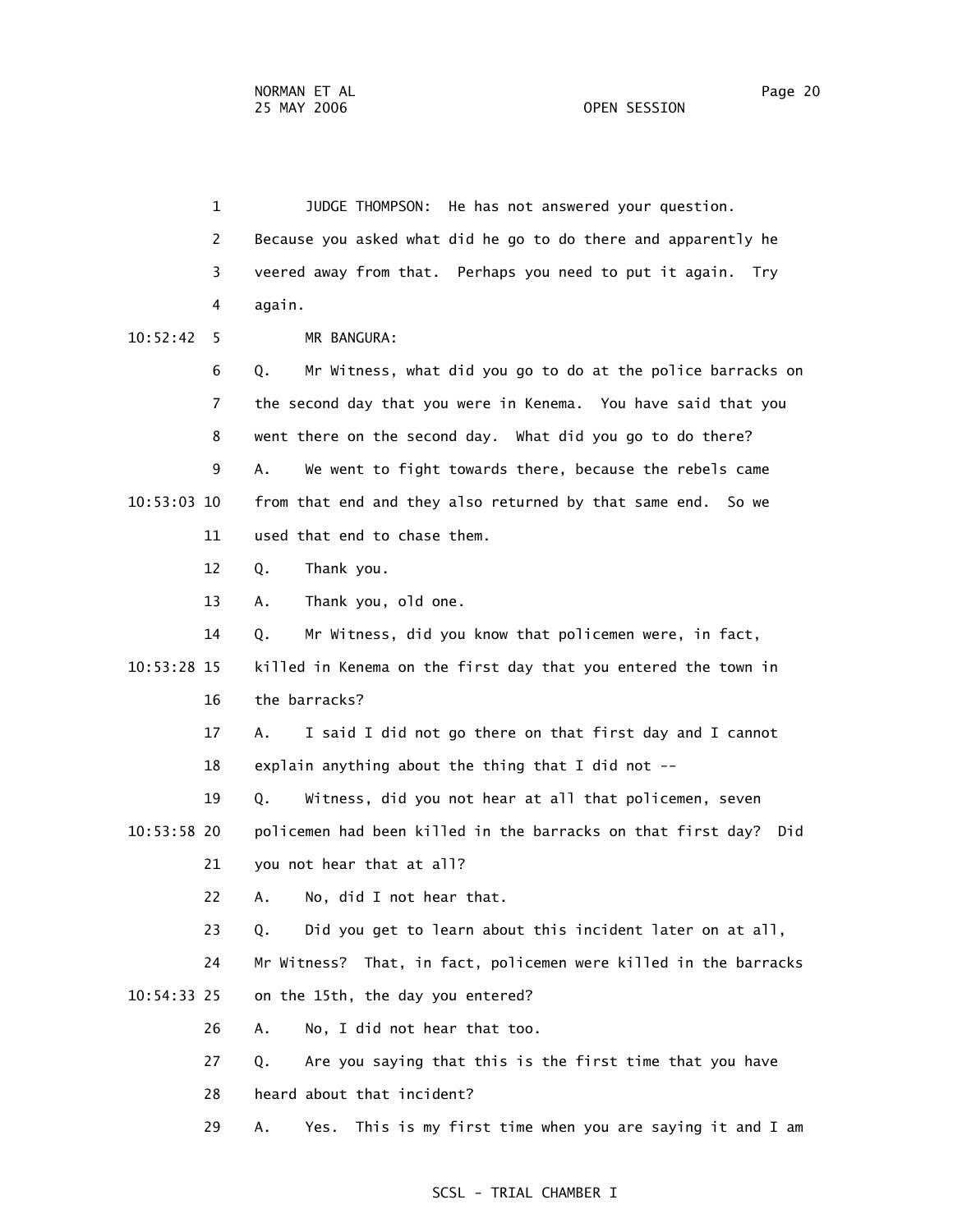1 listening. 2 Q. Mr Witness, you were not in Kenema in the days following 3 the attack, but you came at least a couple of days, two days. 4 Did you not hear about civilians who were being killed by your 10:55:23 5 colleagues, Kamajors? 6 A. No. I did not hear that. 7 Q. Mr Witness, have you heard the word "collaborator"? 8 A. In fact, I don't know what you mean by that word. 9 Q. Or "junta collaborator," have you heard that word at all? 10:56:00 10 A. I don't know it. That word that you have used, I don't 11 know it. 12 Q. You have never heard somebody use it before amongst your 13 colleagues, Kamajors? 14 A. No. 10:56:26 15 Q. Mr Witness, when you went back to Tiloma, was it CO Sahr 16 who continued to be your commander at all times? 17 A. Yes. Up 'til when the ECOMOG came he was my commander 18 until the disarmament. 19 Q. When you say "up 'til when the ECOMOG came," when did 10:57:02 20 ECOMOG come to the SS Camp? 21 A. In that same week that I explained that ECOMOG came to 22 Kenema and that other week, it was between there that they 23 encountered that riverside, that SS camp. 24 Q. It is not very clear, Mr Witness. You have said that 10:57:31 25 ECOMOG came to Kenema one week after you took Kenema. My 26 question is: When did ECOMOG come to SS Camp? 27 A. Within that same week, within that same week. 28 Q. When you say "within that same week," do you mean the week 29 that ECOMOG came to Kenema?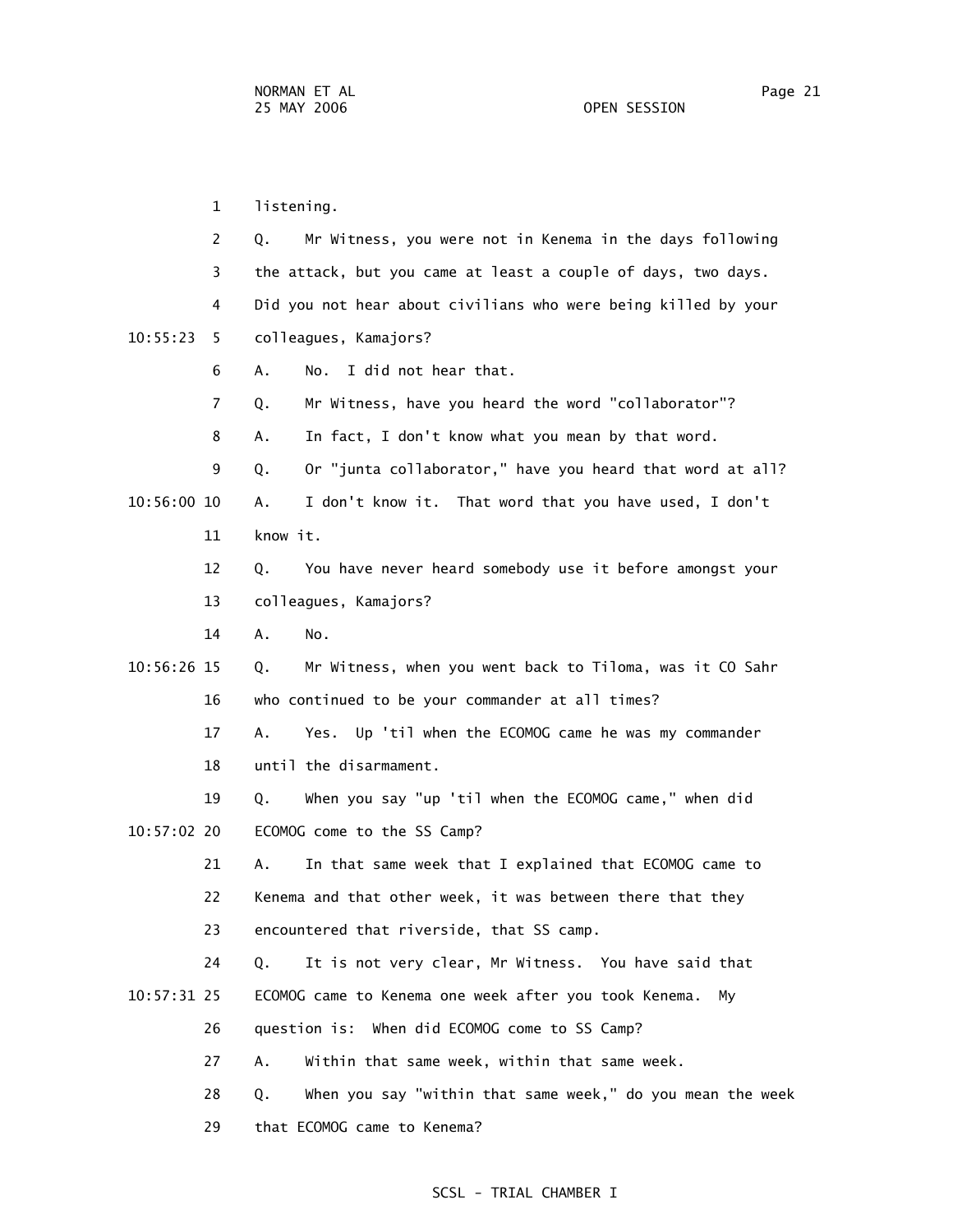1 A. Yes. 2 Q. So it would be after ECOMOG came to Kenema, the week that 3 they came or within -- I confused myself. 4 PRESIDING JUDGE: Take it back again because the witness is 10:58:23 5 saying that ECOMOG came to Kenema one week after they had taken 6 Kenema. So now he's talking of a week. So it would mean the 7 week following that week presumably, but clear that up, please. 8 MR BANGURA: That is what I'm moving towards, actually. 9 Q. Mr Witness, we are agreed that one week passed after you 10:58:45 10 took Kenema before ECOMOG came; not so? 11 A. Counsel, repeat the question. 12 Q. We agree that one week passed after you took Kenema before 13 ECOMOG then came in; not so? 14 A. Yes. 10:59:08 15 Q. And the week after ECOMOG came in, was the week that they 16 sent the forces to SS Camp; is that what you're saying? 17 A. That same week that they entered Kenema was the same week. 18 It was not another week. 19 Q. Was it a day after they entered that they sent troops there 10:59:38 20 or was it two days? Can you tell us how many days after they 21 entered Kenema? 22 A. The same day that they entered Kenema was the same day that 23 they settled in the SS camp. 24 Q. Mr Witness, your evidence is that they continued to be 11:00:10 25 deployed at SS camp all the time that you were there, the 26 Kamajors were there; is that correct? 27 A. Yes. I was there. 28 Q. When they were deployed at SS camp, who had control? 29 JUDGE ITOE: Which control?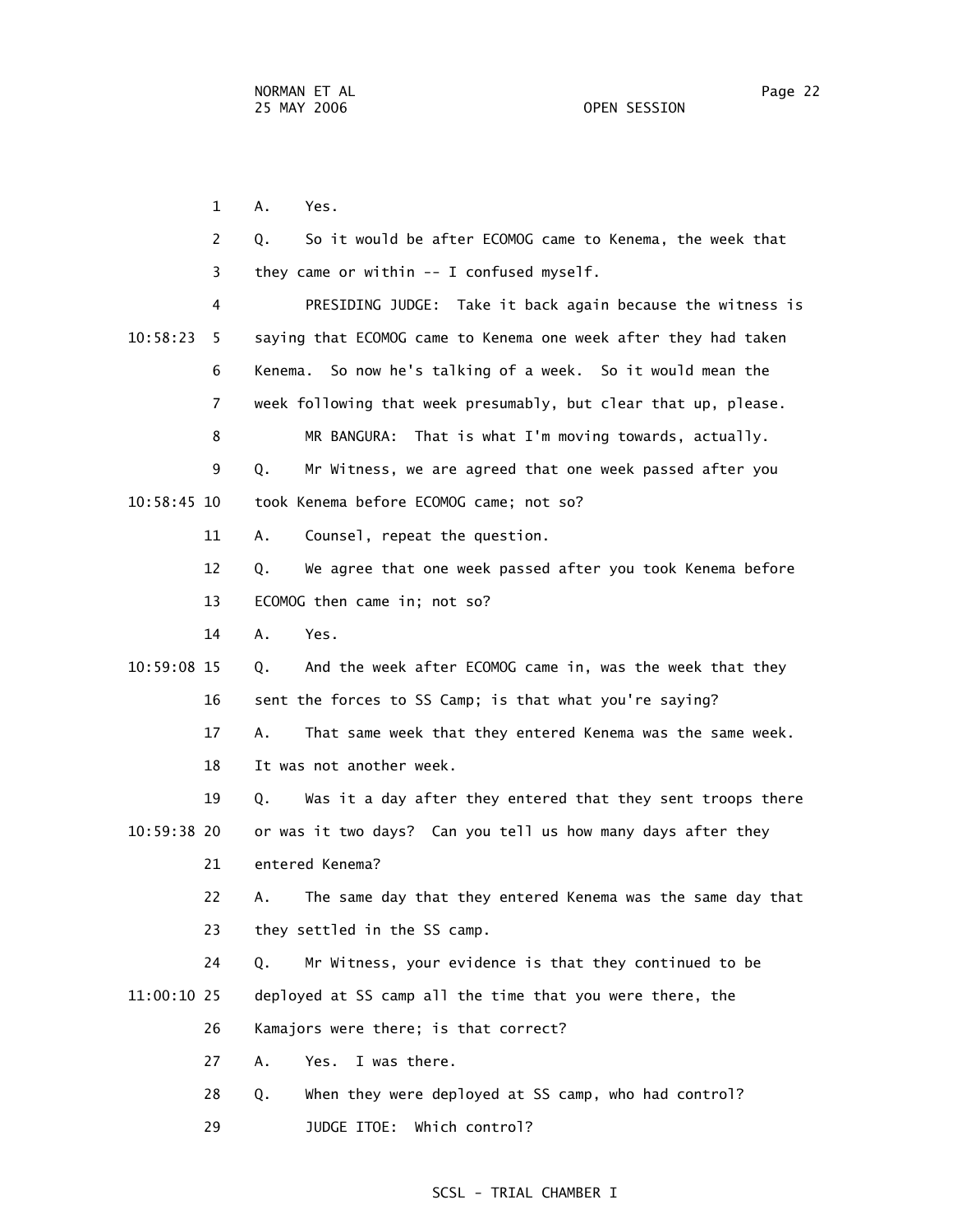1 MR BANGURA: Between the Kamajors and ECOMOG, who had 2 overall control? 3 JUDGE ITOE: But we are clear on this, aren't we? 4 MR BANGURA: I'm not so sure. 11:00:59 5 JUDGE ITOE: Go ahead. Go ahead. 6 [CDF25MAY06B - EKD] 7 MR BANGURA: 8 Q. Who had control over the camp; was it Kamajors or ECOMOG? 9 A. The ECOMOG. 11:01:18 10 Q. You will agree, then, with me that ECOMOG was in a position 11 to control the behaviour of Kamajors at the camp, by what you 12 say? 13 A. Yes. 14 Q. Mr Witness, would it surprise you, then, that ECOMOG were 11:01:58 15 in fact complaining about the behaviour of Kamajors who were at 16 the SS Camp? Would it surprise you? 17 A. It did not happen, even. 18 MR BANGURA: Your Honours, may the witness be shown -- just 19 for purposes -- I'm not too sure about his standard. 11:02:27 20 PRESIDING JUDGE: Ask him. 21 JUDGE THOMPSON: I don't know what he answered in fact. 22 MR BANGURA: That there was no complaint or ECOMOG never 23 complained. 24 JUDGE THOMPSON: I thought it sounded like a rolled-up 11:02:43 25 answer. 26 JUDGE ITOE: He said it did not happen; that ECOMOG 27 complained about Kamajors, unless -- 28 MR BANGURA: 29 Q. Mr Witness, the question is you have said that ECOMOG was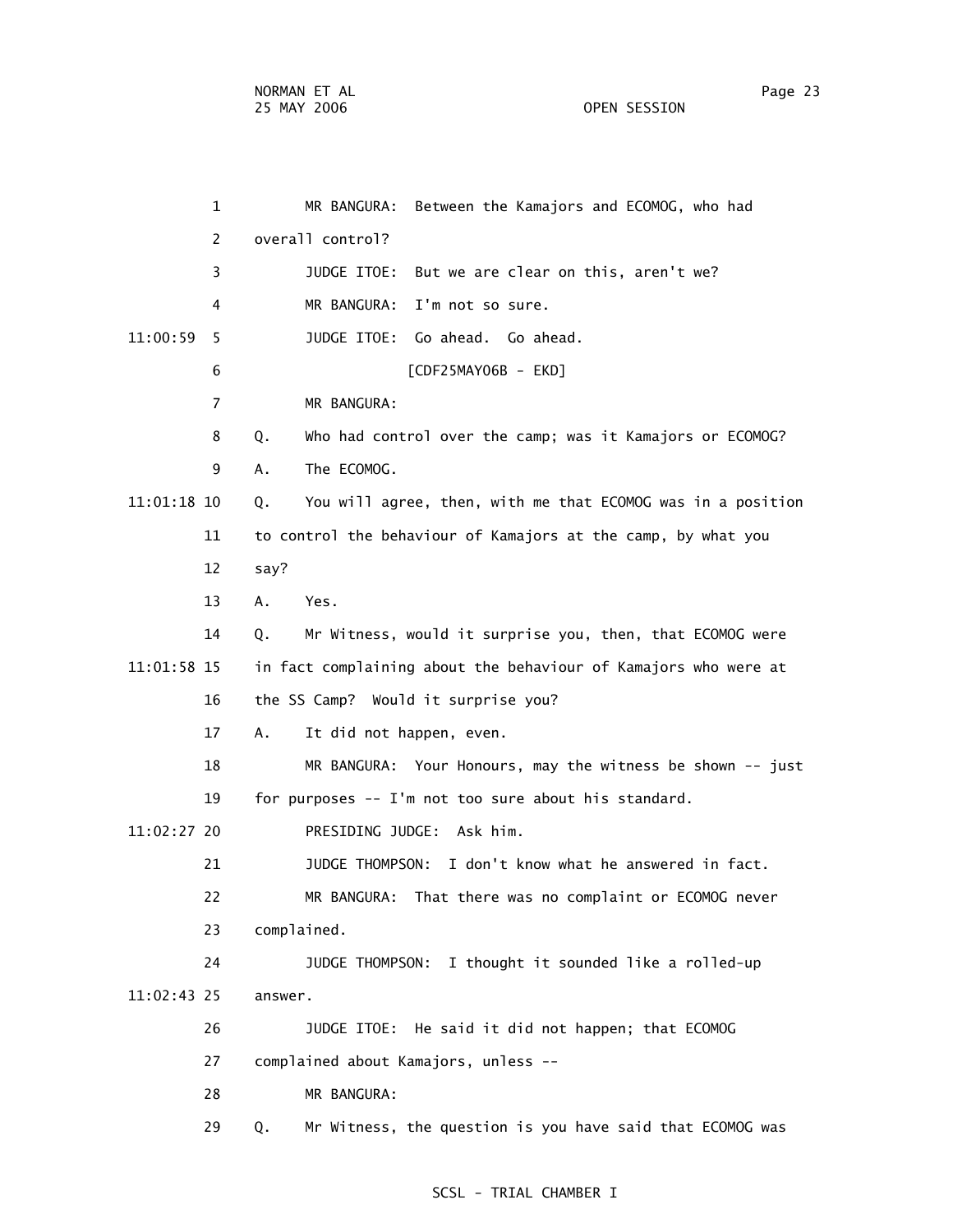1 in control and they were in a position to control the behaviour 2 of Kamajors. 3 JUDGE THOMPSON: Then you said whether it would surprise 4 him that - what? 11:03:05 5 MR BANGURA: That in fact ECOMOG who were supposed to be 6 controlling the behaviour of Kamajors at the camp were 7 complaining about the Kamajor misbehaviour. 8 JUDGE THOMPSON: What is his answer? 9 MR BANGURA: He says it did not happen, I believe. 11:03:25 10 JUDGE THOMPSON: Your question was whether he was 11 surprised? 12 MR BANGURA: Yes, Your Honour. 13 JUDGE THOMPSON: I'm not sure -- I'm entangled. What did 14 not happen? 11:03:35 15 MR BANGURA: I can rephrase. 16 JUDGE THOMPSON: That's fine but that is the kind of 17 rolled-up answers we get sometimes. I'm not saying that the 18 question itself was rolled up. All right, I will restrain 19 myself. 11:03:47 20 MR BANGURA: 21 Q. Mr Witness, I in fact put it to you that ECOMOG, who were 22 supposed to be in control over the Kamajors at SS Camp, were 23 complaining or complained about the behaviour of Kamajors at the 24 SS Camp. 11:04:02 25 JUDGE THOMPSON: In other words, indeed ECOMOG complained, 26 not whether it did not happen or something, or some misbehaviour. 27 That is why I called it a rolled-up answer. What did not happen? 28 Did ECOMOG complain or did ECOMOG not complain? 29 MR BANGURA: Did ECOMOG not complain.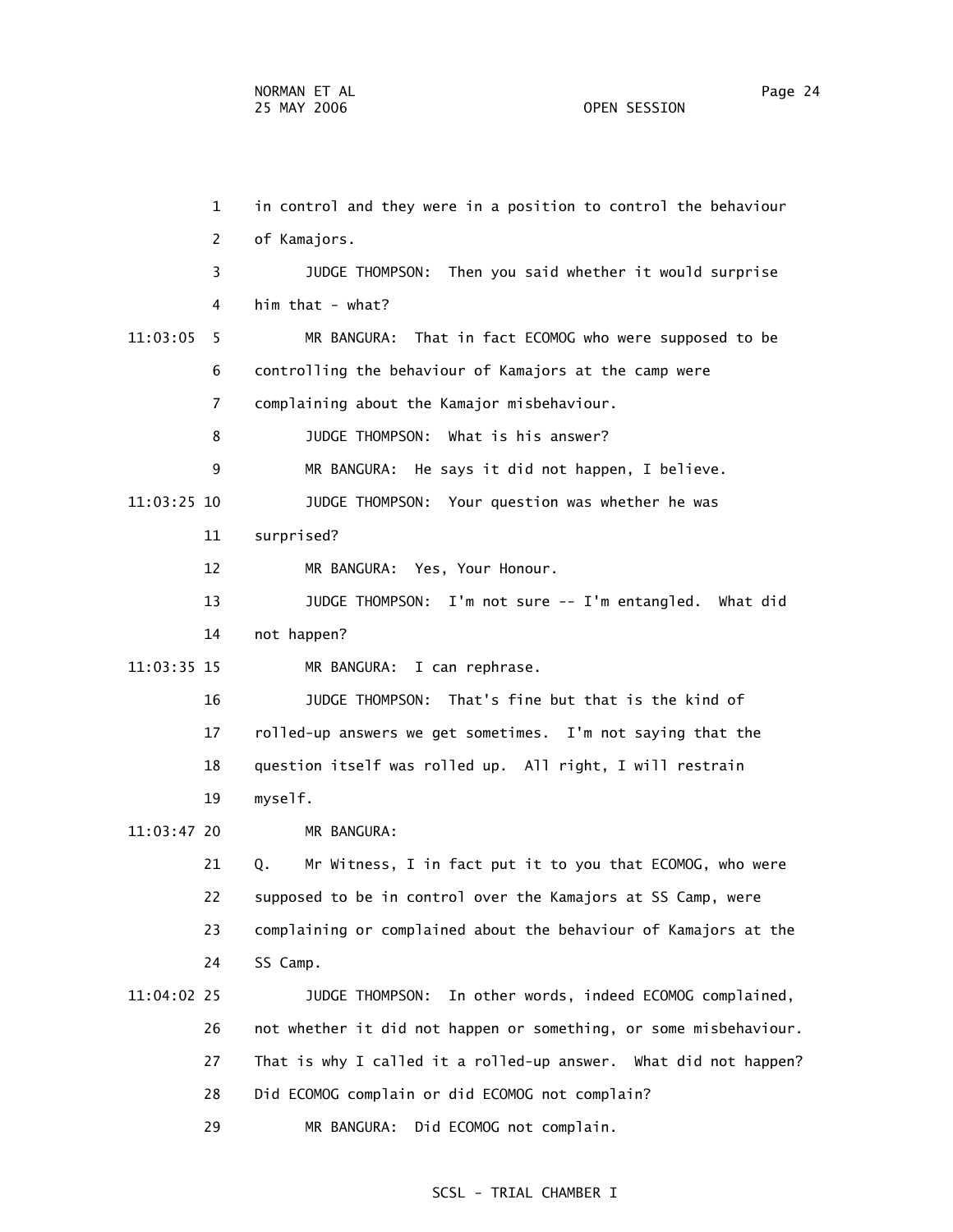1 JUDGE THOMPSON: That is why I am saying I don't know what 2 his answer is. Okay. 3 MR BANGURA: 4 Q. Mr Witness, I haven't got your answer to that question. 11:04:42 5 Did you not understand the question? 6 A. What question? 7 Q. I put it to you that ECOMOG complained about the conduct of 8 Kamajors at SS Camp while you were there, while your Kamajors 9 were there. 11:05:04 10 JUDGE THOMPSON: That is better. It is because of that 11 surprise thing that brings the confusion. 12 THE WITNESS: I did not know about that. 13 MR BANGURA: 14 Q. Mr Witness, are you literate in English? Are you able to 11:05:30 15 read and write English? 16 A. I learnt Arabic, not English. 17 Q. Mr Witness, there is evidence before this Court in the form 18 of a letter written by ECOMOG, complaining about the behaviour of 19 one Kamajor commander called KBK Magonna. 11:05:56 20 MR BANGURA: Your Honours, I am referring here to 21 Exhibit 89. 22 Q. That letter states that Magonna engaged in acts of killing 23 at SS Camp; do you agree? 24 JUDGE ITOE: [Overlapping speakers]. 11:06:21 25 MR SESAY: [Overlapping speakers]. 26 PRESIDING JUDGE: Mr Sesay [Overlapping speakers] 27 MR SESAY: I was just wondering whether my learned 28 colleague will not be in a position to -- probably since he is 29 referring to a letter -- maybe to show the witness, rather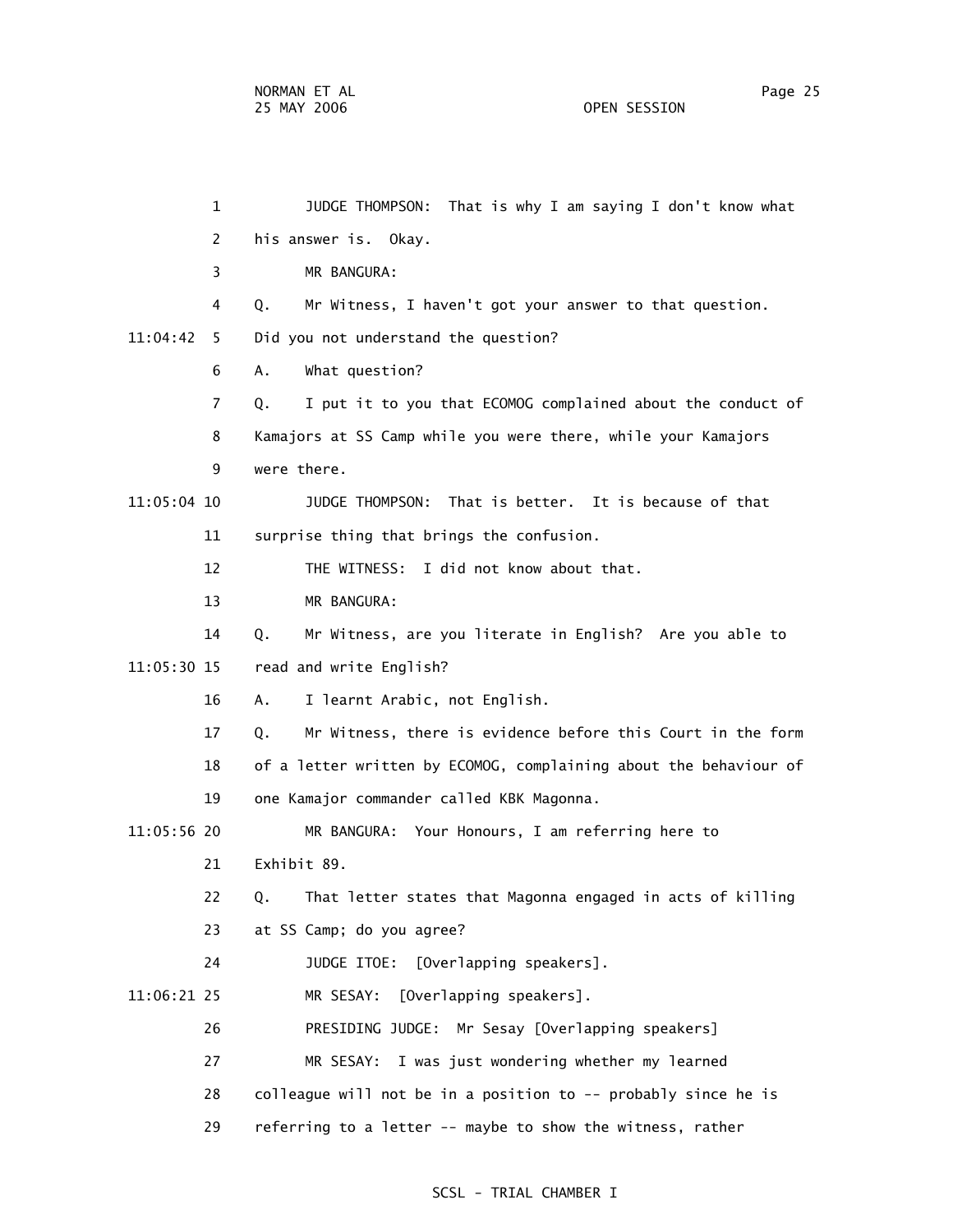$1$  than  $-$  2 PRESIDING JUDGE: The witness just said he does not read 3 English, does not know English. He only reads Arabic. So why 4 show him the letter? Counsel has referred to Exhibit 89. We 11:06:52 5 know it is in English. Why would he need to show it to the 6 witness? 7 MR SESAY: My concern really, My Lord, was in respect of 8 the content of that letter, whether in fact that reflects the 9 content of what is contained in that letter, which he is now 11:07:09 10 putting to that witness. 11 PRESIDING JUDGE: I think it is -- 12 JUDGE THOMPSON: No. 13 PRESIDING JUDGE: If that is your objection, your objection 14 is denied. 11:07:20 15 MR JABBI: My Lord, maybe it was necessary for my learned 16 friend to introduce this personality to the witness before -- 17 [Overlapping speakers]. 18 PRESIDING JUDGE: He is in cross-examination. Obviously, 19 if he does not give enough information, the answer and the 11:07:40 20 question will be assessed accordingly. We will see. I don't 21 think it is an improper question. Your objection is denied. 22 Carry on, Mr Bangura. 23 MR BANGURA: Thank you, Your Honour. 24 Q. Mr Witness, do you know somebody called KBK Magonna? 11:07:59 25 A. No. 26 Q. Mr Witness, I suggest to you that in fact Kamajors were -- 27 I suggest to you that, in fact, ECOMOG had no control over what 28 Kamajors did at the SS Camp. 29 A. I don't believe there is any iota of truth in what you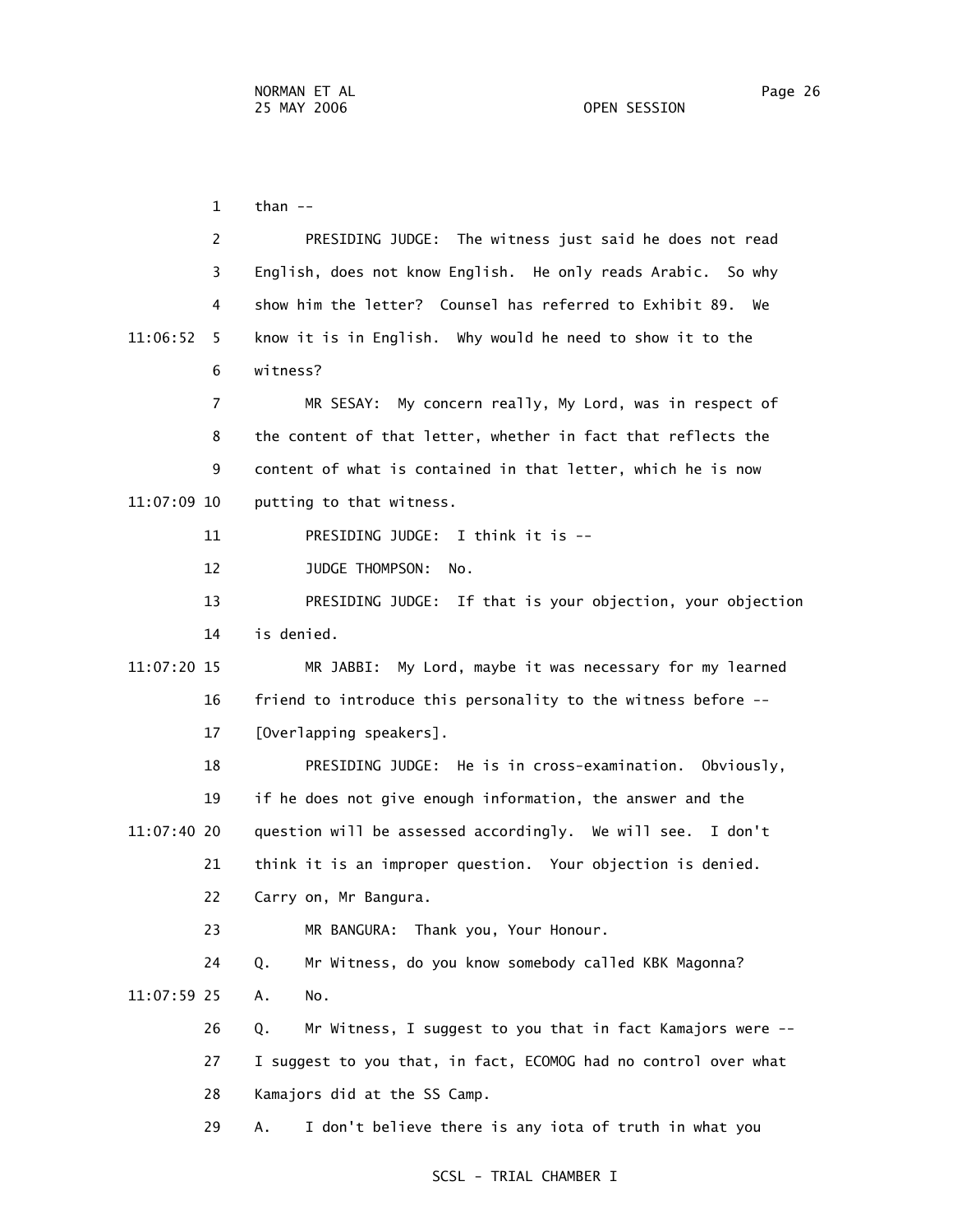1 said, because I believe that it was the ECOMOG that had control 2 over us. 3 Q. Mr Witness, are you disagreeing with me that in fact ECOMOG 4 complained about the behaviour of Kamajors at the SS Camp? Is 11:09:28 5 that what you're saying? 6 PRESIDING JUDGE: You have been through that. He has said 7 no to this. I don't know why you need ask the same question 8 again. 9 MR BANGURA: It didn't seem quite clear to me, Your Honour. 11:09:46 10 PRESIDING JUDGE: Well, it is clear to me. We have had 11 three different types of questions for that. 12 MR BANGURA: 13 Q. Mr Witness, SS Camp had the facility -- you have already 14 said to this Court that it was a water treatment plant; correct? 11:10:15 15 A. Yes. Yes, it was an old place for water treatment. 16 Q. You would agree me that there are areas within the plant 17 where you had pits the size -- like manholes within the plant; is 18 that not so? 19 A. No. No, there are no holes there. Everything is sealed 11:10:46 20 because they knew people were there. Even before the war. 21 Everything is sealed. Pipes are beneath -- 22 Q. Mr Witness, do you know one Murrie Vangahun? 23 A. No. 24 Q. Do you know one Stephen Lahai Fassah? 11:11:21 25 A. No. 26 Q. Apart from CO Sahr, who was your commander who you were 27 answerable to, were there any other commanders that were senior 28 to him that you knew whilst at SS Camp? 29 A. No.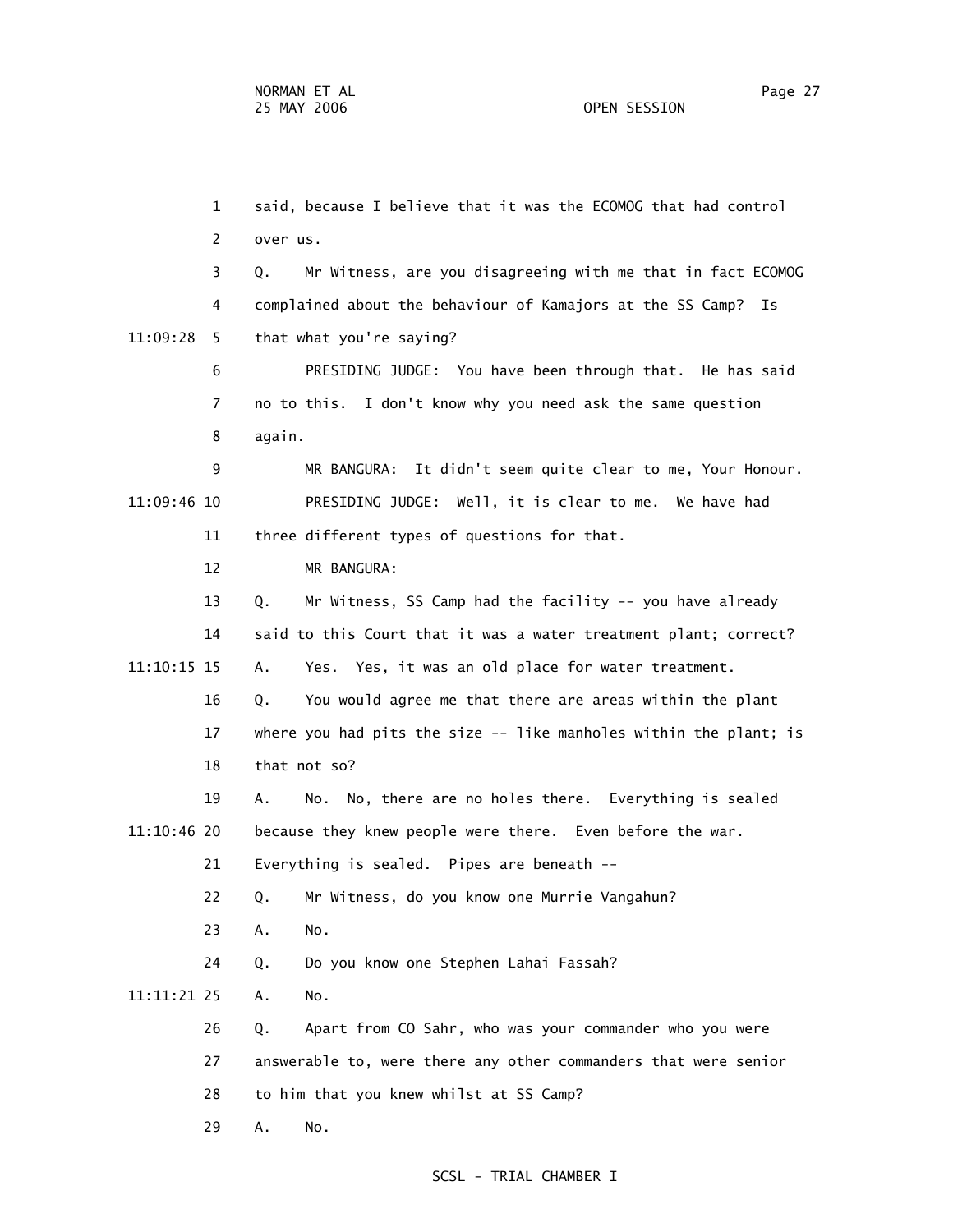1 Q. Do I take that to mean at SS Camp CO Sahr was always the 2 most senior Kamajor there? 3 A. Yes, that was his area. He was there before even the war. 4 So when we came, he was still senior. He was still senior 11:12:36 5 Kamajor. 6 Q. Do you know who CO Sahr answered to; who was his boss? 7 A. No. CO Sahr's bosses were only the chiefs, because they 8 gave him that assignment. I don't know any boss for him. 9 Q. Mr Witness, did you have Kamajor bosses in Kenema, senior 11:13:12 10 members of the Kamajor society in Kenema, or the CDF in Kenema? 11 A. I did not know anything about that. My own commander was 12 CO Sahr, because I used to get everything from him. If I say 13 anything about that, I'll be telling a lie. I do not know any 14 other commander. 11:13:48 15 Q. Mr Witness, have you heard about a person called 16 Arthur Koroma? 17 A. I used to hear about him, but I don't know him physically. 18 Q. You knew that in Kenema there was a CDF administration; not 19 so? 11:14:20 20 A. I used to hear it. They will tell me -- they used to tell 21 me. 22 Q. You did not yourself know that there was a CDF 23 administration in Kenema? 24 A. No. Besides what they were telling me, I did not go there. 11:14:57 25 Not a day I went there. 26 Q. Did you know that the CDF had an office in -- 27 A. I was in Tiloma. No, I did not know that. 28 Q. And you did not know that -- or I suggest to you, 29 Mr Witness, that 27 Kaisamba Terrace was the address of the CDF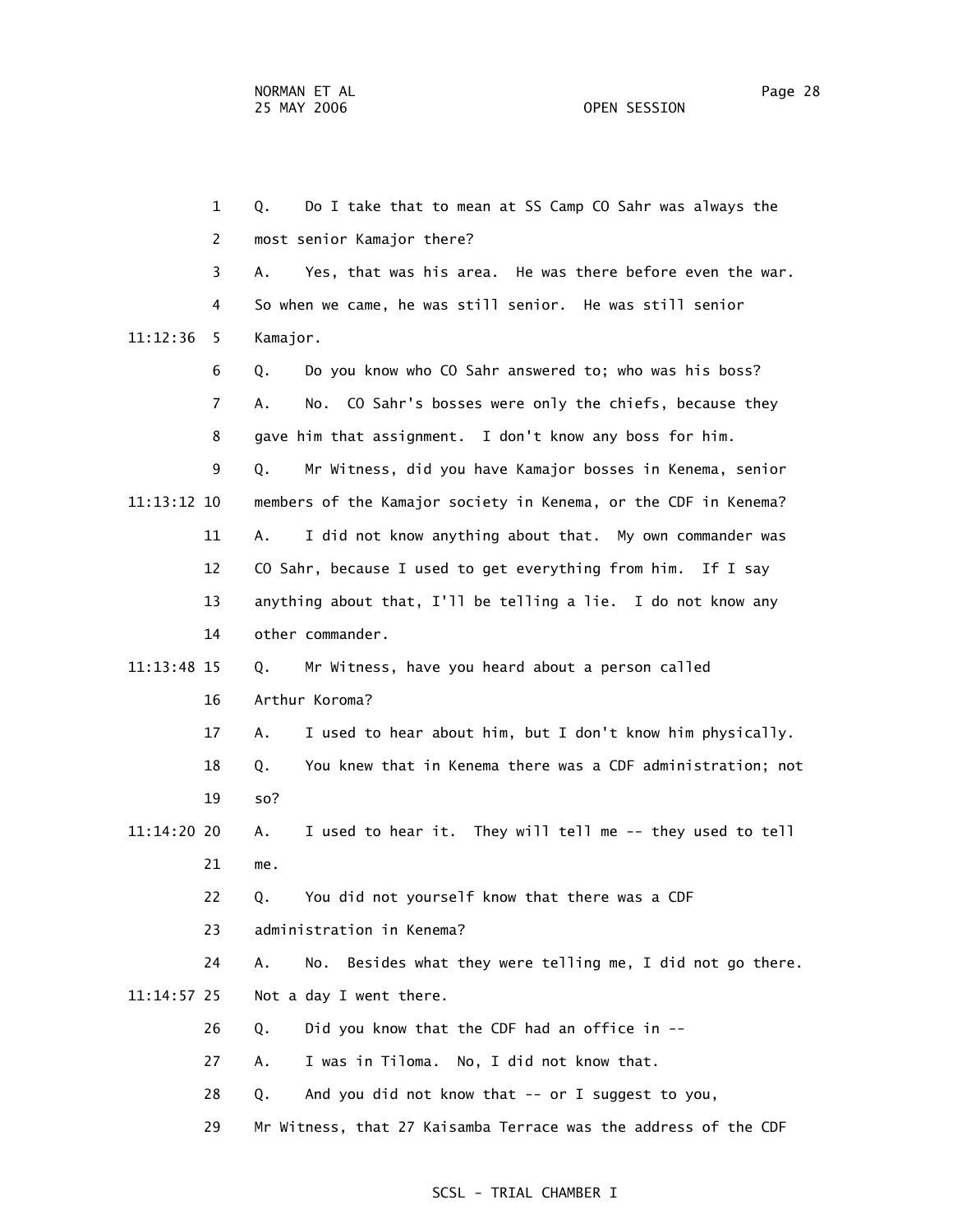1 office in Kenema. Did you know that? 2 A. I don't know that. 3 Q. Mr Witness, when did you disarm? 4 A. In fact, I did not disarm with a gun. I did not disarm. I 11:15:59 5 only had a knife. All the times that I was passing I had a 6 knife. 7 Q. Did you go through that process of disarmament? 8 A. I did not disarm with a gun. 9 Q. Did you go through the process of disarmament? 11:16:13 10 A. No. 11 Q. Up to what time did you continue to serve as a Kamajor at 12 the SS Camp? Up to what time? 13 A. Just up to the time of the disarmament. 14 Q. So, Mr Witness, you are saying that up until that time, as 11:16:56 15 a Kamajor who was based at SS Camp, you did not know that there 16 was a CDF administration in Kenema, four and a half miles away? 17 A. No, I only heard about it. I told you I only heard about 18 it, but I never went there. 19 Q. And you did not know that there were CDF bosses in Kenema 11:17:36 20 who were supposed to be in charge of SS Camp as well? You did 21 not know that? 22 A. No. 23 Q. Mr Witness, were you actually a Kamajor? 24 A. Yes. 11:18:06 25 MR BANGURA: Your Honours, that will be all for this 26 witness. 27 PRESIDING JUDGE: Thank you. Dr Jabbi, any re-examination. 28 MR JABBI: Thank you, My Lord. 29 RE-EXAMINED BY MR JABBI: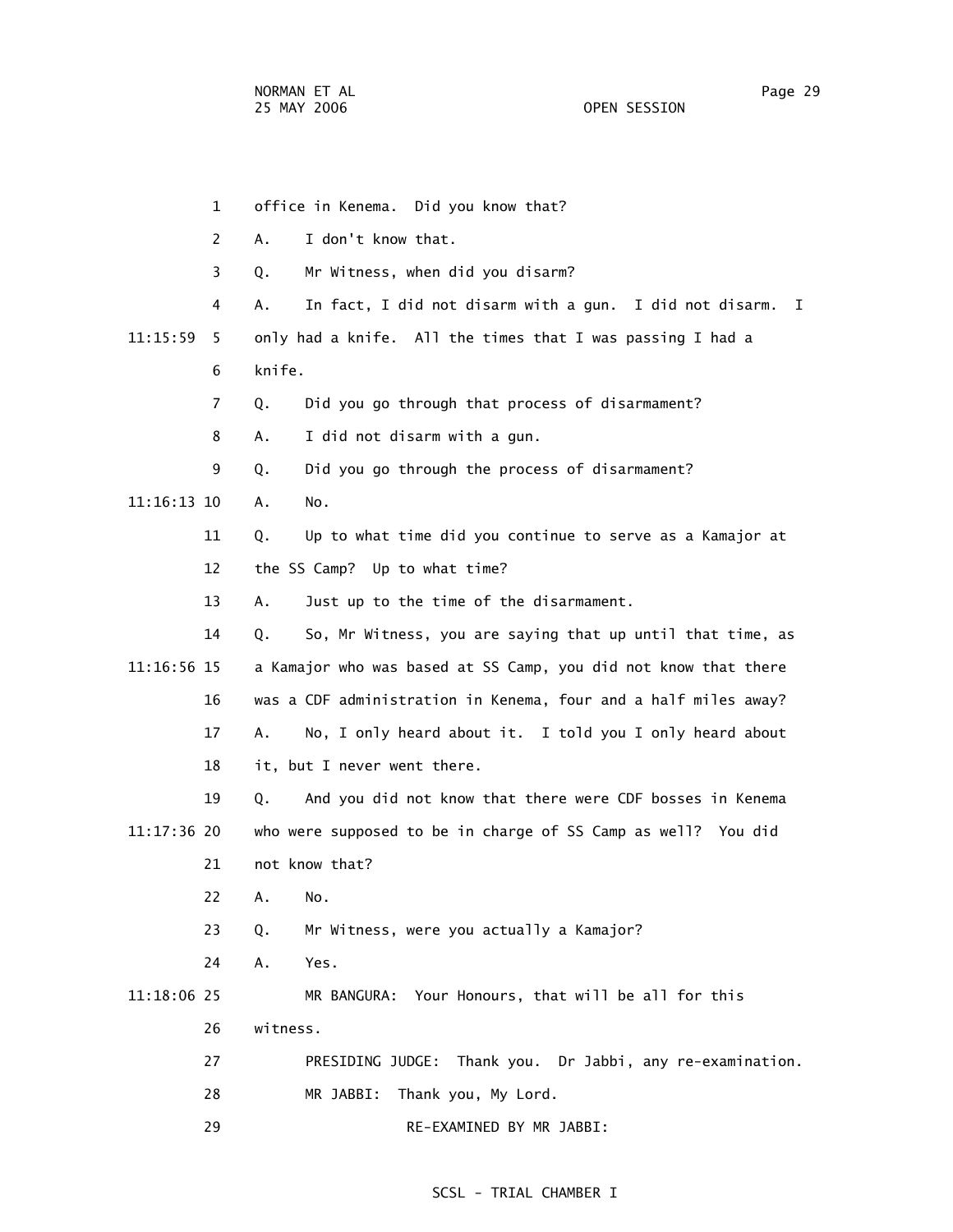1 Q. Mr Witness, in answer to prosecuting counsel you said you 2 were under the command of CO Sahr when Kenema was taken; not so? 3 A. Yes. 4 Q. Do you know how many Kamajors were under the command of 11:19:34 5 CO Sahr at that time? 6 MR BANGURA: May it please Your Honours, re-examination is 7 supposed to be addressing issues which arose in cross-examination 8 that are probably new; they were new or they were in controversy. 9 I don't see any -- 11:19:52 10 PRESIDING JUDGE: Or for clarification. 11 MR BANGURA: I don't see any clarification here. 12 JUDGE THOMPSON: I thought perhaps counsel wants to 13 enlighten the Bench as to what was said under 14 examination-in-chief in respect of which that answer of, "We were 11:20:07 15 under the command of CO Sahr when Kenema was taken" is -- in 16 other words, what is this discrepancy between what he now said 17 and what may well have been given in examination-in-chief on that 18 very issue? That is the scope. 19 MR JABBI: Yes, My Lord. 11:20:28 20 JUDGE THOMPSON: If this is not new. So could you 21 enlighten the Bench? 22 MR JABBI: Yes, My Lord. My Lord, questions were posed to 23 the witness in respect of whether he knew who commanded the 24 Kamajors both in the taking of SS Camp and also in the taking of 11:20:59 25 Kenema. The answers of the witness, I believe, did not clarify 26 whether the taking of either of those places involved other 27 Kamajors under other commanders -- 28 JUDGE THOMPSON: Counsel, no, I think you are expanding the

#### SCSL - TRIAL CHAMBER I

29 universe of discourse. You should not expand the universe of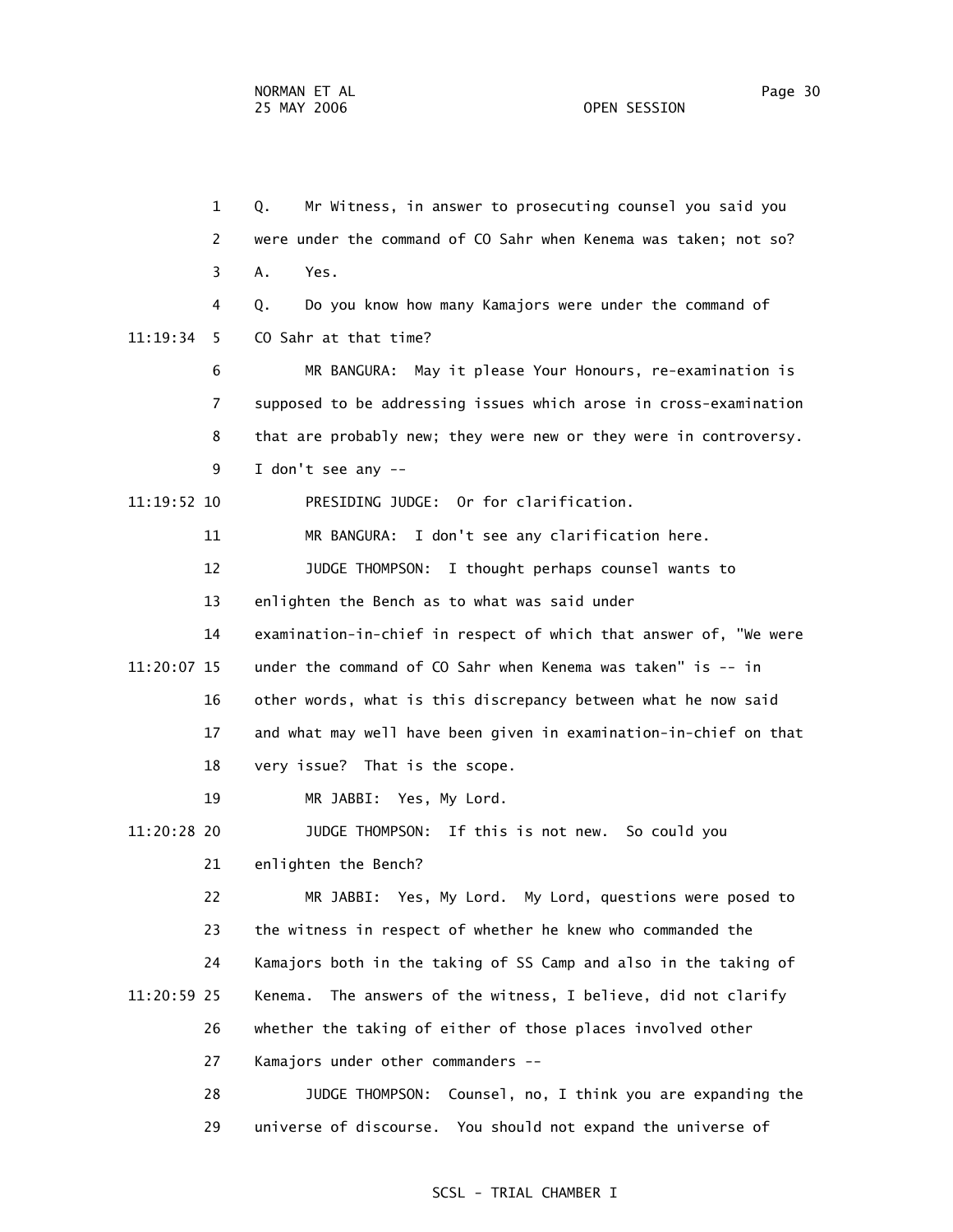1 discourse. The context here is: He answered a question, you 2 yourself said he said he was under the command of CO Sahr when 3 Kenema was taken. What answer in examination-in-chief is that 4 discrepant in respect of? If you expand the universe of 11:22:00 5 discourse you infringe the rules of re-examination. It is a very 6 narrow universe of discourse.

 7 JUDGE ITOE: I think that your objection is overruled. I 8 think we need to proceed. This objection by the Prosecution is 9 sustained. We have to get along, because when we get into too 11:22:27 10 much talking and talking we waste time. The truth of it is that 11 I think we are unanimous on the point that the objection raised 12 by the Prosecution is founded and it is therefore sustained and 13 we will proceed, please.

 14 JUDGE THOMPSON: I think it is also important that we give 11:22:45 15 reason why we are not upholding a particular objection and I do 16 not think it is a waste of time to have counsel articulate why he 17 thinks the question should be put and then the Bench respond 18 responsibly with, in fact, an enlightened response. I am saying 19 that your question goes to expanding the universe of discourse, 11:23:12 20 it is not permissible in re-examination. That is the 21 enlightenment I wanted to give you. So we sustain the objection. 22 MR JABBI: My Lord, may the witness remove his earphones so 23 that I can say what I want to say? 24 JUDGE THOMPSON: Not on this particular issue, because I 11:23:32 25 raised it. I responded and said that I thought you were moving 26 outside the permissible universe of discourse and I think, 27 counsel, you understand that as a lawyer. You're moving outside 28 the legitimate scope of re-examination.

29 MR JABBI: As Your Lordships please.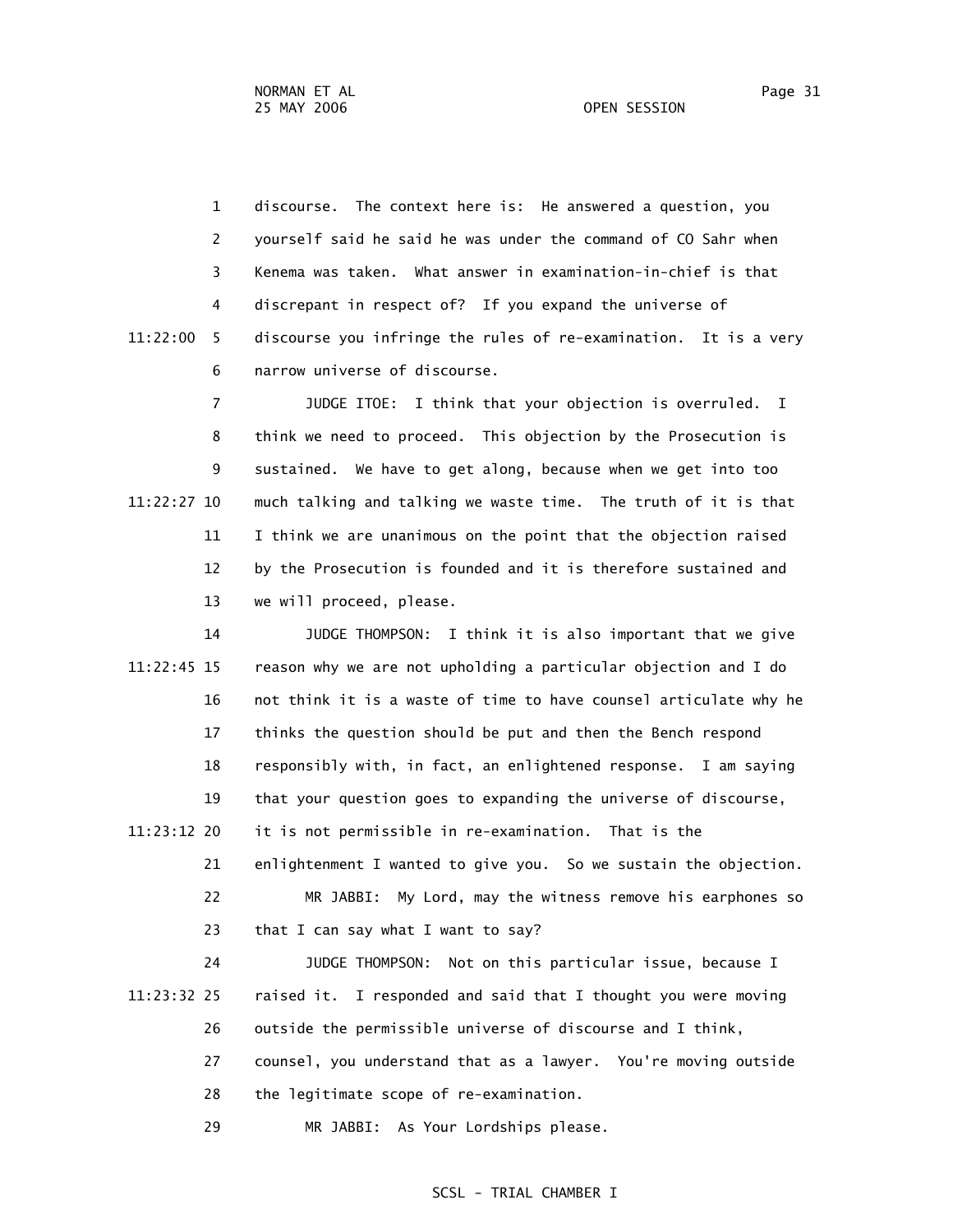1 Q. Mr Witness, were you in Kenema when ECOMOG entered Kenema? 2 PRESIDING JUDGE: Is this a new matter that was raised in 3 cross-examination? 4 THE WITNESS: I was in -- 11:24:27 5 PRESIDING JUDGE: I don't think it is a new matter that has 6 been raised in cross-examination. 7 JUDGE ITOE: I don't think so too. 8 MR JABBI: But there is need for clarification on that 9 point. 11:24:37 10 PRESIDING JUDGE: Absolutely not on this issue. 11 MR JABBI: As Your Lordships please. 12 PRESIDING JUDGE: Thank you, Dr Jabbi. 13 Mr Witness, that concludes your evidence in this Court. We 14 thank you very much for coming and we wish you a safe trip back 11:24:52 15 home. Thank you. Can the witness be assisted? 16 THE WITNESS: By God's grace. 17 **IThe witness withdrew**] 18 PRESIDING JUDGE: Dr Jabbi, we will recess as usual now or 19 in a few minutes. Would you tell us, in a nutshell, what the 11:25:27 20 issue is you want to raise in a closed session so that we may 21 think about it. Can you address that in open session or you need 22 to do that in a closed session? If it is a closed session for 23 that purpose, then when we come back we may indeed go in a closed 24 session to hear whatever you have to say in this respect. I am 11:25:55 25 just putting to you what it is you want to raise, so we may have 26 to hear you in a closed session. 27 MR JABBI: My Lord, with your indulgence, I would really 28 want to state even the subject matter of discussion only in 29 closed session.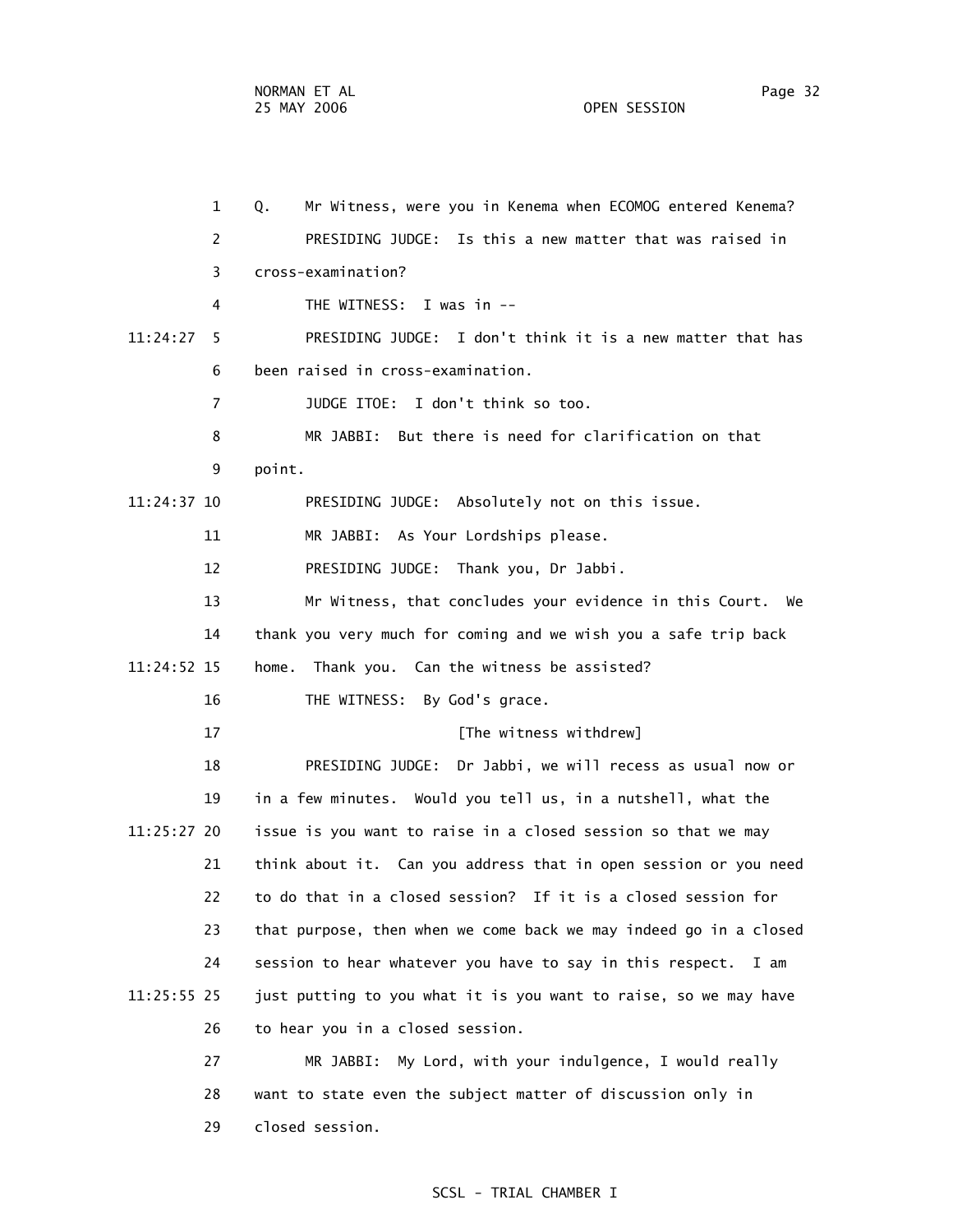1 PRESIDING JUDGE: Very well. So we will take the recess. 2 When we come back we will go in a closed session to hear what you 3 have to say in this respect. If I have no other means than to 4 determine this but to hear what you have to say. So thank you. 11:26:57 5 [Break taken at 11.27 a.m.] 6 [At this point in the proceedings, a portion of the 7 transcript, pages 34 to 53, was extracted and sealed under 8 separate cover, as the session was heard in camera.]

- -
	-
	-
	-
	-
	-
	-
	-
	-
	-
	-
	-
	-
	-
	-
	-
	-
	-
	-
	-
	-
	-
	-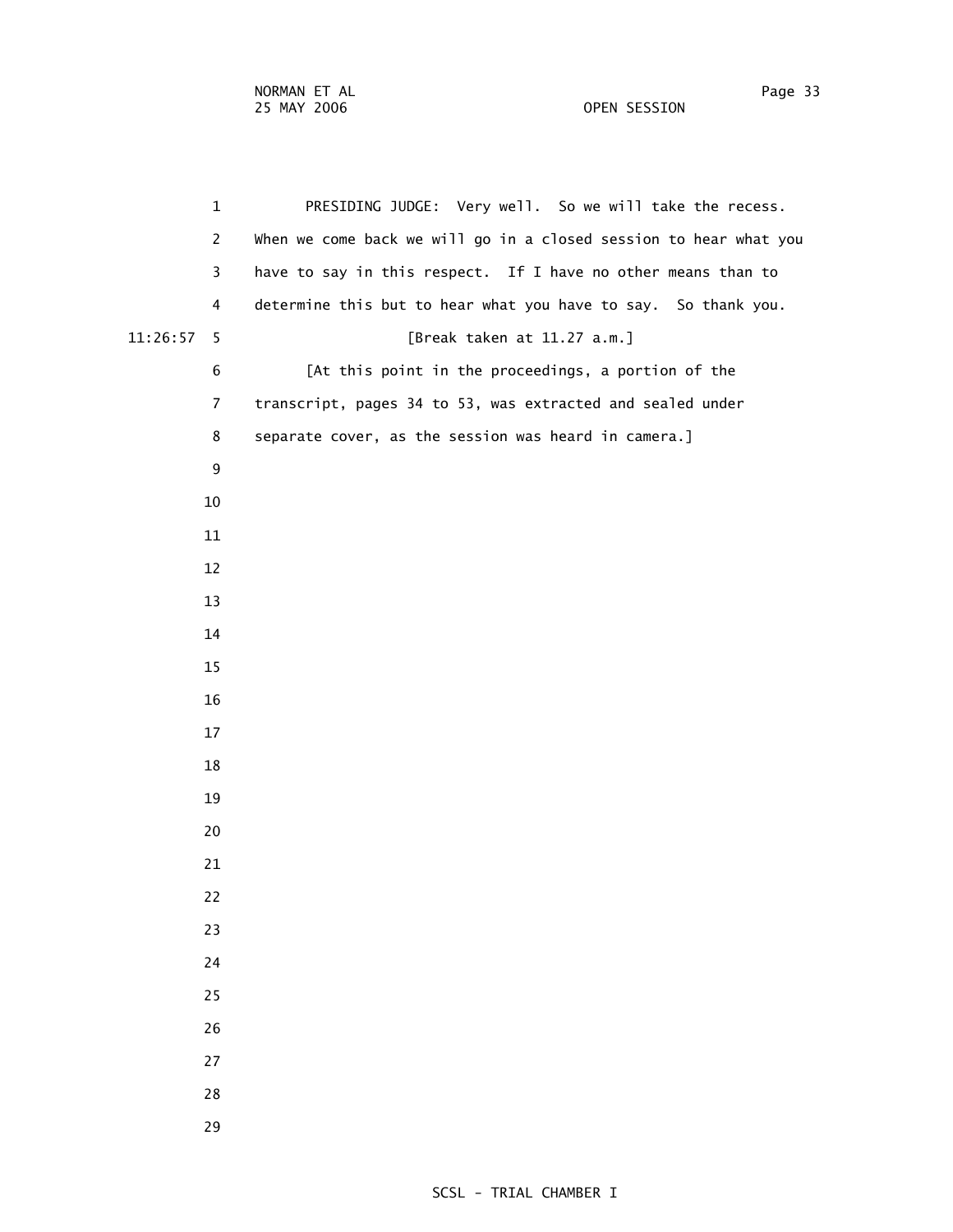1 **Construction** TOpen session] 2 MS EDMONDS: Court is now in open session, Your Honour. 3 PRESIDING JUDGE: Thank you. Dr Jabbi, yesterday I did ask 4 you questions about your list of witnesses that we have. I am 12:46:12 5 making reference here to the document you filed in this respect, 6 described as Norman Further Filing Following Consequential Order 7 to the Status Conference of 22 March 2006 and the Status 8 Conference of 5 April 2006. I did refer to some of the witnesses 9 listed therein, because the way we are proceeding, we are coming 12:46:41 10 close to the end of that list of witnesses. I know you have 11 indicated yesterday that in the case of General Abdu-One Mohamed, 12 that one of your legal assistants is proceeding to Nigeria to 13 determine what it is. 14 As I say, I expect and we expect that you are going to be 12:47:21 15 complying with your order of witnesses and finish this list of 16 witnesses in this session if possible. We still have more than a 17 few weeks to go and we would certainly like to see that we get to 18 the end of your list of witnesses. 19 I have one more question. In your list you have witness 8 12:47:45 20 that we did not hear. You had indicated that he was away at the 21 time. I don't know if he is back or what is the status of that 22 witness, if you have decided not to call him. 23 MR JABBI: May I proceed, My Lord? 24 PRESIDING JUDGE: Yes. 12:48:27 25 MR JABBI: My Lord, yesterday My Lord Justice Itoe in fact 26 admonished consideration of the evidence that has been adduced so 27 far with a view to deciding on which witnesses or, indeed, how

- 28 many further witnesses we intend to call. As I said yesterday,
- 29 we had been considering that issue already. So indeed, My Lord,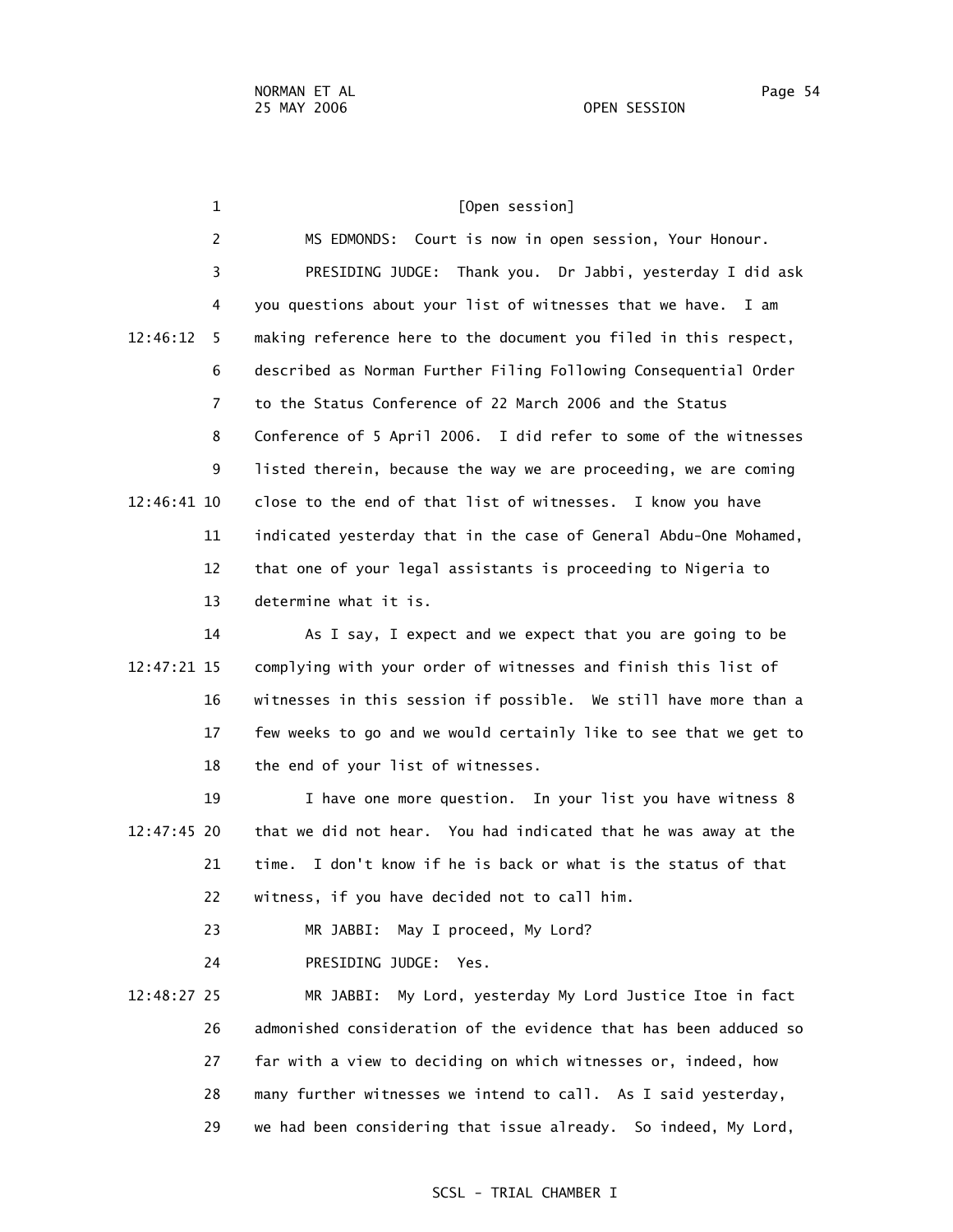1 we intend even to reduce further the core witness list that is 2 filed in the Norman further filing that Your Lordship referred to 3 just now.

 4 However, My Lord, there are a few witnesses that we think 12:49:40 5 are crucial and indispensable, but who are not yet available to 6 us. We are making every effort to ensure that we obtain them. 7 As Your Lordship hinted just now --

 8 PRESIDING JUDGE: You must clearly understand me. On this 9 aspect I am not speaking for the Bench, I am speaking for myself. 12:50:11 10 I will not be inclined to grant any adjournment for witnesses 11 that are not available at this time because you have been on 12 notice for a long, long time. If you decided to send somebody 13 only yesterday to Nigeria to determine if this witness was 14 available, to me it is not a good enough justification. But I am 12:50:30 15 speaking for myself. I have not consulted on this issue and I am 16 not, for the time being, speaking for the Bench. But having said 17 that, please proceed.

 18 MR JABBI: Yes, My Lord. With respect to the witness from 19 Nigeria, our constraint has been his own medical condition so far 12:50:53 20 as we have been made aware. As I said, however, yesterday, we 21 expect that by Monday we will have got some information from 22 Nigeria, because the legal assistant left this morning. He flew 23 this morning from 5.00 a.m. Yesterday there was a problem with 24 the flight and they were going to leave this morning at five. He 12:51:31 25 is under instructions to keep in touch with us by telephone when 26 he arrives there. So by Monday, latest Tuesday, we would have 27 got some information from there.

> 28 Now, if any deferment, that will probably be only in 29 respect of that witness, number 21, and number 1.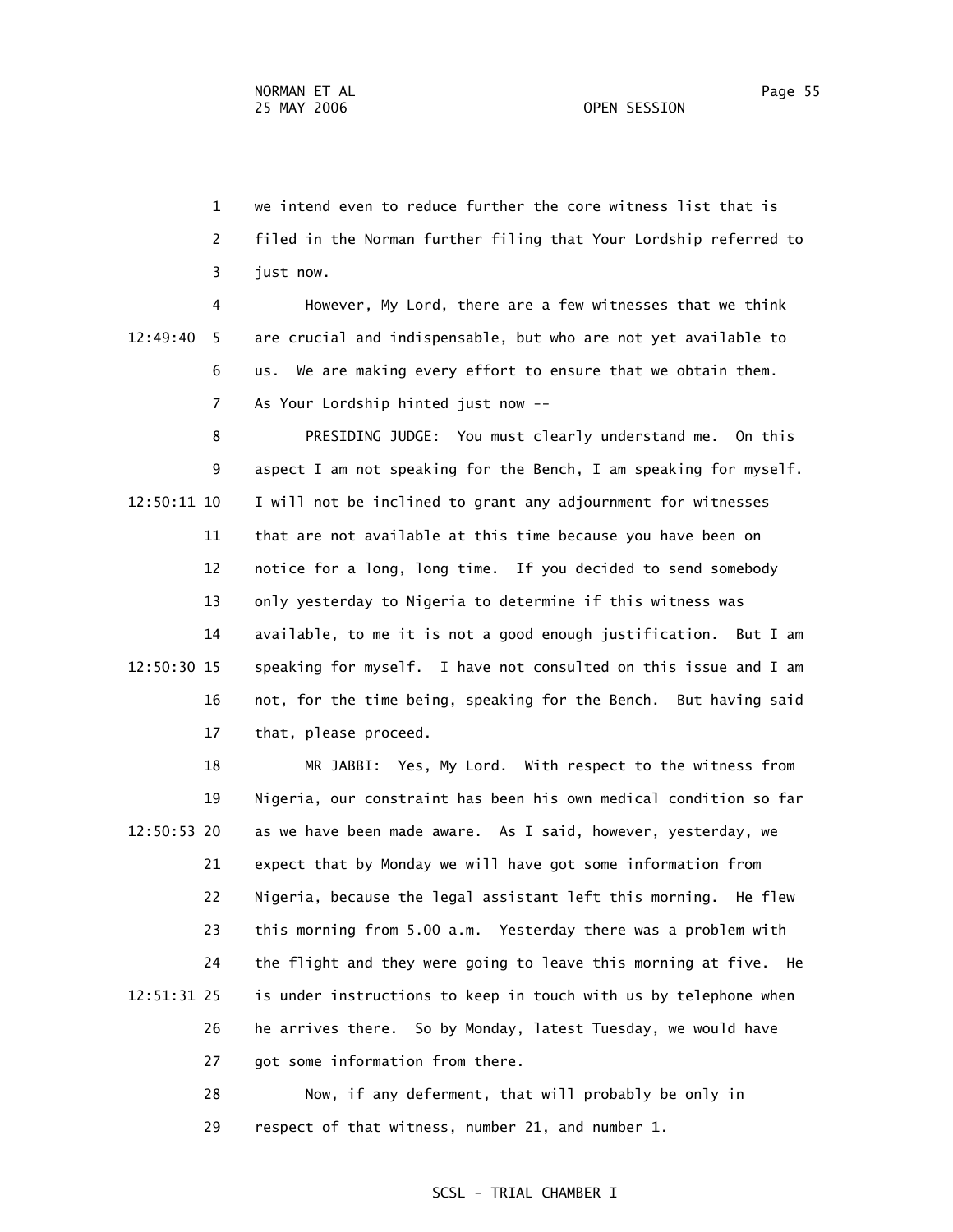1 PRESIDING JUDGE: Let's leave number 1 aside for the time 2 being because it is not depending upon you, it is depending on 3 the Bench. So this is a different scenario. Number 1 is 4 understood, so you don't have to justify that one at this moment. 12:52:16 5 MR JABBI: Thank you, My Lord. Those are the two on whom 6 we expect a possible deferment, number 21 and number 1. 7 With respect to the others, My Lord, we believe that we can 8 afford to dispense with a few even on the core list. With 9 respect to 23, for instance, My Lord, Hassan Feika, who is at 12:52:53 10 present out of the country, we are going to make an effort to 11 determine whether he will be available during this session. If 12 he is not available we will make the appropriate application. 13 There is another witness, number 24, who has completely 14 eluded us. We have sent at least three missions to the 12:53:39 15 Moyamba District area to track him down and we have had problems 16 with that. He is the only witness on the crime base in question 17 that we had wanted to call. We will continue that effort, 18 My Lord, and it is possible we will still be able to get him 19 during this session. 12:54:17 20 JUDGE ITOE: When you say that you are trying to track him 21 down and he is eluding you, are you suggesting that there is a 22 reluctance on his part? 23 MR JABBI: No, My Lord. It is just that with his own 24 commitments, when our missions have gone, they have not found him

 12:54:40 25 where they expected him to be, and we have not been able to get 26 his telephone number so that we can contact him. He operates in 27 an area also that is largely without network coverage. But we 28 are still continuing the efforts to get him.

29 PRESIDING JUDGE: But don't you think you are getting late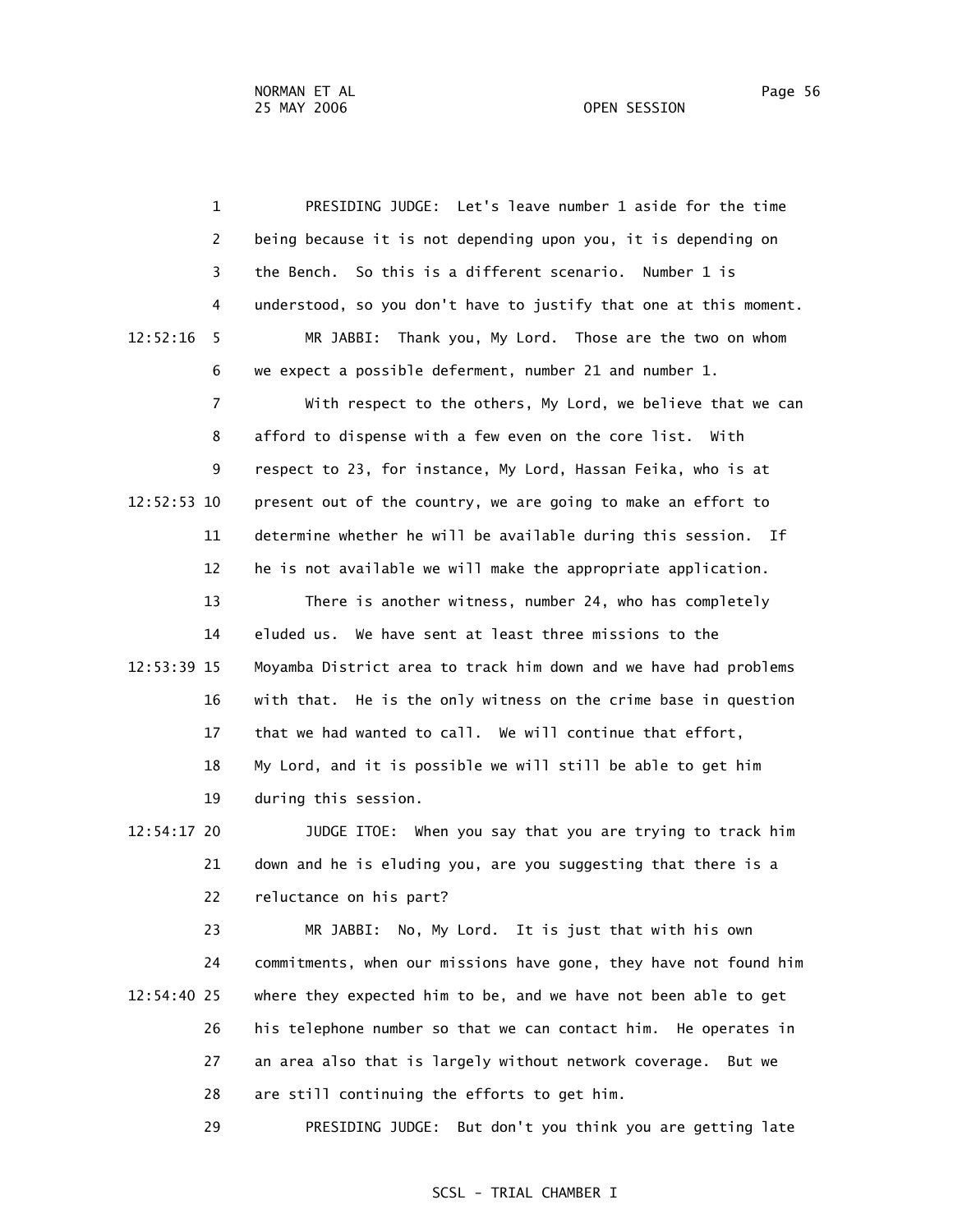1 with your efforts? We are at the end of the session now. I told 2 you, Dr Jabbi, I am not inclined to grant you any particular 3 adjournment on this matter, as such. These witnesses, you have 4 listed them for quite a time. It has been a long time since the 12:55:27 5 Prosecution has closed their case, you knew what was coming up, 6 and I am not inclined to grant you any favour for any 7 postponement of the evidence of these witnesses. I am just 8 warning you that this is my view at this particular moment.

 9 MR JABBI: My Lord, unfortunately the availability and 12:55:56 10 access to these witnesses is not entirely within the control of 11 the Defence teams.

 12 PRESIDING JUDGE: It was within your control to put these 13 witnesses on your witness list. So you decided to put these 14 witnesses on your witness list presumably - I say presumably - 12:56:15 15 you did talk to them at some given time, because you had to 16 inform them that you were calling them as witnesses. Presumably. 17 So presumably they have been warned that in the coming months 18 they would be called as a witness.

- 19 MR JABBI: Yes, My Lord. But they ultimately remain at 12:56:38 20 their own -- they are free to move around, go where they want to 21 go, and when we have needed them we have not always -- we have 22 had a very high percentage of success with access to witnesses. 23 Out of the large number we are talking about there are only about 24 one or two with whom we are having problems.
- 12:57:04 25 PRESIDING JUDGE: Dr Jabbi, we will not delay these 26 proceedings because we are waiting for one or two witnesses that 27 you may at some given time find out somewhere.
	- 28 MR JABBI: We do not intend to bring the Court to that.
	- 29 JUDGE ITOE: Because if we have to work at your pace, for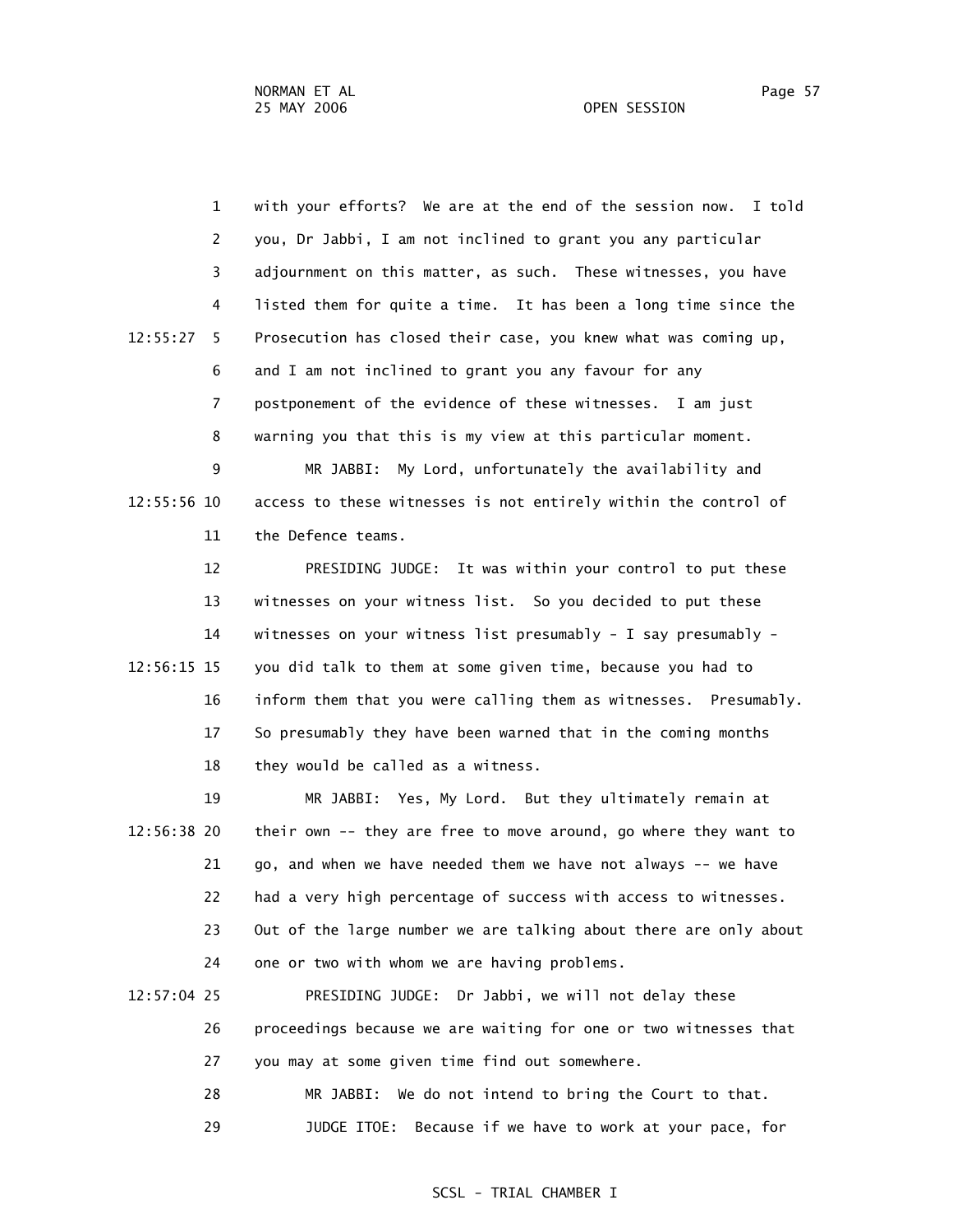1 how long do we keep the trial in a situation of a hold-up 2 scenario? Do you think that it is one of our responsibilities 3 here to put the trials on hold because you are finding it 4 difficult to come by one or two witnesses? You can understand 12:57:46 5 the logic.

6 MR JABBI: Yes, indeed.

 7 JUDGE ITOE: And the position of the Presiding Judge on 8 this matter, because we would not have to wait indefinitely for 9 you to uncover or discover your witnesses.

 12:57:59 10 MR JABBI: Yes, indeed, My Lord. But, My Lord, it is also 11 true that we have not had any experience of this. This team has 12 not requested any adjournment for the reason of the 13 unavailability of a witness so far out of 24 witnesses that we 14 have already led. And we just have a few more to go and I am 12:58:28 15 just drawing attention to one whose availability is giving us a 16 problem and who is the only witness on a certain crime area.

 17 PRESIDING JUDGE: I am also drawing to your attention my 18 vision of what's coming up, so you know what I think about it, 19 Dr Jabbi. We will wait to see if -- I hope that they do show up 12:58:50 20 and I hope that we can proceed. If we cannot, then we will have 21 to make a decision and you will have to make a decision too. 22 MR JABBI: As Your Lordship pleases. My Lord, we will

 23 continue to do everything in our power to get this witness. If 24 we cannot get him, then so be it.

 12:59:09 25 PRESIDING JUDGE: Before I intervened and interjected with 26 my comments, Dr Jabbi, you had indicated that you were further 27 reducing your witness list. What did you mean by that? I 28 haven't heard anything of that nature yet in your comments this 29 morning.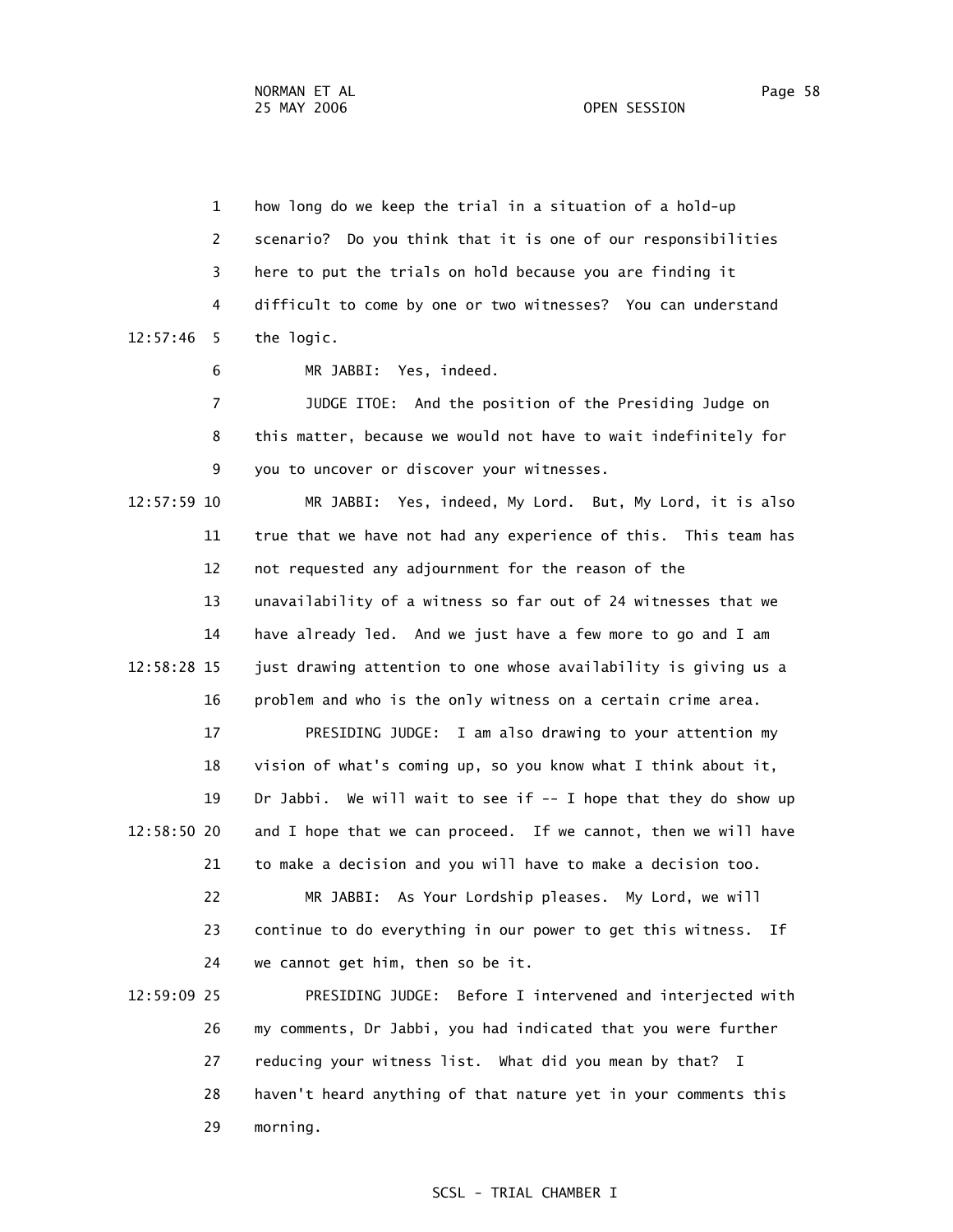1 MR JABBI: Well, My Lord, I do not want to be specific on 2 that for the moment, but we are also reviewing the evidence and 3 we would want to avoid repetitiveness. So if we think that 4 certain areas have already been well covered on which we were 12:59:43 5 planning to call a further witness, maybe we will reconsider that 6 particular witness. 7 PRESIDING JUDGE: I would strongly encourage you to proceed 8 in that direction. 9 MR JABBI: We are thinking very actively in that direction, 12:59:58 10 My Lord. 11 PRESIDING JUDGE: I completely share the views of my 12 brother Justice Itoe in this respect. What he said yesterday, I 13 fully and completely endorse it. 14 MR JABBI: Yes, My Lord. But, My Lord, we would want to be 13:00:11 15 allowed at least up to about at least Tuesday or Wednesday before 16 we can be absolutely clear on that particular issue. 17 PRESIDING JUDGE: No problem until Monday. 18 MR JABBI: Thank you very much, My Lord.

 13:00:27 20 provide the Bench and the Court with an answer about witness 8 21 and your witnesses. This witness was not available at the time, 22 but we need to know what you are doing as such. Is he still on 23 your witness list or that witness has been dropped now or you are 24 going to be dropping him?

19 PRESIDING JUDGE: The other question you still have to

 13:00:48 25 MR JABBI: My Lord, that witness has not been dropped. He 26 went to an area where there is a highly selective availability of 27 the network and he has to seek a point where he can contact us to 28 see whether he should come. He has not done it so far. But he 29 also falls within the comment I made just now --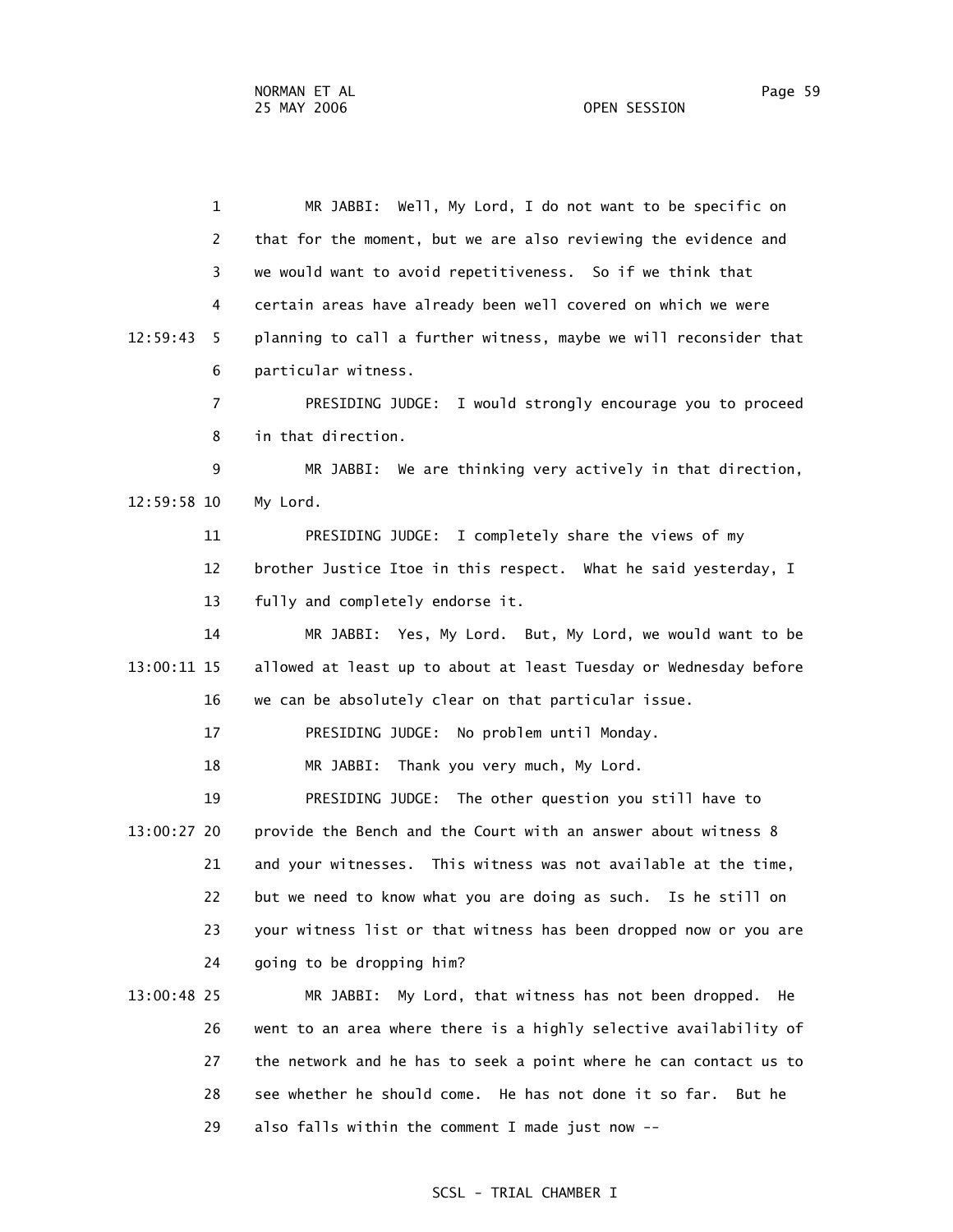1 PRESIDING JUDGE: On reassessment? 2 MR JABBI: Yes, My Lord. In order to avoid repetitiveness 3 in the evidence, we may reconsider some of the witnesses as to 4 whether they need come at all. 13:01:34 5 JUDGE ITOE: Otherwise, instead of depending on the 6 telephone, you might dispatch somebody on the spot, since you 7 know what his location is. 8 MR JABBI: Yes, My Lord. 9 JUDGE ITOE: You should dispatch somebody to see if they 13:01:48 10 can locate him. 11 MR JABBI: There are three of them we are going to do that 12 with. 13 PRESIDING JUDGE: If I do my counting properly, if 14 witnesses 8, 21 and 23 are not called or not available for the 13:02:02 15 time being, and leaving aside witness 1, it means that you have 16 seven witnesses left, and at the pace we are proceeding now you 17 will be finished by the end of next week. 18 MR JABBI: Yes. 19 PRESIDING JUDGE: So whatever you do, you will have to make 13:02:22 20 a decision between now and the end of next week. Because if the 21 witnesses you have that are still on your list are available, are 22 heard, and we have proceeded with them, it means - and as I say 23 leaving aside witness 8, 21, 23 - by the end of next week we are 24 done with that. 13:02:46 25 MR JABBI: Yes, My Lord. Certainly before the end of next 26 week we'll make clarification about whether we are calling any 27 more witnesses.

> 28 PRESIDING JUDGE: I would like to ask you as well that you 29 inform the Court, by Monday or Tuesday next week, you indicate to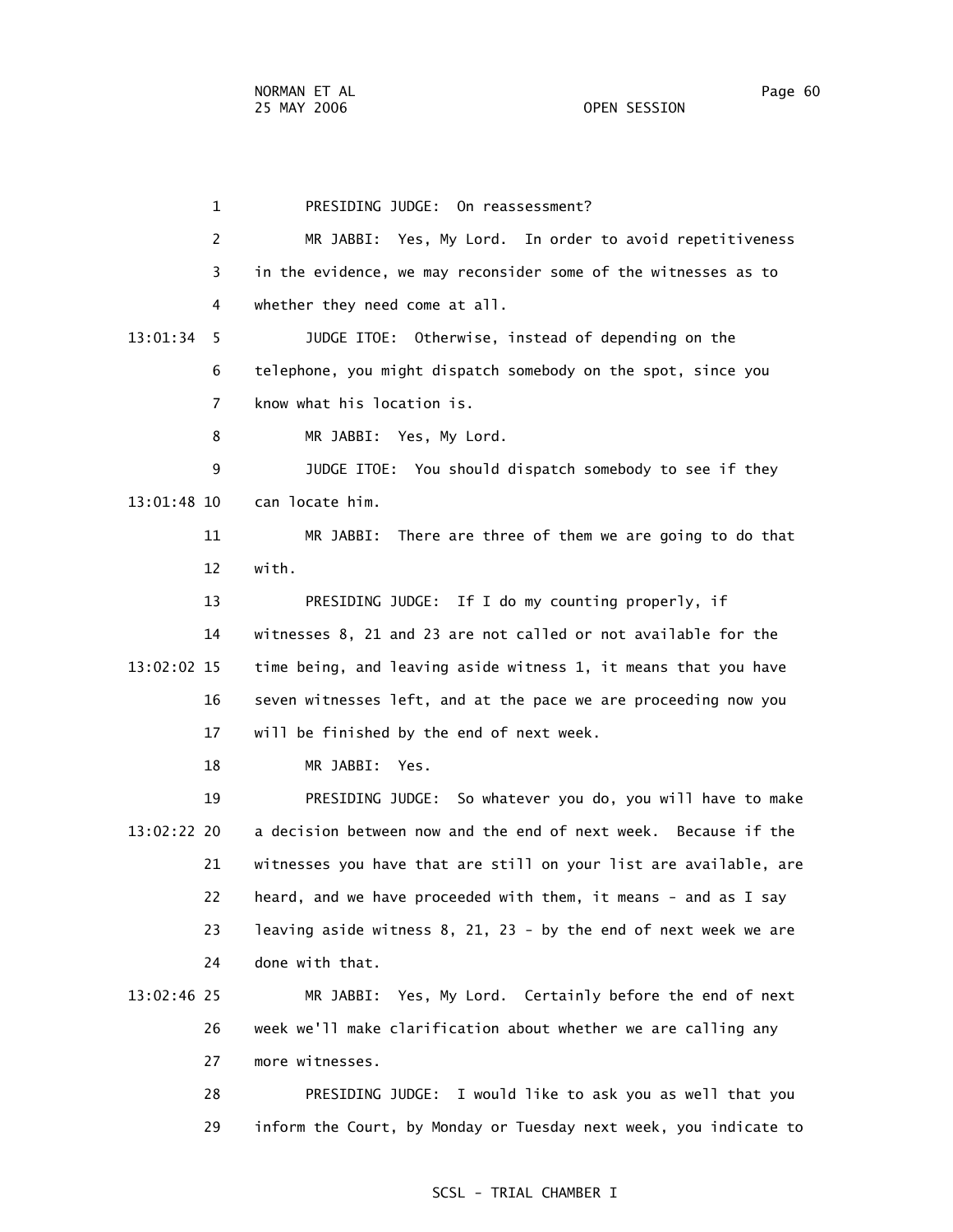1 the Court if you intend to file any 92bis type of information as 2 part of your evidence or not. 3 MR JABBI: We certainly intend to do that, My Lord. 4 PRESIDING JUDGE: But again, this is something we would 13:03:19 5 like to know sooner rather than later. 6 MR JABBI: Yes, My Lord. 7 PRESIDING JUDGE: To avoid, again, arguments and 8 unnecessary delays in the proceedings, because there has been 9 absolutely no indication on your part. I am asking the question 13:03:35 10 because I want to know, but there has been no indication that you 11 intend to do that. But if you intend to do it, I ask you that 12 you do that, as I say, at the soonest. 13 MR JABBI: As Your Lordship pleases. 14 PRESIDING JUDGE: Thank you, Dr Jabbi. 13:03:59 15 MR JABBI: Thank you very much, My Lord. 16 PRESIDING JUDGE: Mr Pestman. 17 MR PESTMAN: Your Honours, I am a bit puzzled, as I imagine 18 you are, about what will happen in the next couple of weeks. I 19 know that there is a back-up list of witnesses for the first 13:04:14 20 accused. I am wondering whether the Defence for Mr Norman is 21 intending to call any back-up witnesses to fill the holes. I 22 don't know. All I can say is that we had or have a particular 23 schedule, and maybe I can just shortly explain what our schedule 24 is. We always were under the assumption, and we still are, that 13:04:36 25 we will not have to start with our case before 9th or 11th 26 September. I will continue assuming that until we are told 27 differently or otherwise. We have told all our witnesses to be 28 ready in September. We have not warned them that maybe they have 29 to be ready earlier.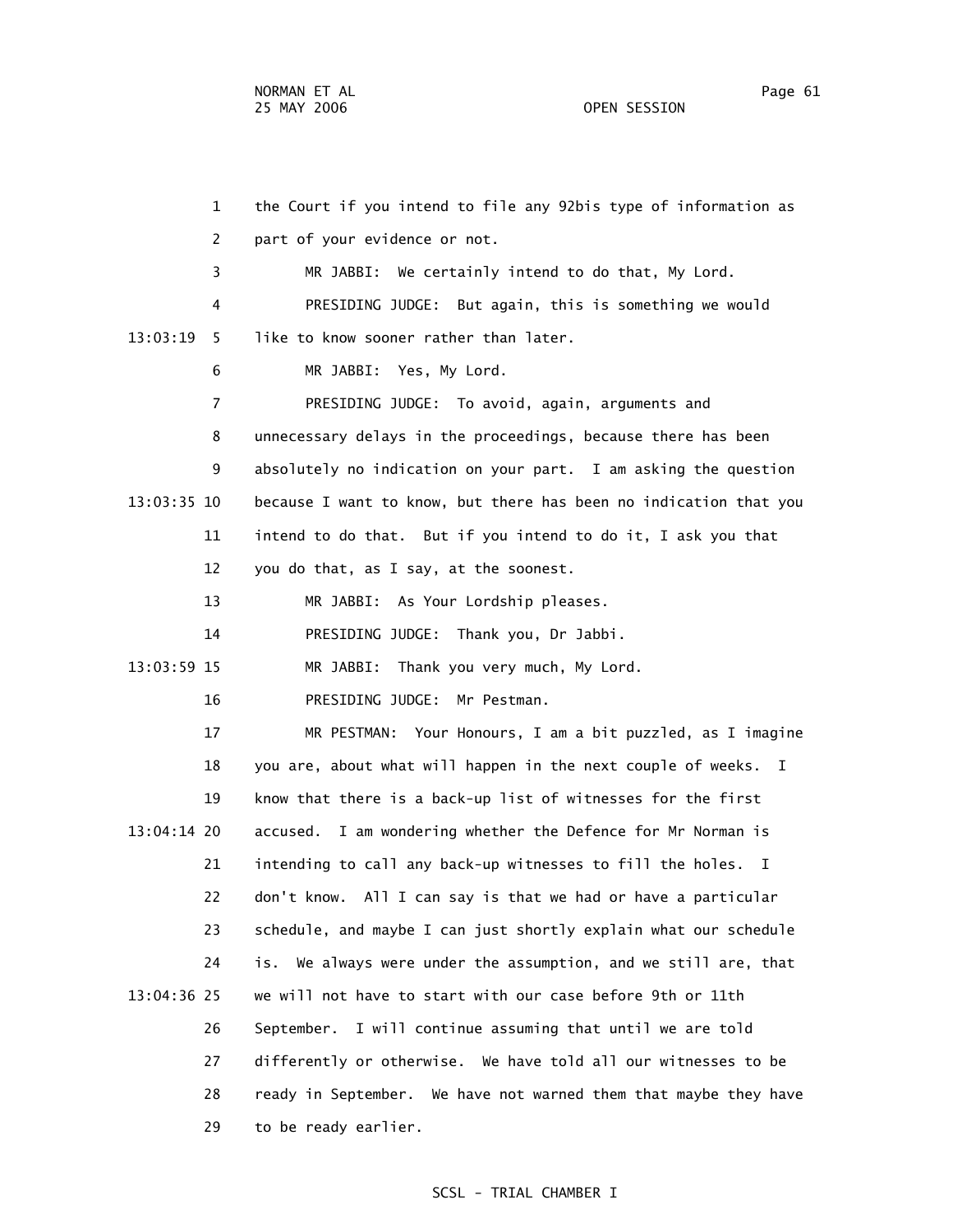1 PRESIDING JUDGE: You have been quite either 2 pessimistic/optimistic; I'm not sure how to look at it. 3 MR PESTMAN: We expect to call maybe 20 witnesses. We will 4 try to use Rule 92bis diligently and as often as we think 13:05:15 5 possible to save time, so we will not take a lot of time hearing 6 our witnesses, maybe three or four weeks would be sufficient. I 7 know that Defence for -- 8 PRESIDING JUDGE: Pardon me? 9 MR PESTMAN: Three or four weeks should be sufficient to 13:05:31 10 hear our witnesses. 11 PRESIDING JUDGE: That means all inclusive, 12 cross-examination and so on? 13 MR PESTMAN: Yes. I have to make one reservation for the 14 common witness, Abdu-One Mohamed of course, I don't know when he 13:05:46 15 is going to be heard. We always assumed that he was going to be 16 heard this session. 17 PRESIDING JUDGE: But he is a common witness. 18 MR PESTMAN: He is a common witness, yes. I was informed 19 he was planning to undergo medical treatment soon abroad. I 13:06:01 20 don't know whether that will be something the investigator or 21 legal assistant can inform us about next week, actually what that 22 witness is planning to do in the next couple of weeks, because I 23 know there might be a problem with this medical treatment. 24 Because we went to speak to him some time ago. 13:06:23 25 PRESIDING JUDGE: You have met with him? Your team has met 26 with him? 27 MR PESTMAN: Our team has spoken to him, yes. He is in 28 possession, by the way, of a number of documents which we think 29 might be very important for this case, which he has not been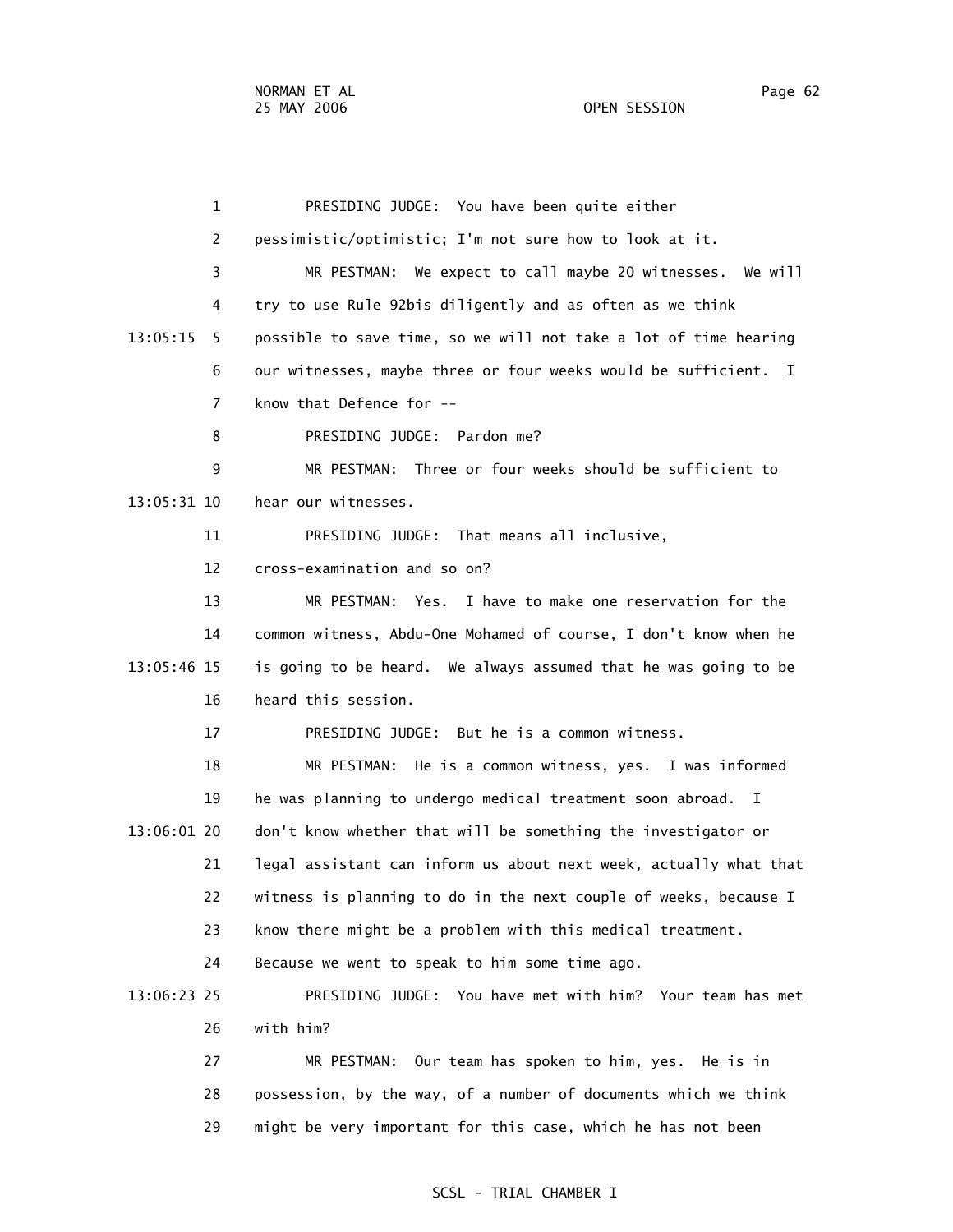1 willing to disclose to us yet, but we hope to be able to inspect 2 before he testifies. That might take some time as well. So 3 there are several issues involved and it does not make it easy to 4 plan anything for us.

 13:06:55 5 Another issue. Of course we have approached an expert 6 witness, and he is preparing a report and he is also preparing 7 the report under the assumption that he has to finish by the 8 beginning of September. That is the schedule he has in mind.

 9 And we have, of course, a strategy with our witnesses and 13:07:19 10 we would like to hear them in a particular order. So it would be 11 very unfortunate for us if we are forced - I am not suggesting 12 that is what Your Honours asking us to do - but if we are forced 13 to call some witnesses before the end of this trial session. 14 That would be very unfortunate because we don't know whether they 13:07:36 15 are available. That would also, without any doubt, mess up the 16 special sequence we had in mind when calling our witnesses.

 17 We, of course, have logistical problems. We are, sad to 18 say, understaffed towards the end of this trial session, which if 19 you decide to ask us to call witnesses, that would bring serious 13:07:59 20 problems for our defence, because then we would need to prepare 21 those witnesses here. We have always worked under the assumption 22 that we would be able to talk to the witnesses here in Freetown 23 before they come and testify. The lack of manpower in Freetown 24 in the next two weeks is a serious problem which would make it 13:08:19 25 difficult for us to start with our defence case, although we 26 would like to continue with this case as soon as possible. We 27 would not like to cause any unnecessary delays, but that I assume 28 goes without saying.

29 PRESIDING JUDGE: Thank you for this information. We will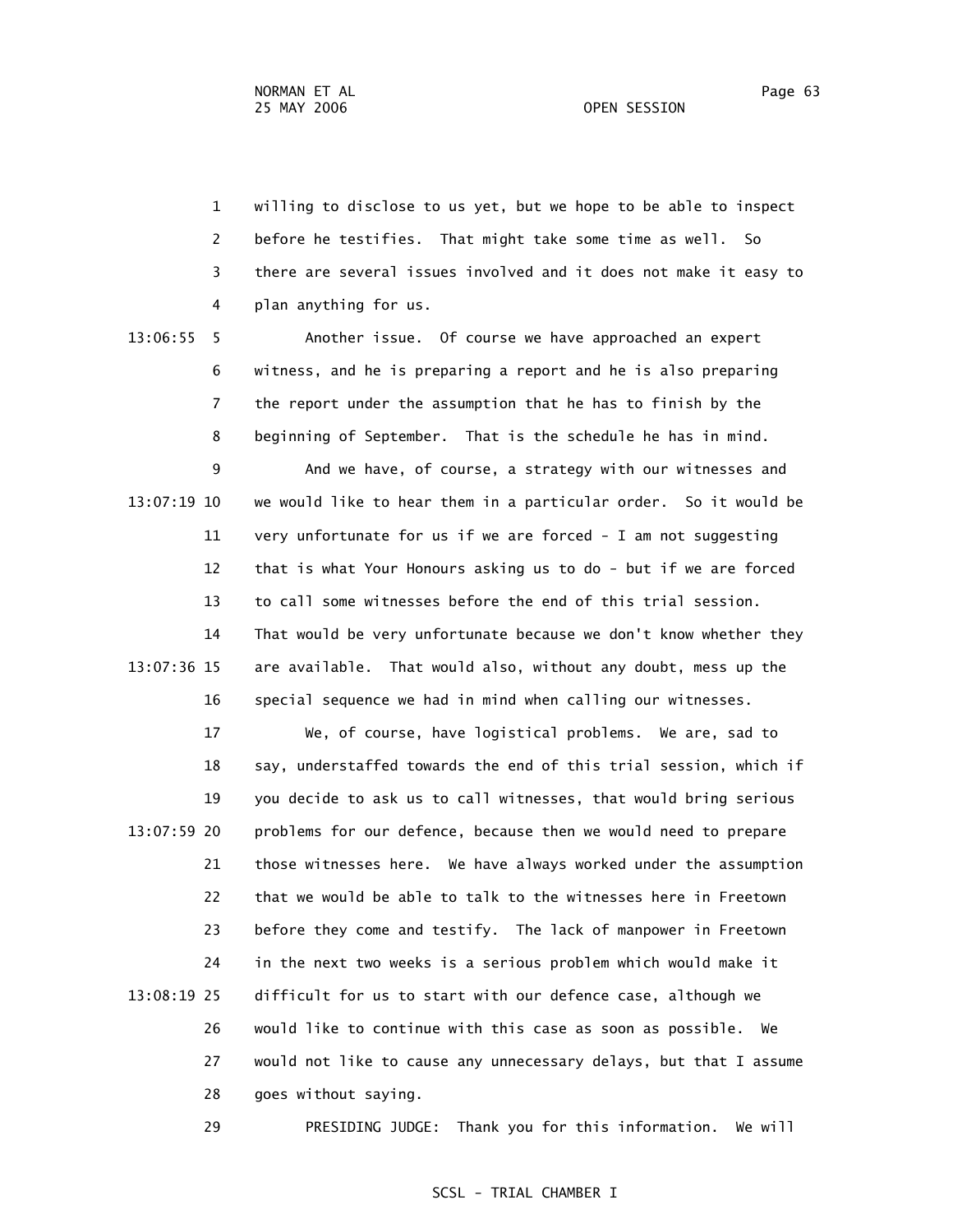1 let you know certainly this afternoon how we intend to proceed 2 with this. I do have a few more questions for you, but before I 3 do, Mr Pestman, I just want to remind you, as well as Dr Jabbi, 4 that the provisions of Rule 92bis are to the effect that the 13:08:57 5 party wishing to submit information as evidence shall give ten 6 days notice to the opposing party. You are not there yet, but I 7 mention that to you, Dr Jabbi, because you have indicated that 8 you will have, probably, 92bis documents to file. 92bis provides 9 ten days notice to the opposing parties and objections, if any, 13:09:23 10 must be submitted within five days of that ten days.

> 11 MR JABBI: We are aware of the provisions of 92bis, 12 My Lord.

 13 PRESIDING JUDGE: Thank you. Mr Pestman, if I may just a 14 few questions on your witness list as well. Is the witness list 13:09:41 15 that you have filed as a result of the order of the Court the 16 list that you are going to be following? The same order you have 17 in that listing, is that what you intend to do or you are going 18 to be producing a different witness list, it will be the same 19 witnesses but not necessarily in that order? I see your legal 13:09:58 20 assistant --

> 21 MR PESTMAN: He's not allowed to say anything in court, so 22 I might have to be informed.

 23 No, the list filed is not a definite list. We were 24 intending to produce a list before we start with the trial 13:10:16 25 session.

 26 PRESIDING JUDGE: That list you have now does include 92bis 27 witnesses? In other words, in that listing you have witnesses 28 that are there, who will not appear but you will file -- 29 MR PESTMAN: That was our intention, yes. We haven't taken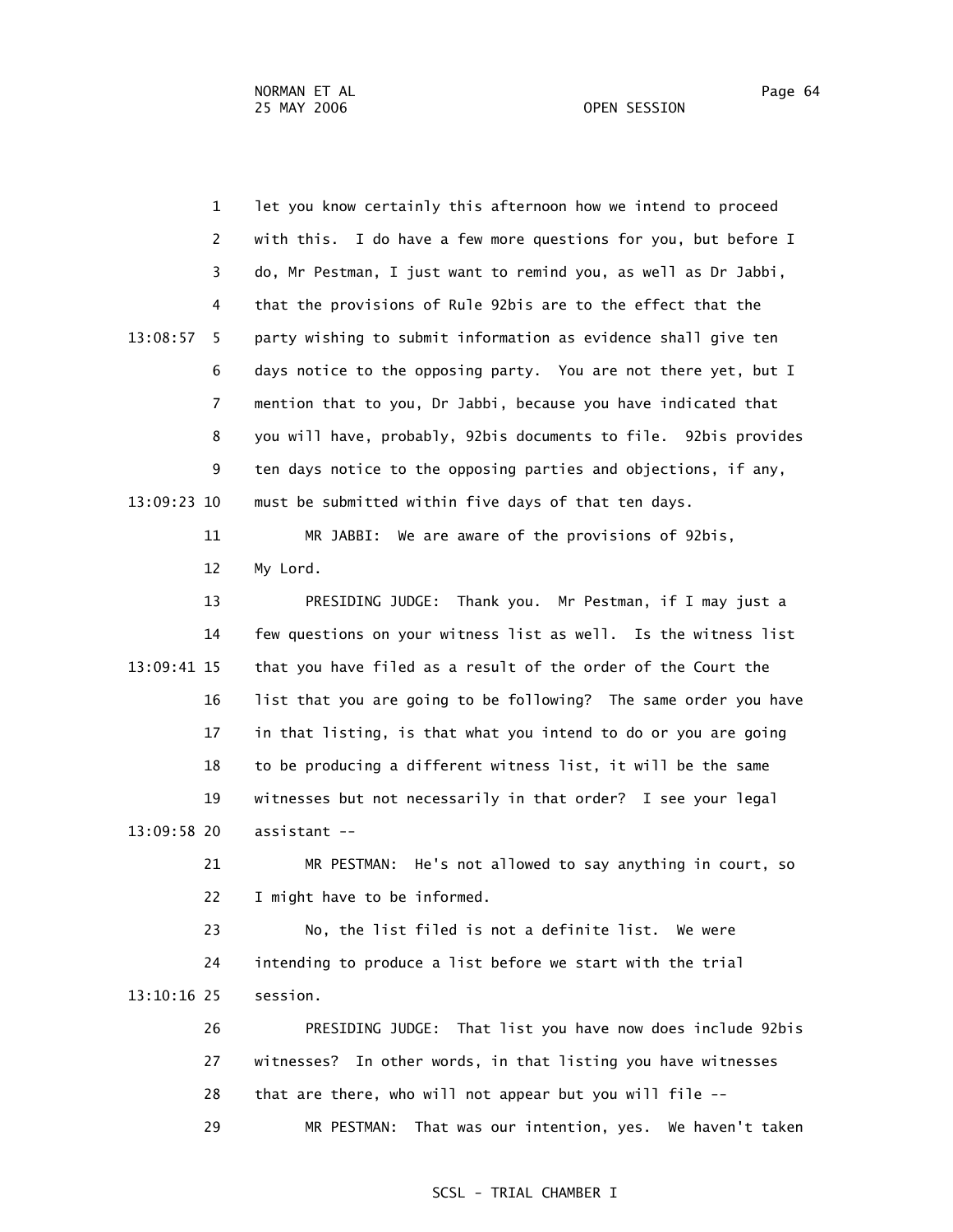1 a final decision on that issue but we know there is a serious 2 time issue and that would save everyone a lot of time by doing 3 that. So that is what our intention is. Especially referring to 4 the character witnesses on the list. 13:10:43 5 PRESIDING JUDGE: I would like, also, to remind you, 6 regardless of the way we go, as to when you are going to be 7 calling your witnesses, that we need to have curriculum vitae of 8 expert witness before so we can assess whether these witnesses

 9 you intend to call as experts do qualify. So we need this 13:11:05 10 information, as I say, at the latest when you file their report, 11 but preferably before.

 12 I would like to remind you, as well, that if you intend to 13 tender exhibits, you must file a list of exhibits. That should 14 be done as soon as possible, again the soon the better, to avoid 13:11:29 15 unnecessary delay in the proceedings. You have seen that, we 16 have been through this with accused number 1.

 17 MR PESTMAN: We understand and we will try to comply, of 18 course. Thank you.

 19 PRESIDING JUDGE: Thank you. Mr Margai, I know you come 13:11:47 20 after the second accused in this process, but the way we are 21 moving now, as you know, it is quite clear that you will not be 22 called to call your witnesses at this particular session, but it 23 is quite likely that it will be - if things move as we hope it 24 will be moving - at the latest by the end of September. So I 13:12:14 25 would hope that you will be ready to proceed with your witnesses. 26 You were to reassess your witness list as well at the last status 27 conference, and, given the way the evidence is now shaping up, I 28 would like to ask you to review your witness list and certainly 29 make sure that they are notified that they may be called as early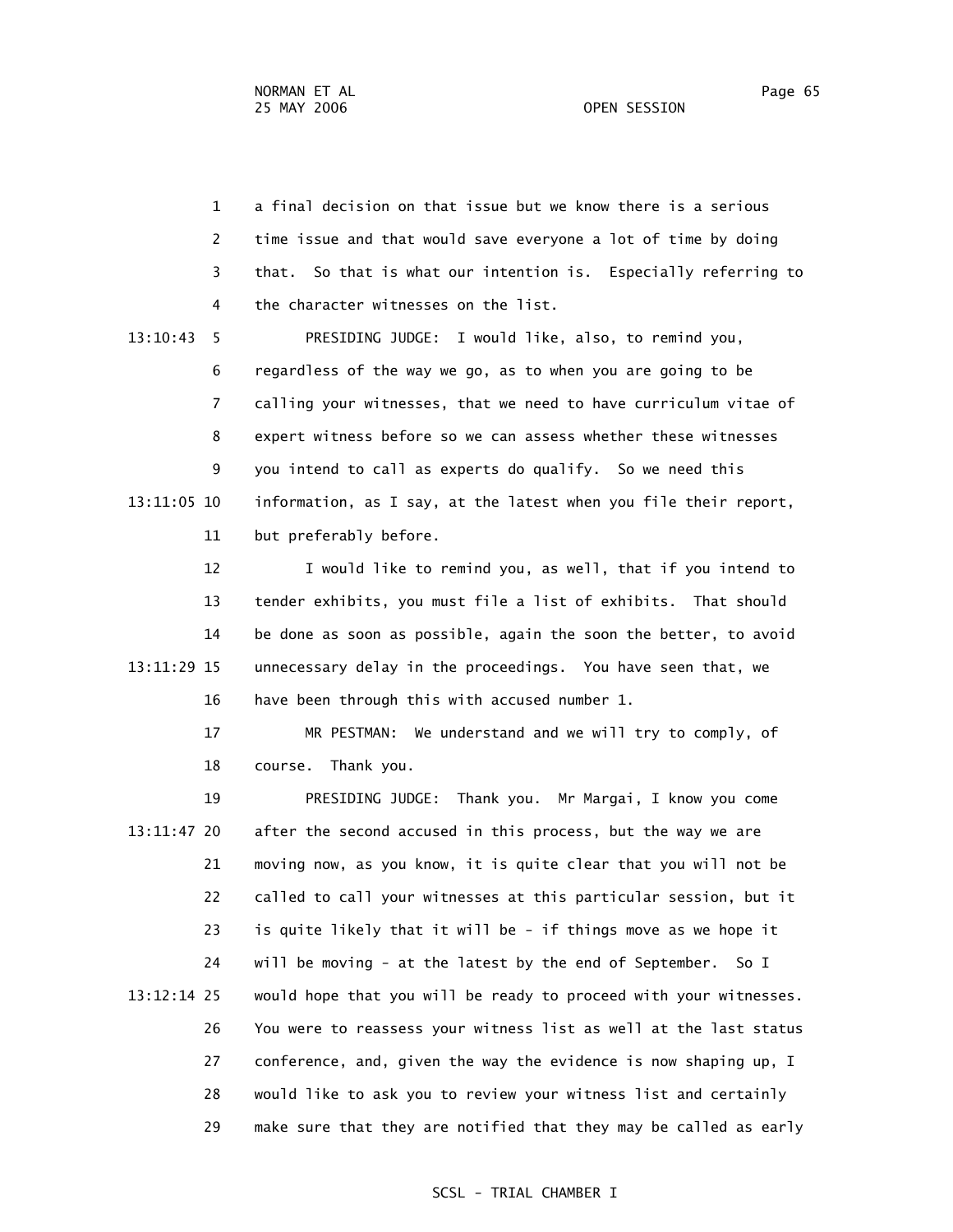1 as end of September.

| $\overline{2}$ | My Lords, I think our situation is that we are<br>MR MARGAI:    |
|----------------|-----------------------------------------------------------------|
| 3              | sitting tight, waiting to see what happens with the first two   |
| 4              | accused persons. Ours is a contingency situation. We will be    |
| 13:12:51<br>5  | ready to move as and when the second accused takes off.         |
| 6              | PRESIDING JUDGE: That's all we are asking of you at this        |
| 7              | moment, Mr Margai.                                              |
| 8              | MR MARGAI: We will keep pace.                                   |
| 9              | PRESIDING JUDGE: Thank you very much. So this is past our       |
| 13:13:05 10    | usual time for adjourning for the lunch break. Mr Pestman, I    |
| 11             | know you're leaving this afternoon, but are you coming back in  |
| 12             | the courtroom this afternoon or you were not intending to?      |
| 13             | MR PESTMAN: I was not intending to but I could come back        |
| 14             | for 20 minutes.                                                 |
| 13:13:49 15    | PRESIDING JUDGE: I don't want you to miss your flight.          |
| 16             | MR PESTMAN: I would certainly not miss my flight.               |
| 17             | PRESIDING JUDGE: Thank you. Court is adjourned until            |
| 18             | Thank you.<br>$2.45$ p.m.                                       |
| 19             | [Luncheon recess taken at 1.14 p.m.]                            |
| 15:00:06 20    | [CDF25MAY06C - SV]                                              |
| 21             | [The witness entered court]                                     |
| 22             | [Upon resuming at 3.00 p.m.]                                    |
| 23             | PRESIDING JUDGE: Good afternoon all. Welcome, Mr Witness.       |
| 24             | Before we proceed with this witness --                          |
| 15:01:08 25    | THE WITNESS: Good afternoon, everyone.                          |
| 26             | PRESIDING JUDGE: Thank you. We would like to inform you,        |
| 27             | Mr Pestman, of our decision after our consultation on your      |
| 28             | request that you be allowed to call your case, the case for the |
| 29             | second accused, later. In the actual circumstances, we agree    |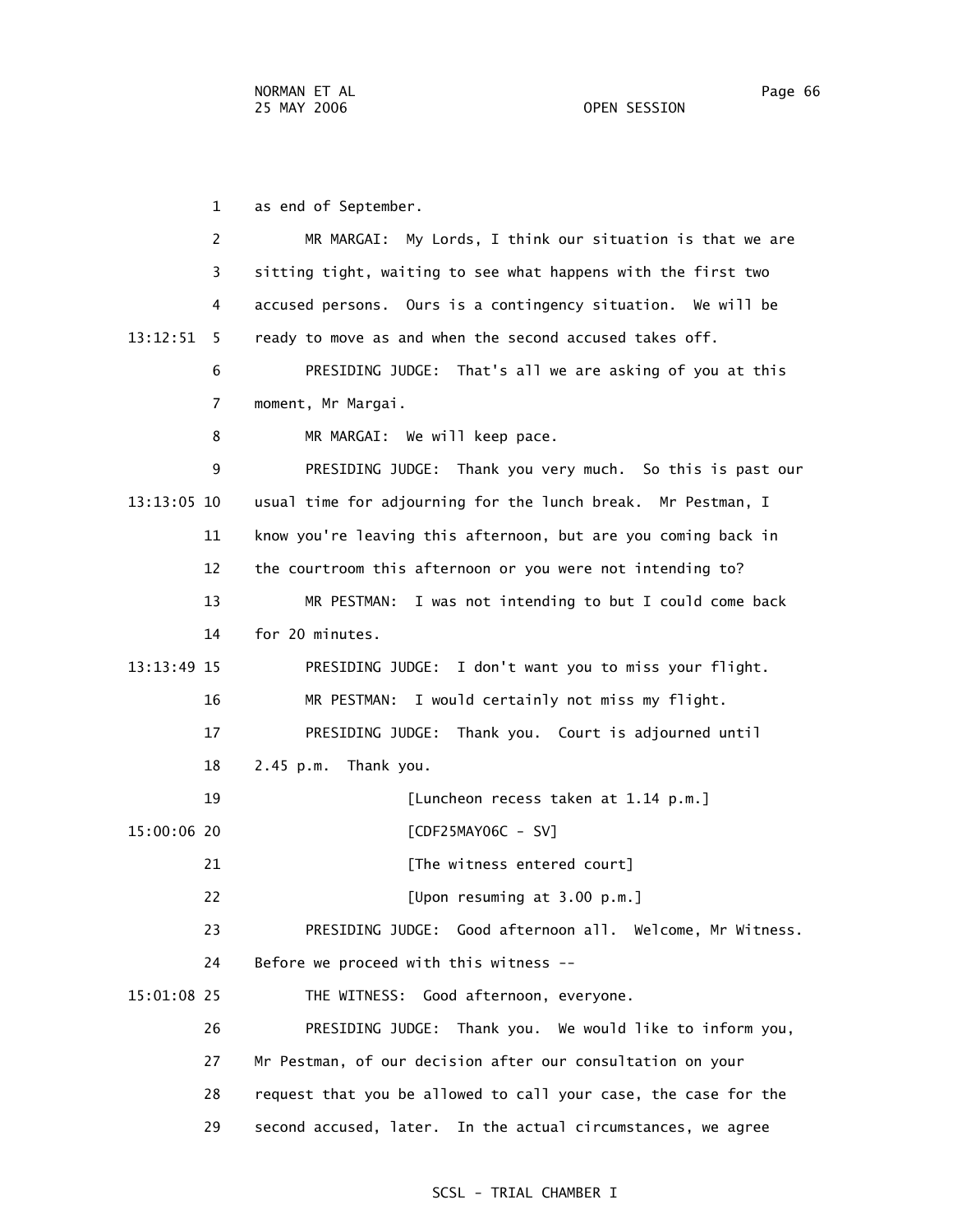1 that you should not be put to your case in this session, given 2 the way it has evolved and given that there existed some 3 uncertainty. We agree with your plea that you should be allowed 4 to call your case come the session in September. 15:01:58 5 But I just wish to remind you about my comments this 6 morning about compliance with court orders, filing of exhibits, 7 92bis and so on and any attention you can pay to even reduce your 8 list of witnesses, given what has transpired in this session and 9 what is left to be heard, will be appreciated. In those 15:02:20 10 circumstances you will not be called to put your case in this 11 session. So even though we may be finished a bit earlier. We 12 have enough work to keep us busy in spite of that, so we're not 13 concerned about being unemployed. 14 MR PESTMAN: Thank you, Your Honour. 15:02:38 15 PRESIDING JUDGE: In those circumstances we wish you a safe

 16 trip back to your home place. I am reminded that this is done as 17 well as sort of a comprehensive approach, given what you have 18 explained to the Court this morning, that you expect that you're 19 going to be through with the presentation with your case in what 15:03:14 20 you describe as 20 days, as such, and we appreciate that and we 21 hope that this is an accurate account of your assessment and that 22 this will transpire to be the reality, because we would like to 23 indeed finish the CDF case the sooner in the fall as we can. I 24 know that will be to the advantage of all concerned, not us, the 15:03:37 25 Bench, but you and certainly your respective clients that it be 26 dealt with the soonest. So we thank you very much.

> 27 MR PESTMAN: Thank you very much, Your Honours. I will see 28 you in September. Thank you.

29 PRESIDING JUDGE: Thank you. Dr Jabbi, this is your next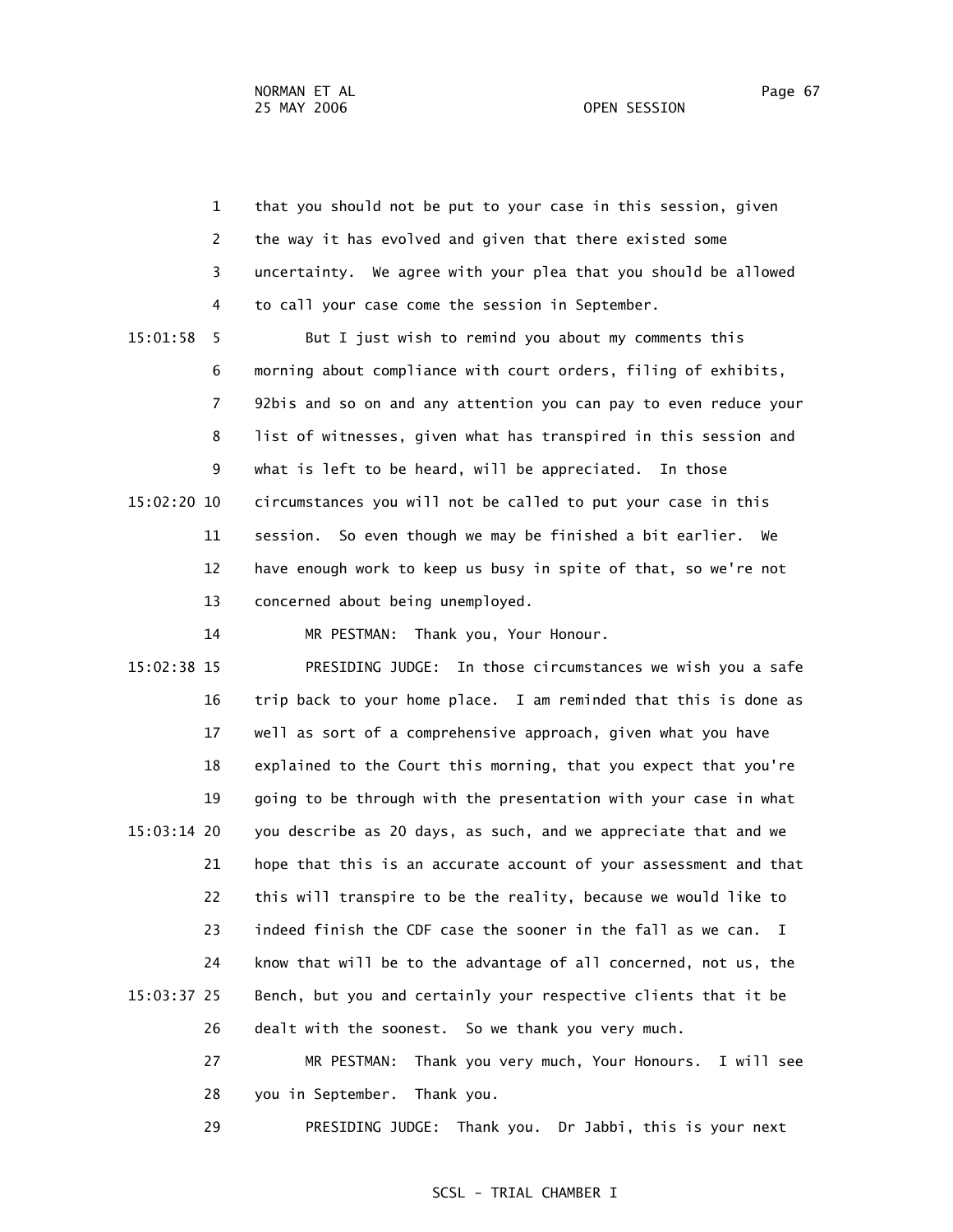1 witness, but before you call this witness and proceed with him, I 2 wish to remind you of my comments of this morning and reiterate 3 to you that we fully expect you to finish your case for your 4 client, leaving aside the decision for the time being for witness 15:04:09 5 number 1 on your list, but save and except that particular 6 witness, for now, we hope and expect that you're going to be 7 closing your case in this session. But this will suffice for 8 now. You are to assess your situation, your position, you told 9 us during the weekend and you will report on some further 15:04:31 10 development early next week, Monday or Tuesday, so we'll wait 11 until that moment to comment any further if required. Are you 12 ready to proceed with your next witness?

 13 MR KAMARA: Sorry, my learned friend. My Lords, we do note 14 the absence of the first accused again this afternoon. My Lords, 15:04:54 15 in relation to that, the Prosecution has a few points to make 16 relating to the issues this morning. We seek clarification as to 17 matters raised this morning.

 18 MR JABBI: My Lord, I am sorry to interrupt my learned 19 friend. I wonder whether the points my learned friend is raising 15:05:15 20 refer to the matters we discussed in closed session, My Lord.

 21 PRESIDING JUDGE: I was just going to alert your friend for 22 the Prosecution if this is what he's about to talk --

23 MR KAMARA: Yes, My Lord.

 24 PRESIDING JUDGE: -- caution should be exercised as to what 15:05:33 25 he says and how he says it.

 26 MR KAMARA: Yes, My Lord, and I thank my learned friend for 27 that. They are issues relating to matters raised in closed 28 session. My Lord, I crave the indulgence of the Bench if they 29 could allow me to raise these points that I have that are of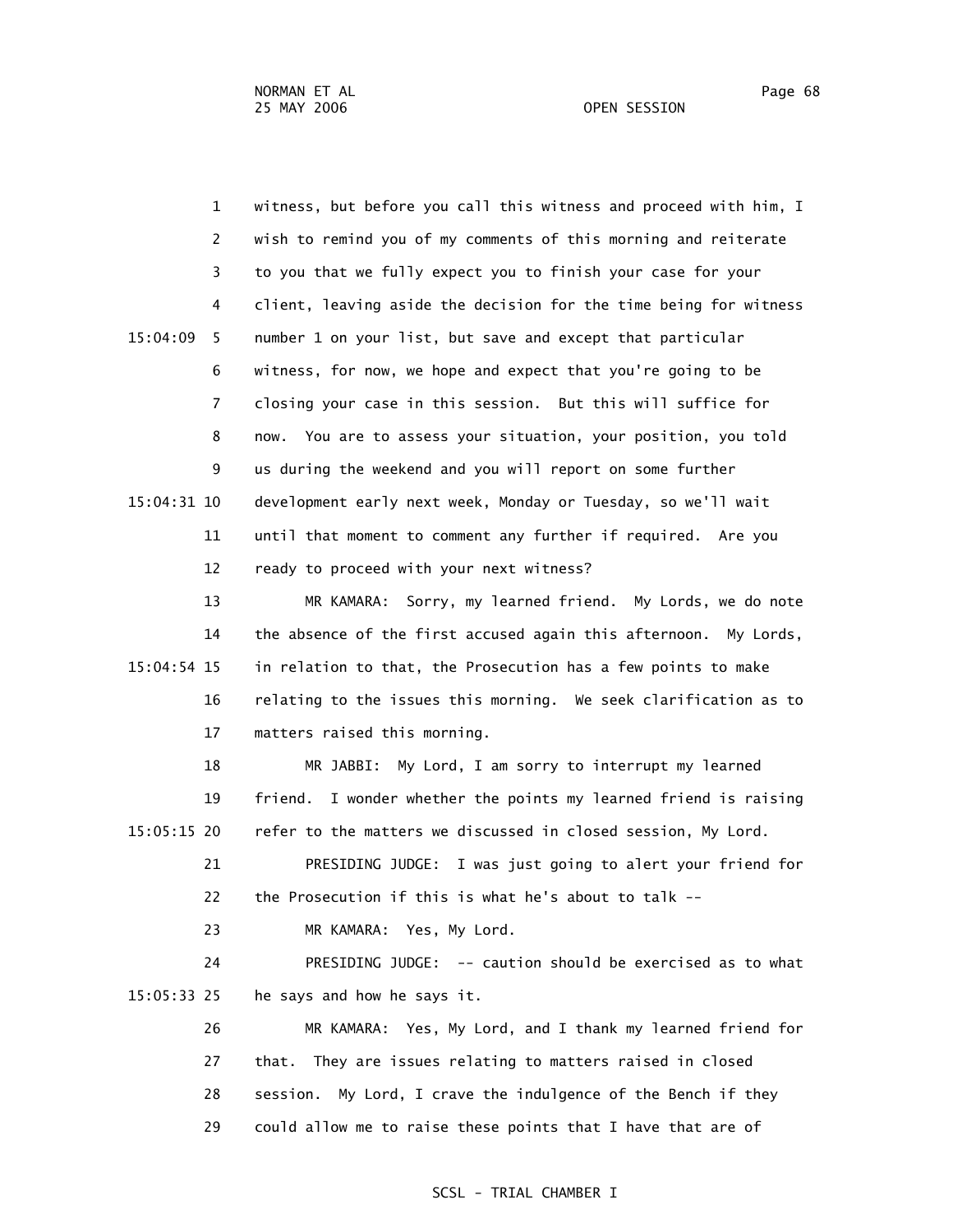1 concern to the Prosecution. I believe it's also going to be of 2 assistance to the Bench and my learned friend on the other side. 3 PRESIDING JUDGE: You want to raise it now? 4 MR KAMARA: Yes, My Lord, I would very much love to do so 15:06:02 5 or I want to do so before a decision is given as to the 6 application this morning. 7 JUDGE THOMPSON: Your questions are not designed to more or 8 less appear as a kind of post mortem on our decision to grant a 9 closed session hearing on the matter which was raised in closed 15:06:30 10 session. 11 MR KAMARA: Yes, My Lord, it wouldn't be a post mortem 12 hearing. 13 PRESIDING JUDGE: In other words, you're not going to want 14 to re-open that issue, because if you want to do that, I would 15:06:41 15 dismiss it straightaway as an abuse of process. 16 MR KAMARA: It's not re-arguing the issue. 17 JUDGE THOMPSON: Right, okay. 18 MR JABBI: My Lord, I am still a bit concerned as to 19 whether the issues my learned friend wants to raise -- 15:07:01 20 JUDGE ITOE: I am also concerned about those issues which 21 Mr Kamara wants to raise. I'm concerned. 22 MR JABBI: I don't know whether we need closed session for 23 it. 24 PRESIDING JUDGE: I don't know. 15:07:10 25 MR KAMARA: My Lord, it's only to be of the safe side 26 because it does affect the issues we were discussing this 27 morning, in the abundance of caution. 28 JUDGE ITOE: But we were discussing the issues in a closed 29 session. You want to raise issues in an open session. That's my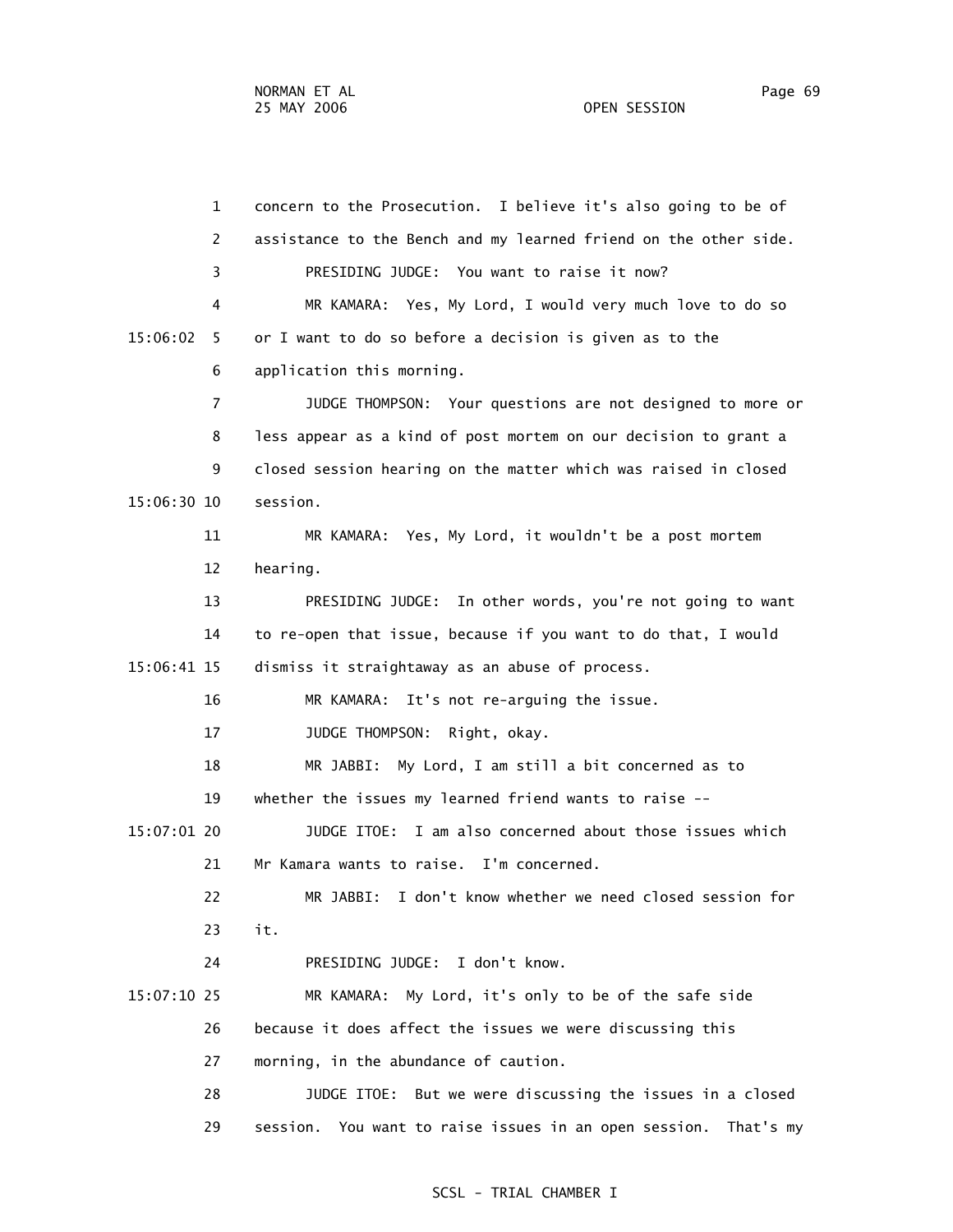1 concern. 2 MR KAMARA: No, My Lord. I'm appealing to the Bench to 3 allow me to raise these issues again in a closed session. 4 PRESIDING JUDGE: So this is your application, that we move 15:07:36 5 into a closed session to hear your application which is related 6 to the matters that we discussed this morning? 7 MR KAMARA: Yes, My Lord. 8 JUDGE THOMPSON: And, of course, I need to be satisfied 9 that it is not an application which is intended to relitigate the 15:07:54 10 issue which has already been decided upon in closed session. 11 MR KAMARA: Yes, My Lord. 12 PRESIDING JUDGE: So in those circumstances, we have no 13 option but to go in a closed session to hear what you have to say 14 as to whether we should be in a closed session and then we'll 15:08:22 15 hear -- you are suggesting we should do that now before we 16 proceed with this witness? 17 MR KAMARA: Yes, My Lord, preferably. 18 PRESIDING JUDGE: Very well. Can the witness be assisted 19 out of the Courtroom and can we proceed in a closed session at 15:08:35 20 this particular moment. Thank you. 21 **Example 21** [The witness stood down] 22 [At this point in the proceedings, a portion of the 23 transcript, pages 71 to 91, was extracted and sealed under 24 separate cover, as the session was heard in camera.] 25 26 27 28

29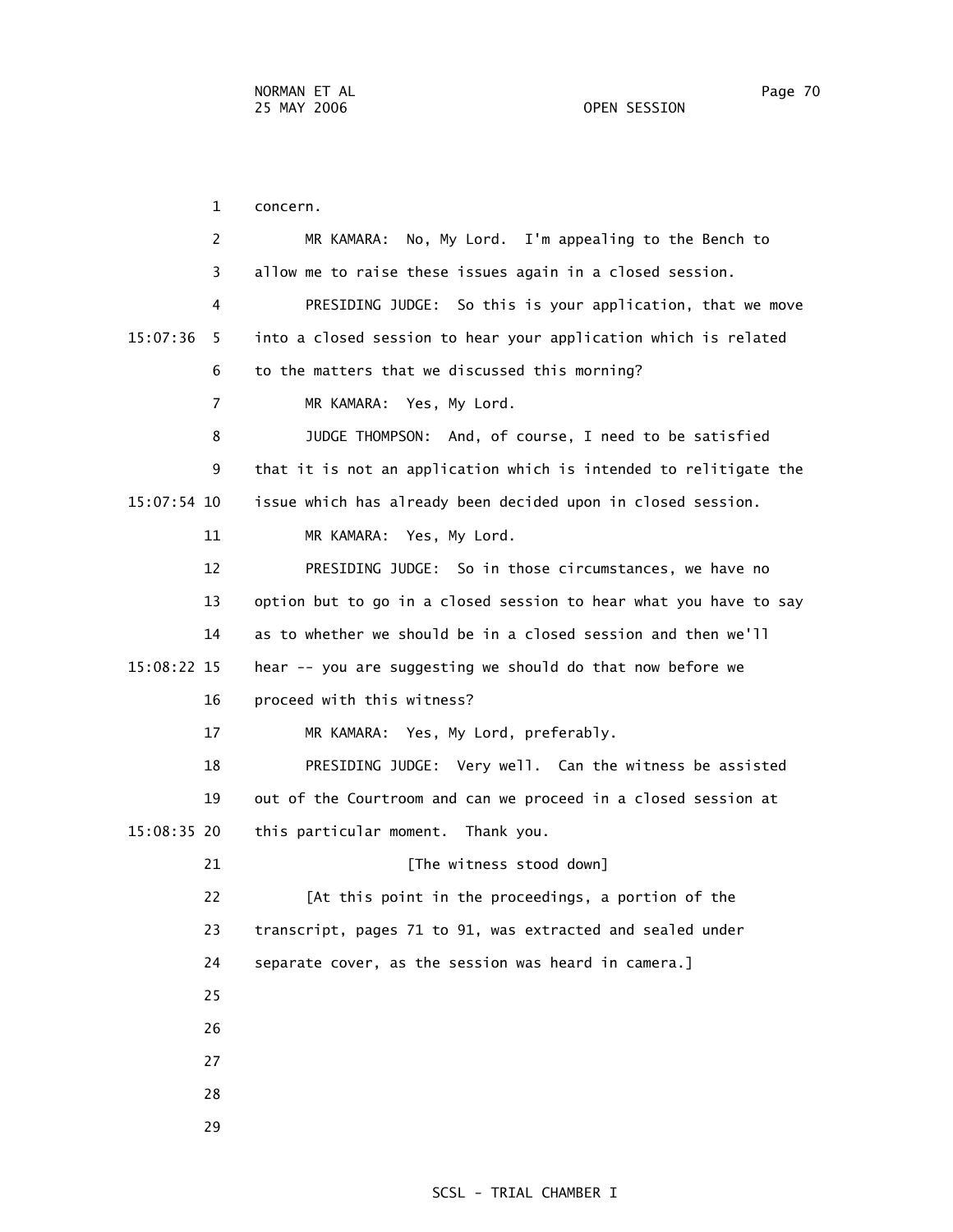1 [Open session] 2 MR WALKER: Court is again in open session, Your Honour. 3 PRESIDING JUDGE: Thank you. 4 I would like to deliver this short decision as to the 15:57:56 5 reasons for closed session granted this morning, being now back 6 in a public session. 7 Noting the oral application for a closed session pursuant 8 to Rule 79(A)(iii) of the Rules of Procedure and Evidence of the 9 Special Court which states that though the Chamber may order that 15:58:13 10 the press and the public be excluded from all or part of the 11 proceedings for reasons of protecting the interests of justice, 12 the application made by Court-appointed counsel for the first 13 accused during closed session proceedings this morning on 25th 14 May 2006. 15:58:31 15 Noting the Prosecution oral response to the motion made 16 during these proceedings in closed session whereby they opposed 17 the application. 18 Noting the reply made by the Court-appointed counsel for 19 the first accused during that session. 15:58:46 20 Mindful of Article 17(2) of the Statute which provides 21 that: "The accused shall be entitled to a fair and public 22 hearing, subject to measures ordered by the Special Court for the 23 protection of victims and witnesses." 24 Considering that the Chamber in granting closed session 15:59:05 25 hearings is mindful of the accused's right to a fair and public 26 hearing and, as such, has granted closed session only in very 27 limited circumstances. 28 Considering the information provided by Court-appointed 29 counsel for the first accused in support of this application, and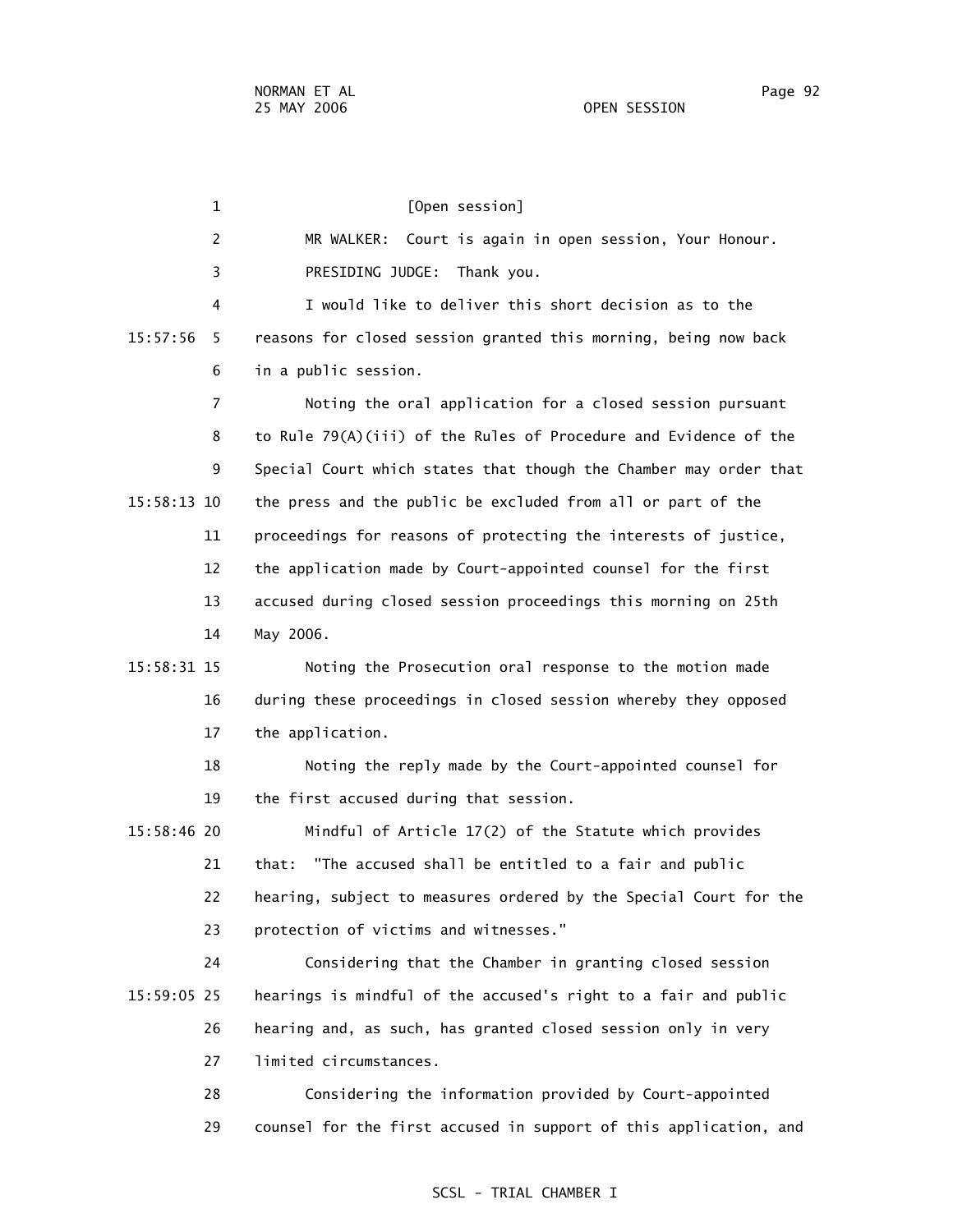1 that discussing the issues raised by counsel would likely affect 2 the proceedings in this case. 3 Considering that the granting of a closed session is, in 4 those circumstances, in the interests of justice, and they would 15:59:34 5 not in this case prejudice the interests of the accused to a 6 public trial or the conduct of the trial as a whole, accordingly 7 the trial grants the motion for a closed session. So this is the 8 reason of the Court for the decision this morning. 9 MR JABBI: Thank you very much, My Lord. 15:59:58 10 PRESIDING JUDGE: Obviously the same reason applied to your 11 application this afternoon as it was based on the same premise 12 and the same application that was granted this morning. So, in 13 the interests of justice, Mr Prosecutor, your application was 14 granted on the same grounds and the same reasoning applied. 16:00:17 15 MR KAMARA: Thank you, My Lord. 16 PRESIDING JUDGE: Dr Jabbi, we can proceed now with your 17 witness. 18 MR JABBI: Yes, My Lord, just before that, I wish to give 19 the following information as to the witnesses -- the next few 16:00:37 20 witnesses we intend to take. Number 19, the current witness, 21 My Lord, and we intend now to skip number 20 and to defer number 22 21 and after number 19, we intend to take number 22. 23 PRESIDING JUDGE: What about 20? Are you going to do 20 24 later? 16:01:21 25 MR JABBI: No, My Lord, we want to skip that now. 26 PRESIDING JUDGE: So you're going to do 19 and then 22? 27 MR JABBI: To 22, My Lord. Then after 22 -- since 23 is 28 for the moment out of the country, after 22 we intend to take 24. 29 PRESIDING JUDGE: Have you been able to locate 24?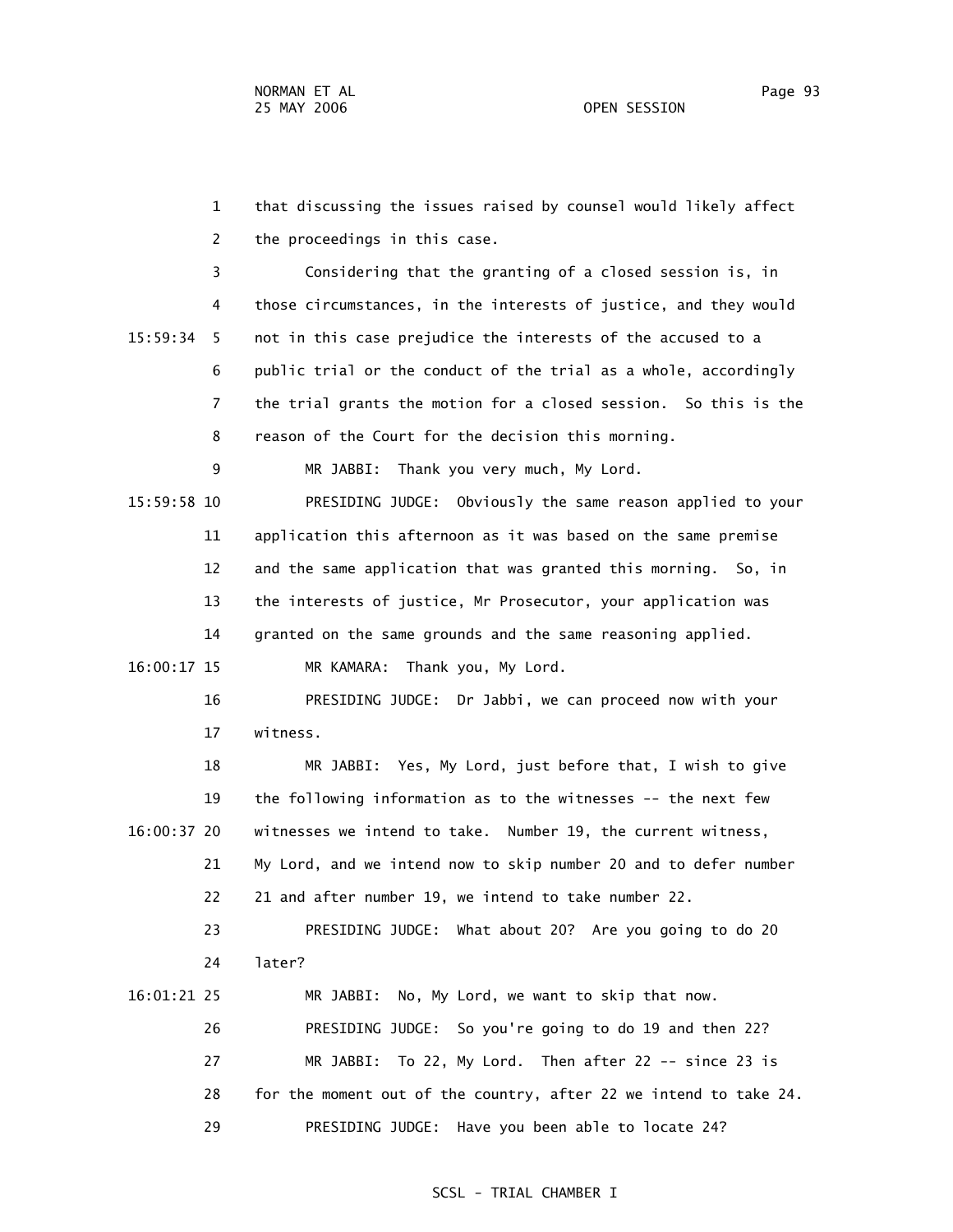1 MR JABBI: My Lord, we want to make another effort through 2 WVS this weekend for both number 22 and 24, My Lord. 3 PRESIDING JUDGE: Okay. 4 MR KAMARA: My Lord, number 20, my learned friend did 16:05:06 5 mention that he would skip number 20. 6 JUDGE THOMPSON: He said defer it. 7 MR KAMARA: I think 21 is deferred. Is that he's not 8 coming -- he's not calling him again, or just keeping him for the 9 time being? 16:05:23 10 JUDGE THOMPSON: Yes, perhaps he needs to explain what's 11 skipping and deferring. Is there a distinction there, Dr Jabbi? 12 You skip one, you defer the other. 13 MR JABBI: There is a distinction, My Lord. 14 JUDGE THOMPSON: Perhaps you should enlighten us. 16:05:40 15 MR JABBI: In view of our desire to avoid repetitiveness in 16 the evidence, we wish to forego number 20. 17 JUDGE THOMPSON: So it's forego now, not skip it? That's 18 fine. Skipping is a little more sporty language. 19 MR JABBI: As Your Lordship pleases. 16:06:06 20 PRESIDING JUDGE: So you're not calling witness number 20? 21 MR JABBI: We wish not to call him. 22 JUDGE ITOE: You are not calling him, Dr Jabbi? It's not 23 we wish not to call him. Are you calling him or you are not 24 calling him? You have said "skipped". I understood you to mean 16:06:30 25 that you were giving him up. 26 MR JABBI: We are not going to call him, My Lord. 27 JUDGE THOMPSON: Dr Jabbi, I never thought that you 28 belonged to the school of the sophists.

SCSL - TRIAL CHAMBER I

29 MR JABBI: My Lord, I don't know who they are.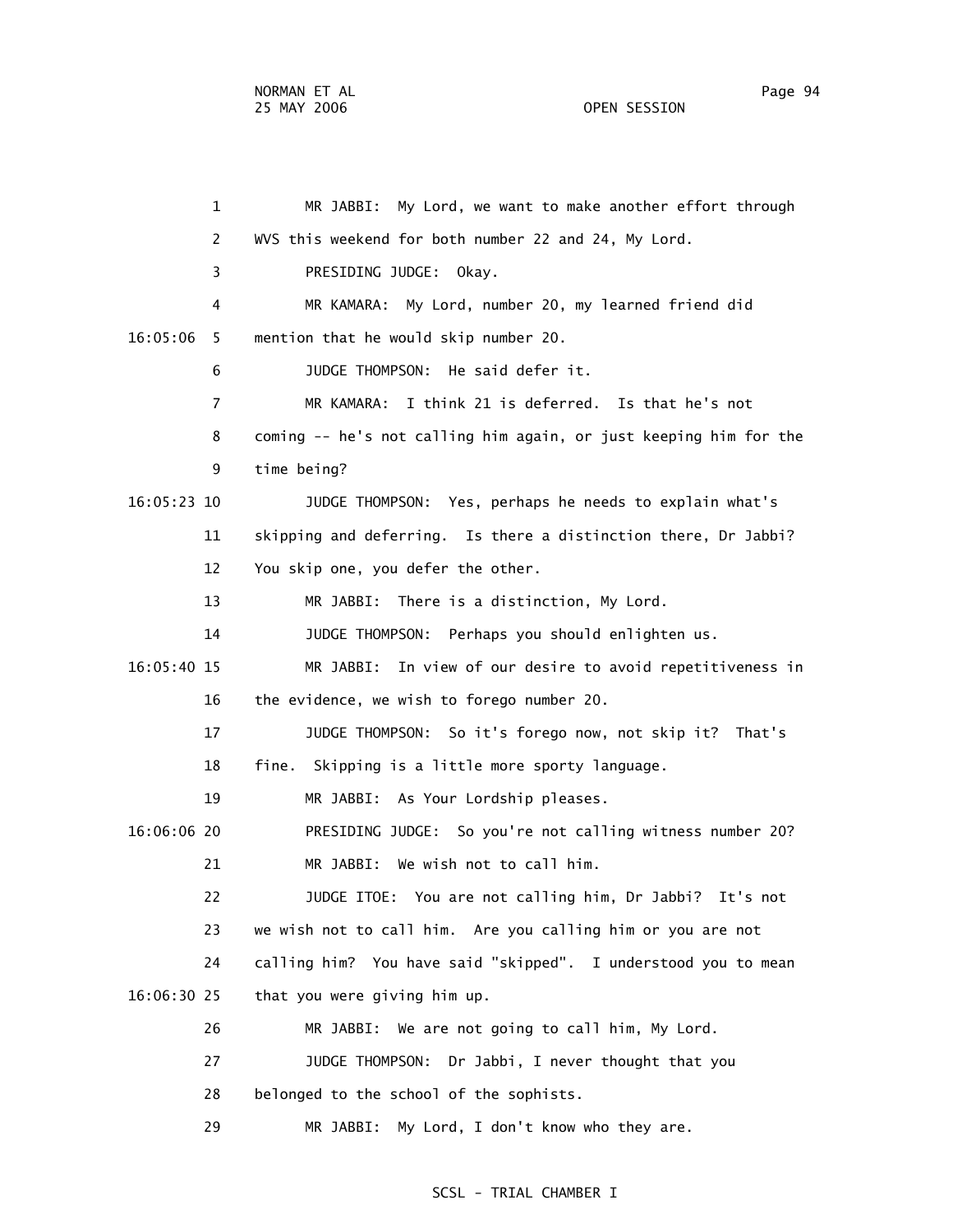1 JUDGE THOMPSON: All right. We'll turn up the Greek and 2 Roman culture encyclopedia. 3 PRESIDING JUDGE: Let us proceed, please. Would you 4 proceed to take the oath of this witness. So this is witness 16:06:57 5 number 19 on your witness list, Dr Jabbi? 6 MR JABBI: Number 19, My Lord. He's 19 on the list but 25 7 in the order of giving evidence. 8 PRESIDING JUDGE: Very well. He's giving evidence in 9 Mende? 16:07:24 10 MR JABBI: Yes, My Lord. 11 PRESIDING JUDGE: Thank you. 12 WITNESS: MOHAMED KINEH SWARAY [Sworn] 13 **Example 13** [The witness answered through interpreter] 14 EXAMINED BY MR JABBI: 16:08:23 15 Q. Good afternoon, Mr Witness. 16 A. Yes. 17 Q. Let me begin by advising that when you are talking, you 18 talk as slowly as possible because what you are saying is going 19 to be written down. 16:08:53 20 A. Okay. 21 Q. It will also be interpreted. So you give a little bit of 22 time for that to be done before you make your next statement. 23 Thank you. 24 A. Okay. 16:09:18 25 Q. Now, Mr Witness, can you tell the Court your full names? 26 A. My name is Mohamed Kineh Swaray. 27 Q. How old are you? 28 A. I am 47.

29 Q. Where do you live?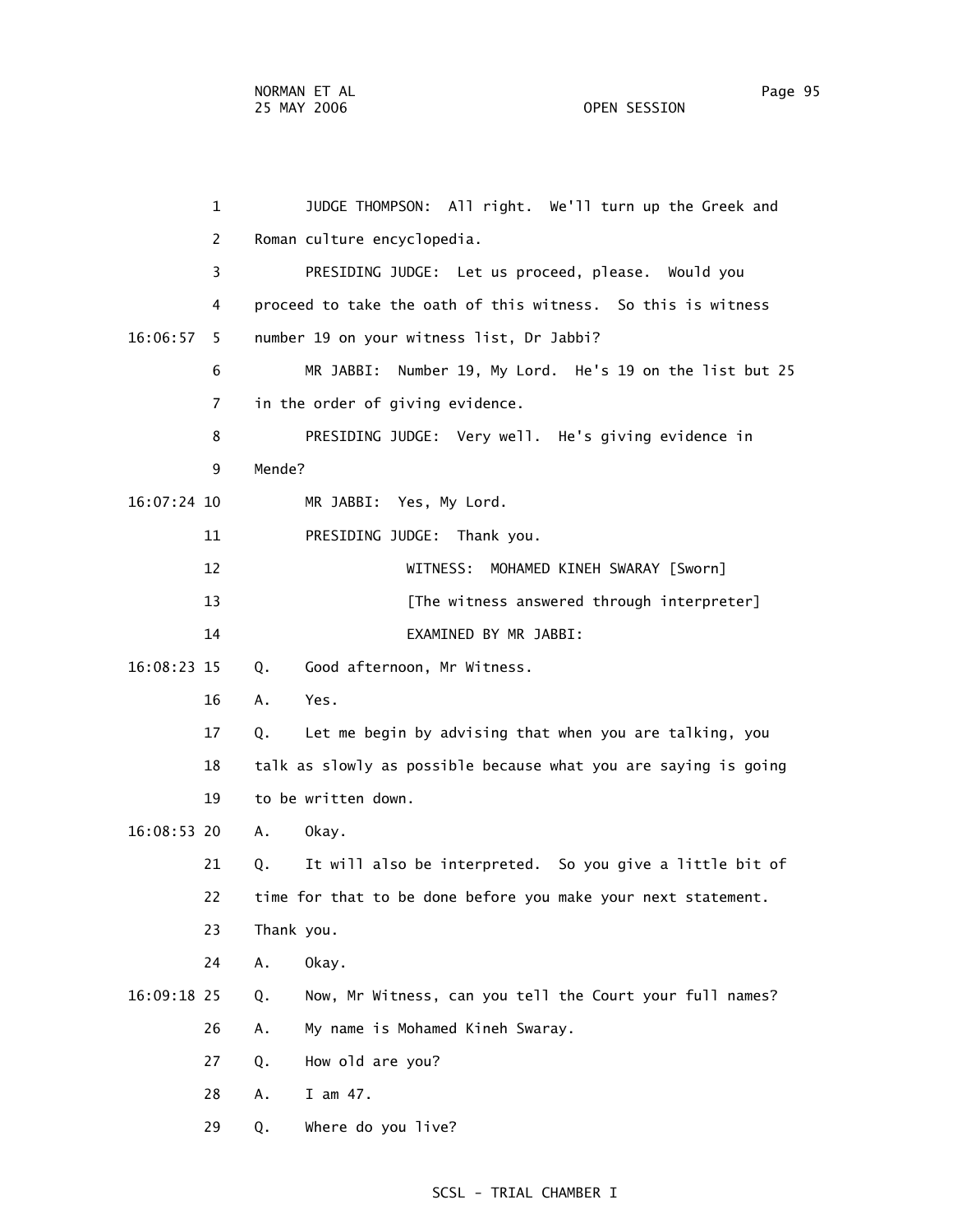- 1 A. I am in Boabu Nongowa. 2 Q. What work do you do? 3 A. I am a farmer. 4 Q. Do you know of the Kamajors? 16:10:56 5 A. Very, very, very well. 6 Q. Do you belong to the Kamajors? Are you a Kamajor? 7 A. Very, very well. 8 Q. When did you become a Kamajor? 9 A. I became a Kamajor in 1991. 16:11:55 10 Q. Can you briefly explain the circumstances? 11 A. The reason why I became a Kamajor? 12 JUDGE ITOE: He became a Kamajor. Where was he when he 13 became a Kamajor? 14 MR JABBI: 16:12:13 15 Q. Where were you when you became a Kamajor. Let's begin with 16 that. You said you became a Kamajor -- 17 A. I was in Boabu Nongowa. 18 Q. Now, can you explain the circumstances in which you become 19 one? 16:12:35 20 A. We were living at the time when the war came into this 21 country. Then the NPRC overthrow the country. Then NPRC told 22 our chiefs to provide bush Kamajors. The chiefdom elders 23 provided us and handed us over to the soldiers. When we were 24 handed over to the soldiers we were working together with them. 16:13:20 25 Q. Allow some time, please, Mr Witness. 26 A. Accepted. 27 Q. Now, for what purpose were you assigned to the soldiers?
	- 28 A. They said we know the terrain and the bushes, so we should 29 be going together with the soldiers so that we would be showing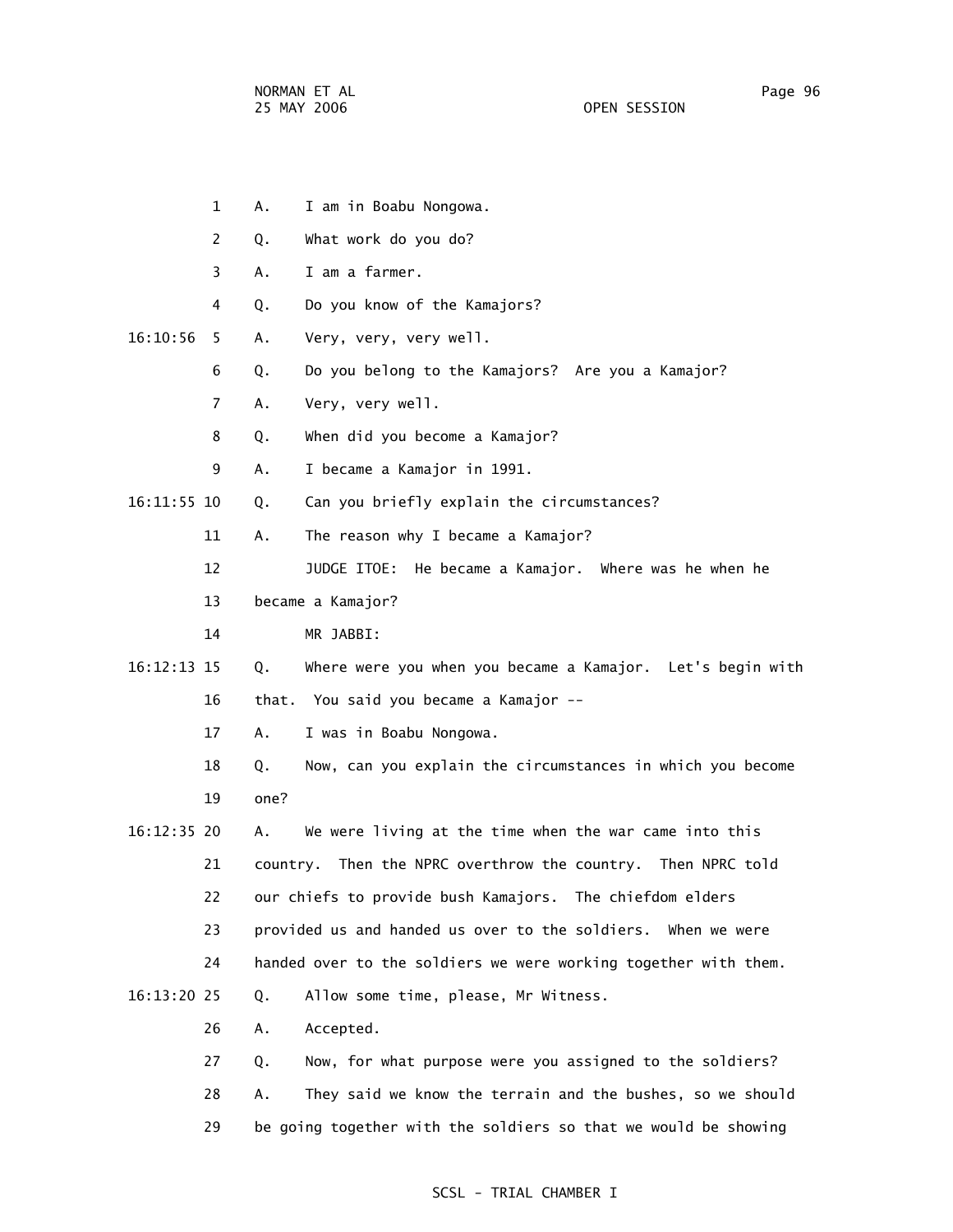1 them the bush paths. 2 Q. Was that just an arrangement in your village or was it of 3 wider application? 4 A. In all of that district that was the arrangement. 16:14:57 5 Q. Did the district have any organisation taking care of that 6 arrangement? 7 A. Yes. 8 Q. Can you tell the Court, please? 9 A. The person who organised that we called the defence 16:15:25 10 committee. 11 Q. And who was in charge of that defence committee? 12 A. Dr Lavalie. 13 Q. Can you tell the Court what sorts of places you went with 14 the soldiers under that arrangement? 16:16:04 15 A. When I was going along together with the soldiers, we were 16 sent to Tongo. We left Tongo and we were taken to Daru. We left 17 Daru, together with them we captured Pendembu. 18 Q. Together with the soldiers? 19 A. Yes. 16:16:57 20 JUDGE ITOE: Dr Jabbi, this was at about what time? 21 MR JABBI: 22 Q. Now can you tell the Court what time frame you are talking 23 about? 24 A. We started going in 1991, '92, '93, '94 up to '95. 16:17:38 25 Q. For that period was there any ceremony about becoming a 26 Kamajor? 27 A. At that time, when we were doing that work, it was an 28 ordinary Kamajor together with the soldiers. 29 Q. Did that status of being an ordinary Kamajor working the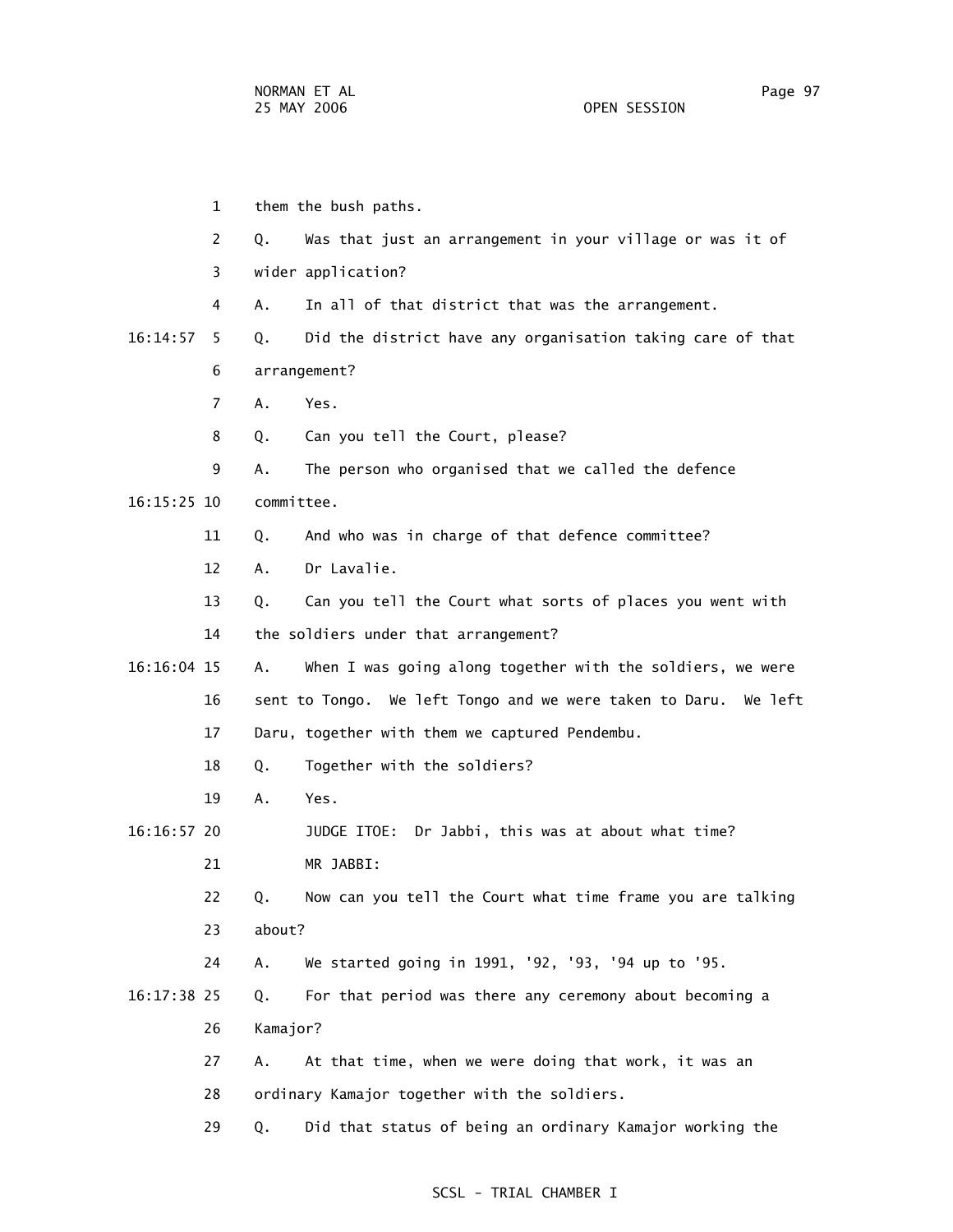|               | $\mathbf{1}$   |    | soldiers change at any time later on?                             |
|---------------|----------------|----|-------------------------------------------------------------------|
|               | 2              | Α. | Yes.                                                              |
|               | 3              | Q. | Can you explain to the Court, please?                             |
|               | 4              | А. | When that ordinary Kamajor business stopped, we heard that        |
| 16:18:52      | 5              |    | initiation has started from the south.                            |
|               | 6              | Q. | Around what time did that start?                                  |
|               | $\overline{7}$ | А. | The time that that thing started, when we voted, the              |
|               | 8              |    | initial voting.                                                   |
|               | 9              | Q. | The initial voting for?                                           |
| 16:19:33 10   |                | Α. | This government that is in power now.                             |
|               | 11             | Q. | When you say the initial voting for this government that is       |
|               | 12             |    | in power now, do you mean the first time that the SLPP government |
|               | 13             |    | was elected? Is that what you are talking about?                  |
|               | 14             | A. | Yes.                                                              |
| $16:20:13$ 15 |                | Q. | And that would be 1996?                                           |
|               | 16             | А. | Yes.                                                              |
|               | 17             | Q. | So when the initiation started were you initiated, you            |
|               | 18             |    | personally?                                                       |
|               | 19             | Α. | Yes, I was initiated very well.                                   |
| 16:20:48 20   |                | Q. | When was that?                                                    |
|               | 21             | А. | It happened in '96. That was when Kamoh Brima Bangura             |
|               | 22             |    | initiated us.                                                     |
|               | 23             | Q. | You mentioned the leader of the district Kamajor                  |
|               | 24             |    | arrangement earlier on. Was he still the leader of the Kamajor    |
| 16:21:34 25   |                |    | arrangement, Dr Lavalie, whom you mentioned earlier?              |
|               | 26             | Α. | No, at that time he had been killed.                              |
|               | 27             | Q. | Do you know when he had been killed?                              |
|               | 28             | Α. | No, I can't tell.                                                 |
|               | 29             | Q. | And do you know who killed him?                                   |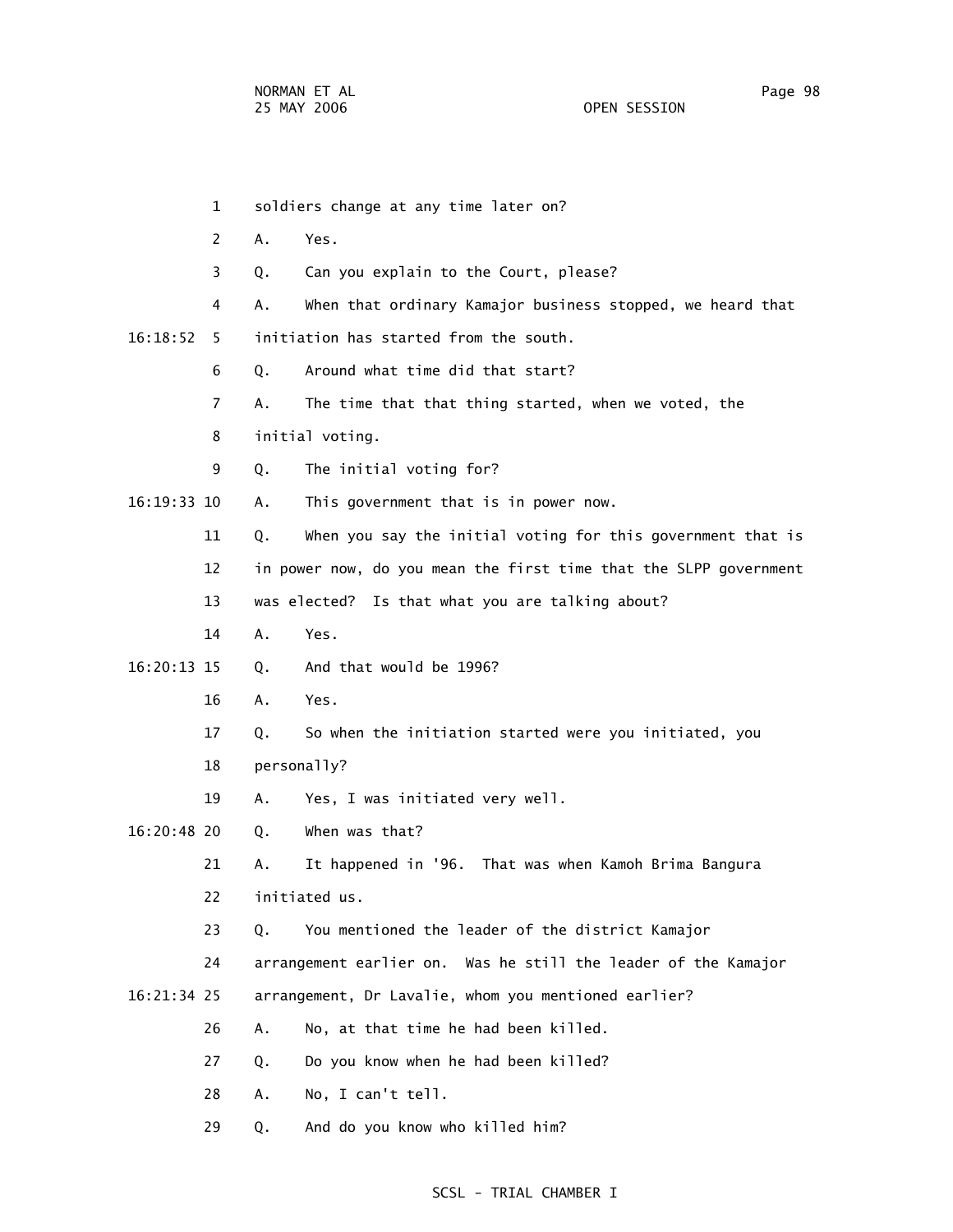1 A. They said he was killed by the rebels. 2 Q. Now, before initiation started in Kenema District what was 3 the state of your relationship with soldiers? 4 A. We and the soldiers were working as one. They were giving 16:23:10 5 us bullets. Whatever relates to the war, we were for them. 6 Q. And did that mode of relationship continue that way? 7 A. It went -- it continued up to a point. 8 Q. What happened after that point? 9 A. When the initiation was done, our chiefdom people summoned 16:24:16 10 us and presented us to Kamoh Brima who initiated us. 11 PRESIDING JUDGE: I thought your question had to do with 12 the relationship with the soldiers. 13 MR JABBI: Yes, indeed, My Lord. 14 Q. Mr Witness, my question was you said you were having a good 16:24:46 15 working relationship with the soldiers up to a point. 16 A. Yes. 17 Q. Then I said what happened to that relationship after that 18 point? 19 A. The relationship became sour. The reason why the 16:25:26 20 relationship got sour, we were staying together as one, working 21 as one, we were for them. There came a time -- 22 PRESIDING JUDGE: Please, proceed. Yes, what happened? 23 MR JABBI: 24 Q. What happened then? 16:26:01 25 A. As we were going together, there came a time when some 26 soldiers overthrew this government. 27 Q. Yes? 28 A. After the government has been overthrown, these people whom 29 we have been fighting along with, these rebels, and they invited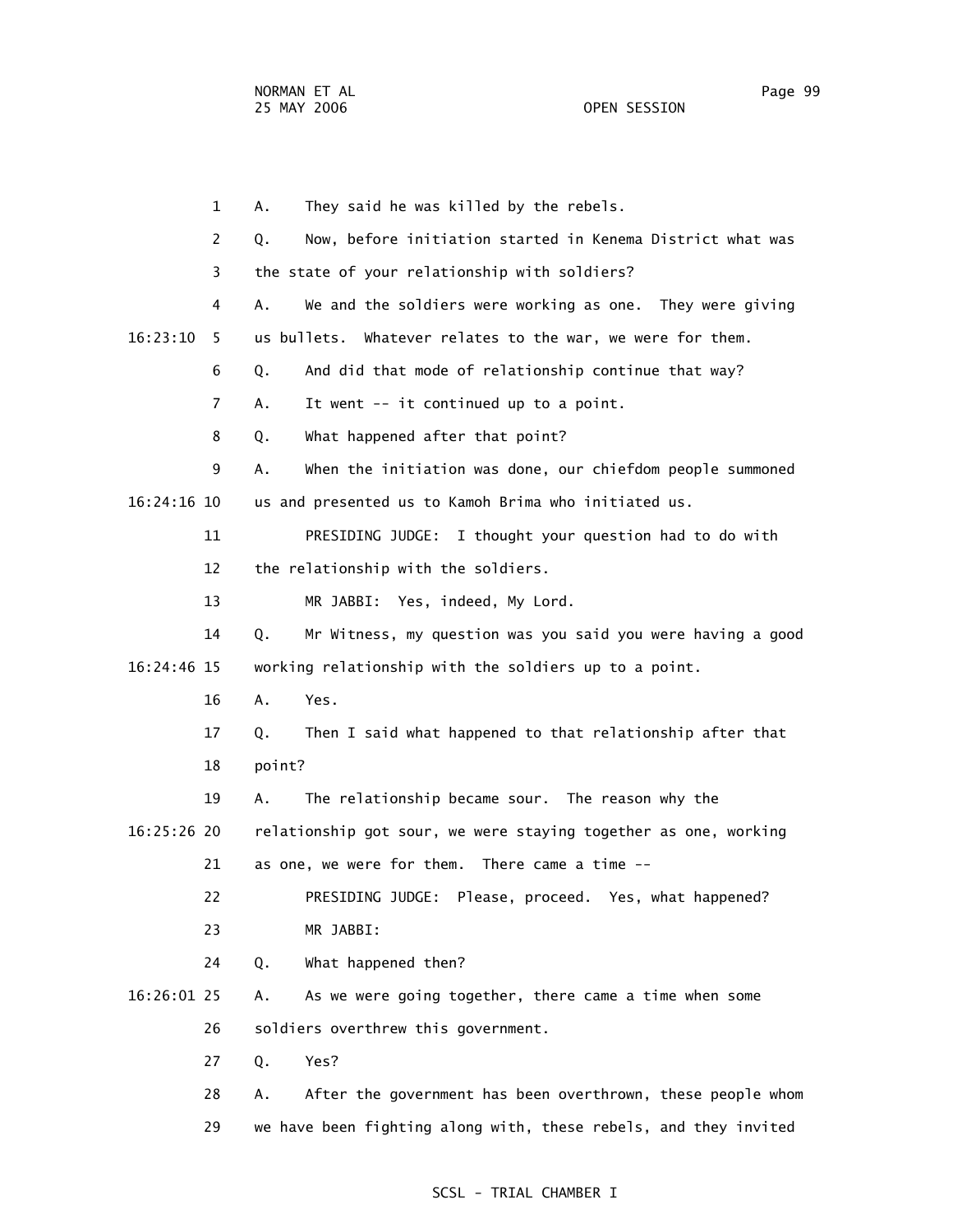1 them and they came to town. Then they told us that we the 2 Kamajors, everybody, his uniform, his guns, should be taken to 3 the police station. He should report himself to the police 4 station. 16:27:02 5 Q. Who said that? 6 A. The soldiers. 7 Q. And did you do as commanded? 8 A. No. 9 Q. What did the Kamajors do? 16:27:27 10 A. We went into the bush. 11 Q. Why? 12 A. Well, we were working with these people, then there came a 13 time and they called these other people from the bush and they 14 started attacking us. So we left them. 16:27:57 15 Q. Mr Witness, where were you when the overthrow of the 16 government took place? 17 MR JABBI: The system is gone. 18 PRESIDING JUDGE: It does seem that the whole system is 19 off. So we're going to break for a short recess and we'll see if 16:28:42 20 we can fix it. 21 Apparently it is back now, but, anyhow, it's the time for a 22 short recess. We will recess. 23 [Break taken at 4.29 p.m.] 24 [CDF25MAY06D - CR.] 16:51:37 25 [Upon resuming at 4.54 p.m.] 26 PRESIDING JUDGE: Dr Jabbi, we're back to you with the 27 resumption of your examination-in-chief. 28 MR JABBI: Yes, My Lord.

29 PRESIDING JUDGE: The system seems to be working now.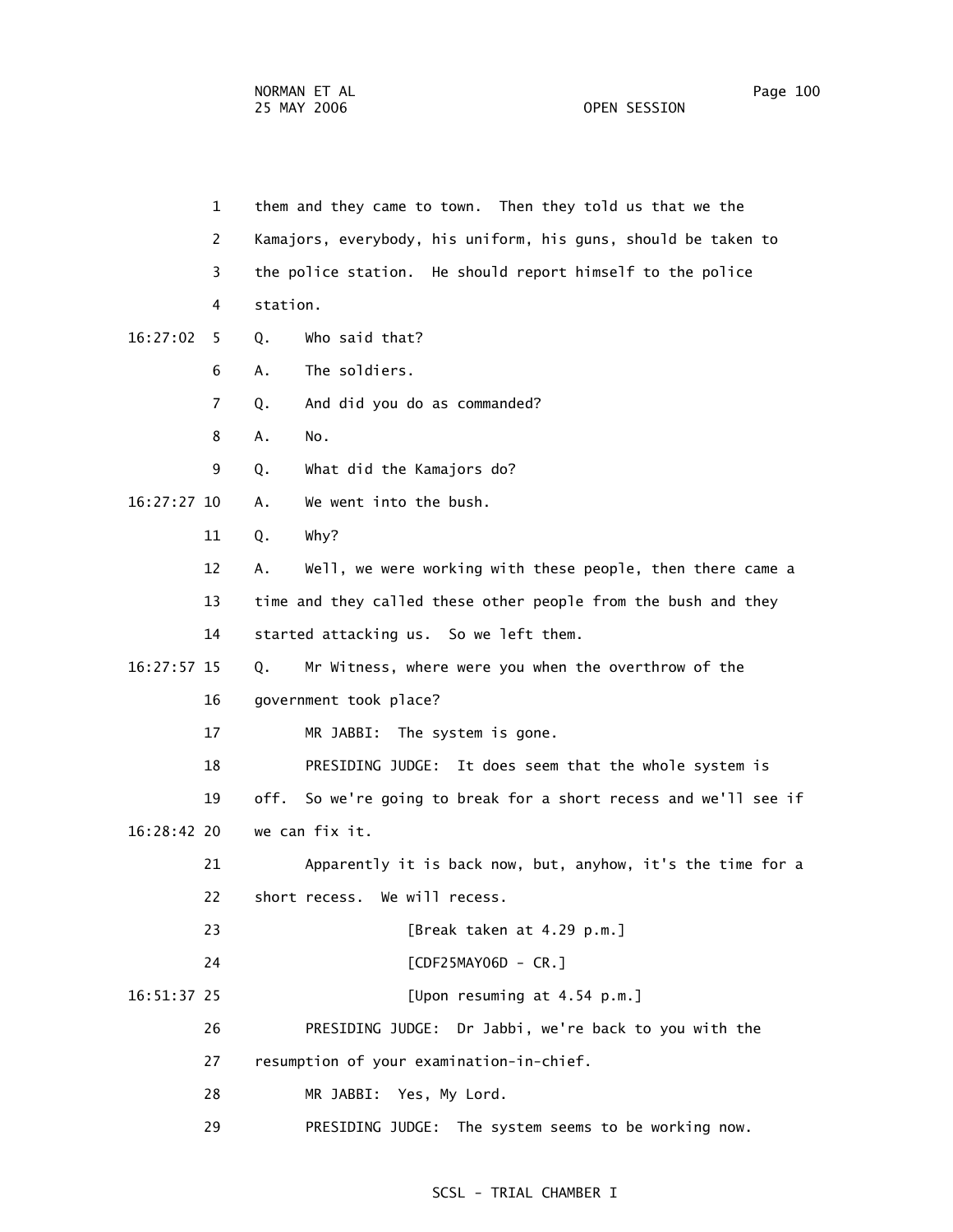1 MR JABBI: I hope it continues working. 2 Q. Mr Witness, I think my last question to you just before we 3 broke off was why you went into the bush after the overthrow of 4 the government by the soldiers. 16:55:29 5 A. Yes. 6 Q. Can you answer that? 7 A. When they overthrow, the soldiers with whom we were 8 working, they invited the rebels out of the bush and brought them 9 to town. 16:56:18 10 MR JABBI: I'm not getting it. 11 PRESIDING JUDGE: They've changed the channel, Dr Jabbi. 12 THE WITNESS: Are you getting me now? 13 PRESIDING JUDGE: We do, yes. 14 MR JABBI: 15 Q. Can you begin your answer, please? 16 A. When the overthrow was done, the soldiers who had 17 overthrown the government invited the rebels out of the bush and 18 brought them to town. 19 Q. Yes? 16:56:53 20 A. Then they said we, the Kamajors, our uniforms and our guns, 21 we should go and report ourselves to the police station. 22 PRESIDING JUDGE: We have that, Dr Jabbi; please proceed. 23 MR JABBI: 24 Q. Yes, Mr Witness? 16:57:19 25 A. After this had happened, after they had said we should hand 26 over, they started attacking our brothers, beating us up. The 27 soldiers and the rebels did that. 28 Q. Yes? 29 A. That was what happened that made us leave the town and went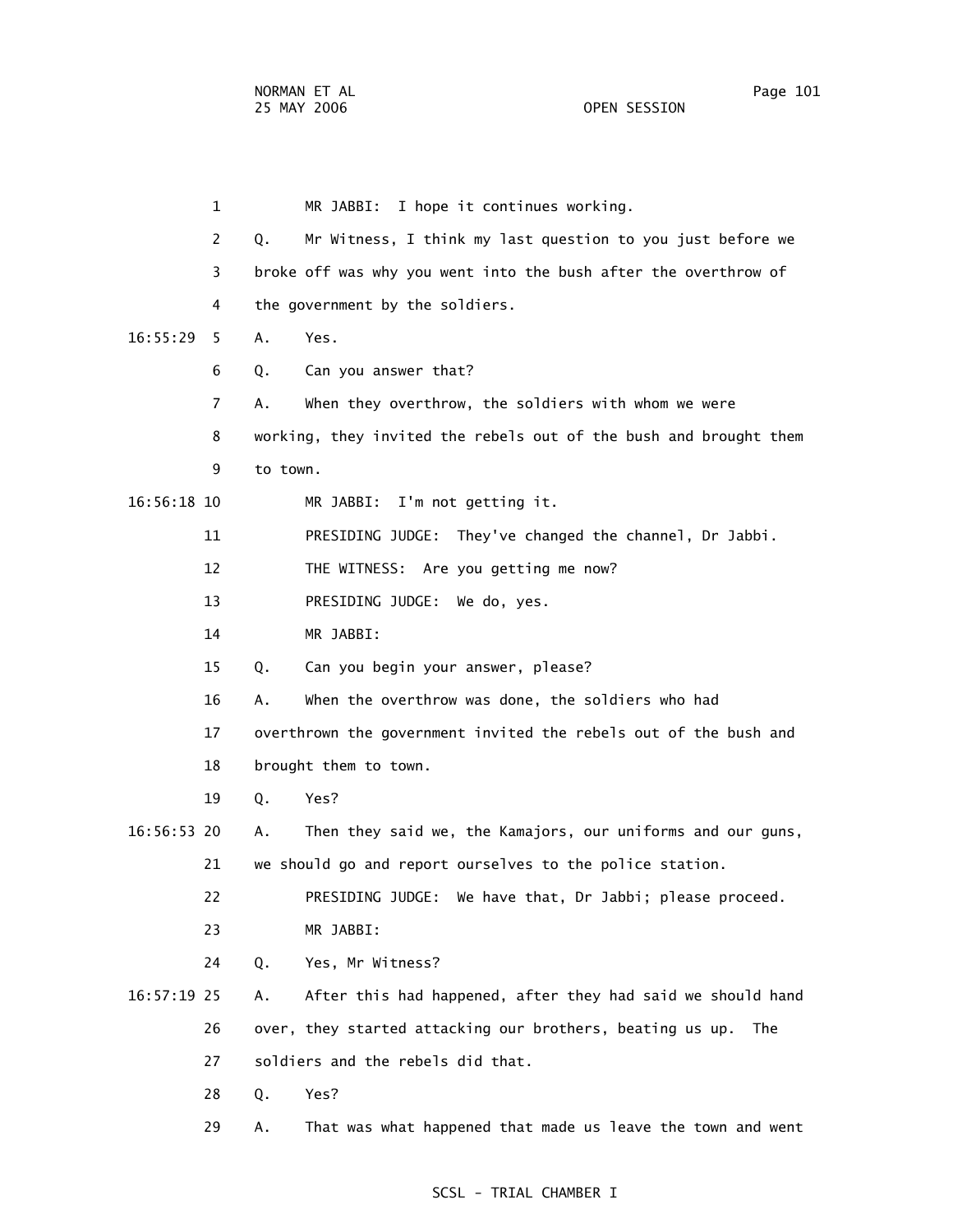|             | $\mathbf{1}$ | into the bush. We refused to surrender to them.                  |
|-------------|--------------|------------------------------------------------------------------|
|             | 2            | How long were you in the bush?<br>Q.                             |
|             | 3            | We were in the bush for up to nine months.<br>А.                 |
|             | 4            | What did you do there?<br>Q.                                     |
| 16:58:04    | 5            | When we went into the bush, we were looking out for our<br>Α.    |
|             | 6            | brothers wherever they were, so that we could regroup.           |
|             | 7            | In what area were you in the bush? You in particular, what<br>Q. |
|             | 8            | area?                                                            |
|             | 9            | I was at Kotumahun [phon] and -- in between Kotumahun and<br>Α.  |
| 16:58:42 10 |              | Kenema, in the bush. But my brothers, my colleagues, were in     |
|             | 11           | Tunkia, Tigbema and we were talking to each other, organising    |
|             | 12           | ourselves.                                                       |
|             | 13           | So by the end of the nine months, what did you do?<br>Q.         |
|             | 14           | Well, we went to Kamoh Brima --<br>Α.                            |
| 16:59:30 15 |              | THE INTERPRETER: Your Honours, can the witness go over his       |
|             | 16           | last answer.                                                     |
|             | 17           | MR JABBI:                                                        |
|             | 18           | Can you begin this last answer you just started giving.<br>Q.    |
|             | 19           | Can you begin it and go over. My question was: What did you do   |
| 16:59:45 20 |              | towards the end of the nine months, by the end of the nine       |
|             | 21           | months?                                                          |
|             | 22           | We, the Kamajors, came together. Those of us who were in<br>А.   |
|             | 23           | that bush, we came together.                                     |
|             | 24           | To do what?<br>Q.                                                |
| 17:00:09 25 |              | Then we went to the Kamoh for him to reactivate the<br>Α.        |
|             | 26           | medicine.                                                        |
|             | 27           | Which Kamoh?<br>Q.                                               |
|             | 28           | Kamoh Brima Bangura.<br>Α.                                       |
|             | 29           | Where was that?<br>Q.                                            |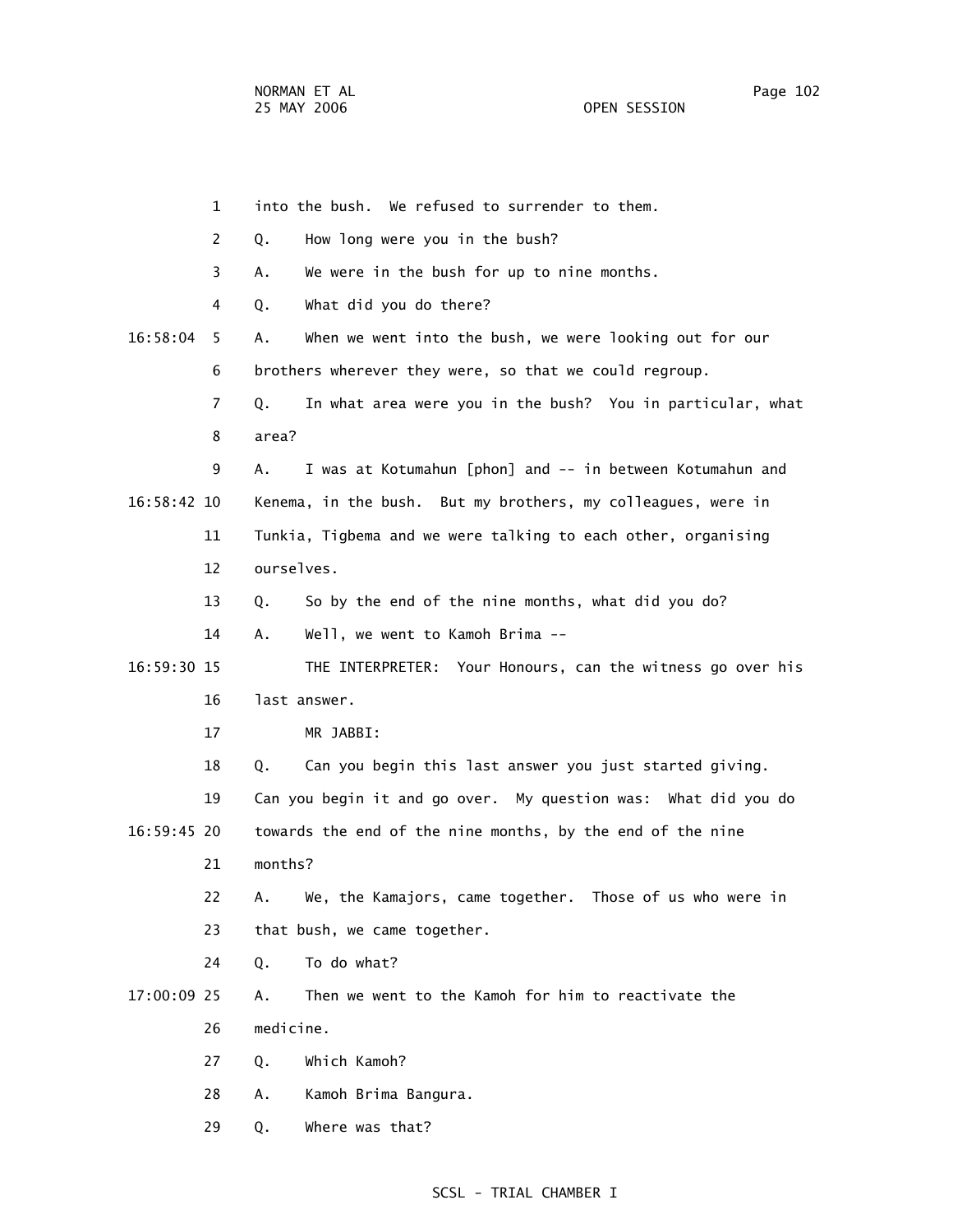|             | $\mathbf{1}$ | Α.       | He was at Tigbema.                                          |
|-------------|--------------|----------|-------------------------------------------------------------|
|             | 2            | Q.       | What happened after the reactivation?                       |
|             | 3            | А.       | After the medicine had been reactivated, he gave us all the |
|             | 4            |          | laws and we returned. We heard our boss.                    |
| 17:01:10    | - 5          | Q.       | You said after the reactivation you returned?               |
|             | 6            | А.       | We returned.                                                |
|             | 7            | Q.       | To where?                                                   |
|             | 8            | Α.       | We returned where we had been. Then we went and captured    |
|             | 9            | SS Camp. |                                                             |
| 17:01:28 10 |              | Q.       | Do you know when you went to recapture SS Camp?             |
|             | 11           | Α.       | I did not date it, but I can remember.                      |
|             | 12           | Q.       | Can you remember the month and year?                        |
|             | 13           | A.       | No.                                                         |
|             | 14           | Q.       | But according to you, it was roughly nine months after the  |
| 17:02:01 15 |              |          | overthrow; is that correct?                                 |
|             | 16           | Α.       | Yes, when we were in the bush.                              |
|             | 17           | Q.       | Now, who was your group leader during the attack on         |
|             | 18           | SS Camp? |                                                             |
|             | 19           | А.       | MB Koroma. We call him Bhonie. Bhonie.                      |
| 17:02:38 20 |              | Q.       | Was he the overall leader --                                |
|             | 21           |          | JUDGE ITOE:<br>Bhonie Koroma? What name again?              |
|             | 22           |          | MR JABBI:                                                   |
|             | 23           | Q.       | This Koroma you're talking about, do you know his full      |
|             | 24           | name?    |                                                             |
| 17:02:57 25 |              | Α.       | Mohamed Bhonie Koroma.                                      |
|             | 26           | Q.       | Was he the overall commander of that campaign?              |
|             | 27           | Α.       | Yes.                                                        |
|             | 28           | Q.       | Can you explain how the attack itself went, the attack on   |
|             | 29           | SS Camp? |                                                             |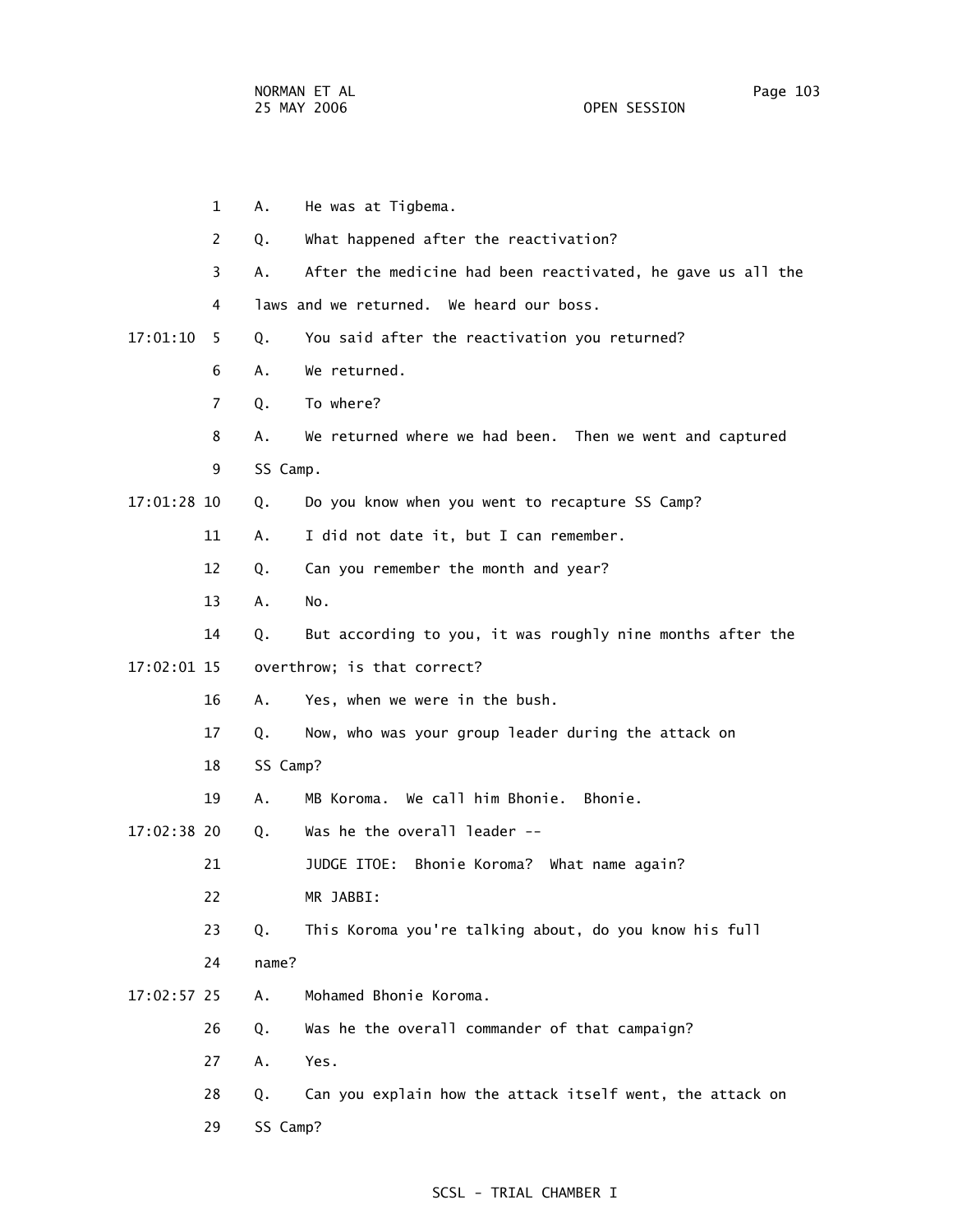1 A. Yes. 2 Q. Carry on, please. 3 A. When we left Tigbema, it was Mohamed Bhonie who led us. 4 Then we came to Gofor. When we came, we met the rebels and the 17:04:17 5 soldiers there and they started shooting at us. 6 Q. Yes? 7 A. At that time we hadn't guns, but the medicines we had in 8 our bodies were the ones we trusted. 9 Q. Yes, what happened at Gofor? 17:05:07 10 A. We fought at Gofor and then they ran away, then we chased 11 them. 12 Q. Were you able to take Gofor? 13 A. Yes. 14 Q. What happened next? 17:05:40 15 A. Then we left and went to SS Camp. 16 Q. What happened at SS Camp? 17 A. When we approached the river, we entered the bridge to 18 cross the river, they started shooting at us, but we went ahead. 19 Q. In spite of the shooting? 17:06:20 20 A. Yes, even when they were shooting. 21 Q. Yes? 22 A. We went and entered SS Camp. 23 Q. What happened? 24 A. When we entered SS Camp, the juntas who were there and the 17:06:43 25 soldiers, they all ran away. 26 Q. Yes? 27 A. Then we based there. 28 Q. How long did you stay there in SS Camp? 29 A. We were there for up to seven days.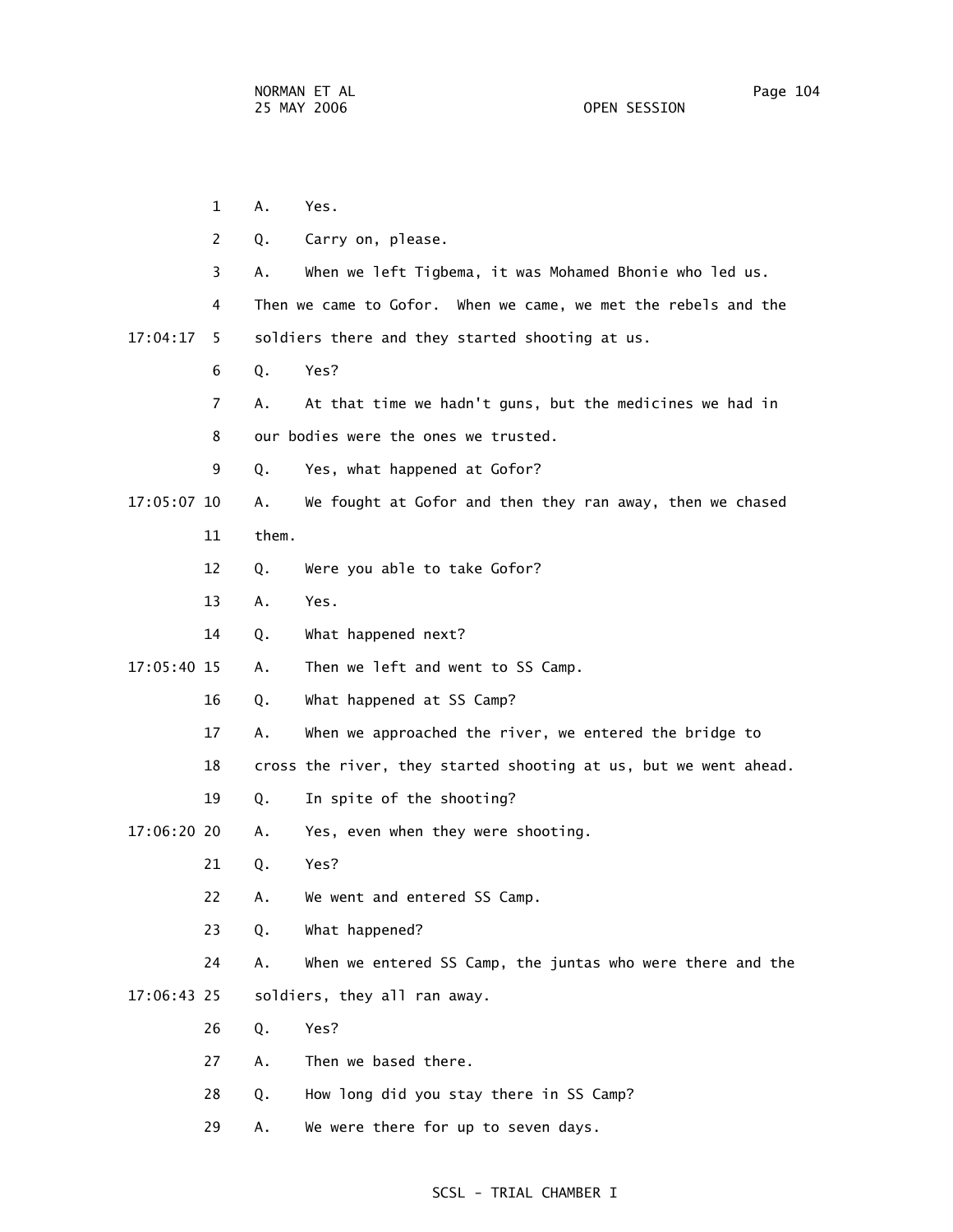NORMAN ET AL **Page 105** 25 MAY 2006 OPEN SESSION

 1 Q. When the soldiers and the rebels ran away at SS Camp and 2 you stayed there, did you realise any benefits? 3 A. Yes. 4 Q. Yes? 17:07:40 5 A. We met food there. We met a lot of rice there. 6 Q. Yes? 7 A. And bullets. 8 Q. Yes? 9 A. And guns. 17:08:04 10 Q. Can you give the Court an idea of the quantities? 11 A. No. 12 Q. What did you then do? 13 A. Then we stayed there, and we took the food and ate them up. 14 Q. Whilst you were at SS Camp, did anything happen? 17:08:34 15 A. Very, very well. 16 Q. Tell the Court, please? 17 A. When the soldiers and the rebels went -- ran away to 18 Kenema, they returned and attacked us. 19 Q. After how long? 17:09:01 20 A. When they returned to Kenema, it was not -- it did not take 21 a long time. In fact, I hadn't a watch. I did not put any

- 22 watch. But they did that for up to five times on that day.
- 23 Q. And what did you do to them?
- 24 A. We repelled them.
- 17:09:32 25 Q. Did you yourself, the Kamajors, venture out of SS Camp at 26 any time?
	- 27 A. When we captured SS Camp, it was there that we left and 28 came and captured Kenema.
	- 29 Q. How many times did you attack Kenema before capturing it?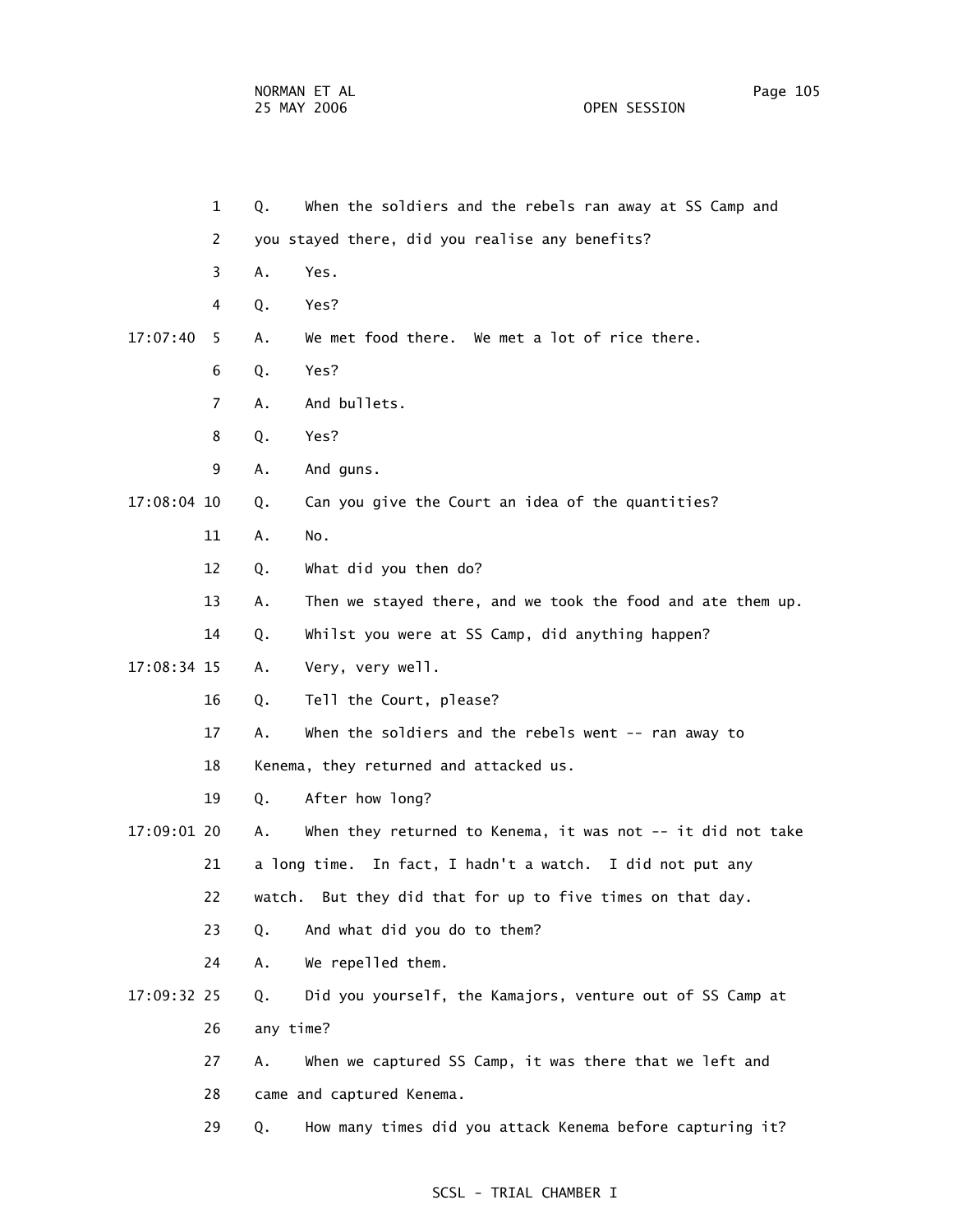1 A. We attacked Kenema once. On the second time, we entered 3 Q. Do you know when you actually entered Kenema? 4 A. We entered Kenema on a Sunday. 17:10:57 5 Q. Do you know the date?

6 A. No.

2 there.

- 7 Q. Can you tell the year?
- 8 A. I can't tell the date, the year, because I'm not literate.
- 9 And, besides, I was not recording it on paper.

17:11:22 10 Q. Can you tell the Court what happened on that first day, the

- 11 Sunday, when you entered Kenema?
- 12 A. Yes.
- 13 Q. Very briefly, please, can you tell the Court?
- 14 A. On Sunday, we entered Kenema, we did not fight, we danced
- 17:11:50 15 together with the civilians, a very big dance on that day.
	- 16 Q. What about the soldiers and rebels?
	- 17 A. They run away.
	- 18 Q. The next day?
	- 19 A. On Monday we were attacked.
- 17:12:20 20 Q. When on Monday?
	- 21 A. In the morning.
	- 22 Q. Were you yourself present?
	- 23 A. I was in that attack.
	- 24 Q. Please explain to the Court your experience of that

17:12:45 25 encounter.

- 26 A. When we captured Kenema on the Sunday, on the Monday they
- 27 attacked us, they came from Hangha Road and Kombema Road at
- 28 Lumbebu and Gbayama, and they entered the town.
- 29 Q. At what point in Kenema was the flashpoint of that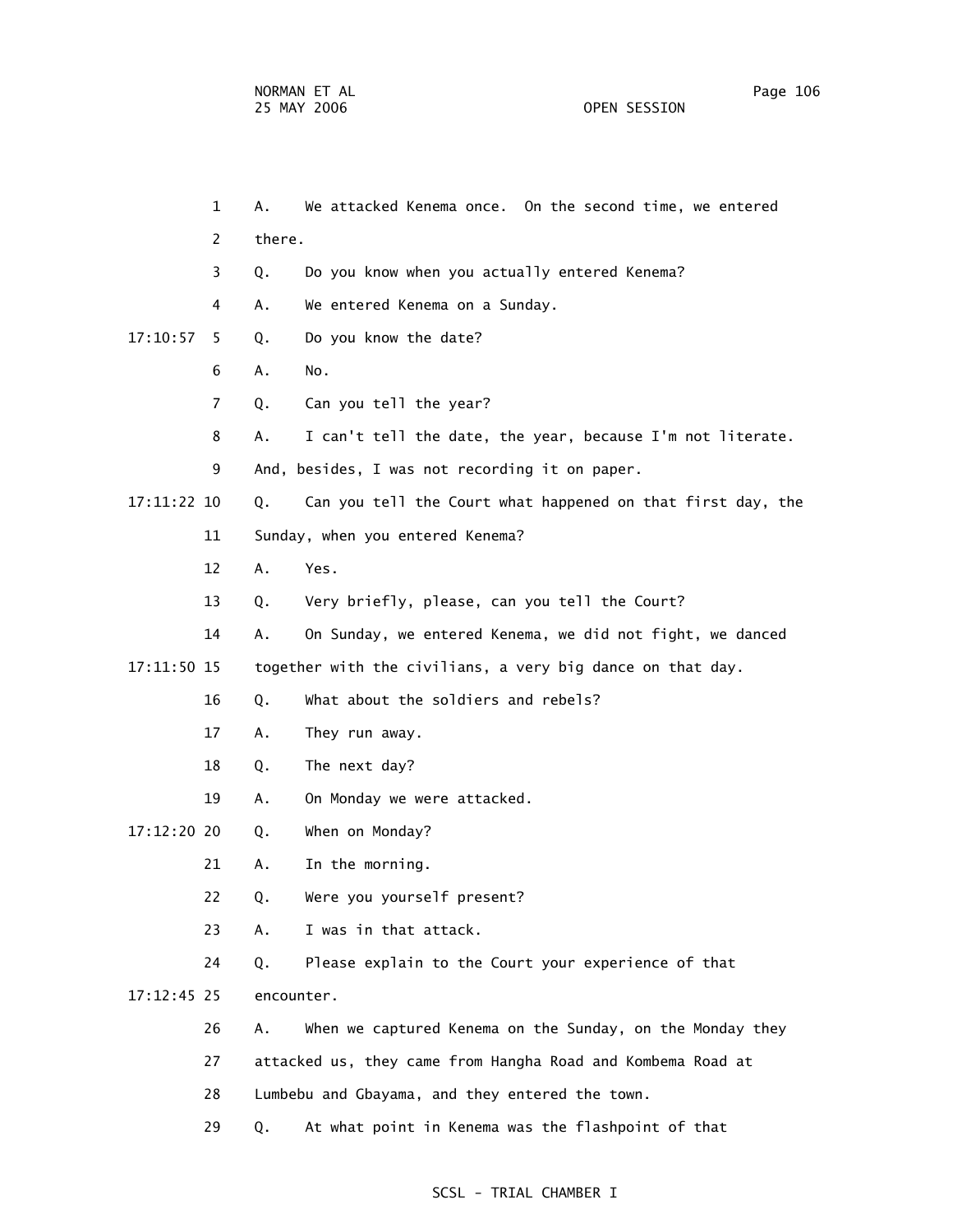1 encounter? 2 A. It was Hangha Road. The police barracks and Capitol, it 3 was in that area that was the flashpoint. 4 Q. Yes, what happened at that point? 17:13:46 5 A. When we were fighting that fight together, in that police 6 barracks, all the shooting was coming from the police barracks at 7 us. It was coming from that end. All the bullets were coming 8 from that end towards us. 9 Q. What did you then do, the Kamajors? 17:14:16 10 A. We entered there. 11 Q. Did you find them there? 12 A. Pardon me? As soon as they saw us coming, they ran away 13 and we chased them. 14 Q. Through the police barracks? 17:14:48 15 A. Yes. 16 Q. Did any fighting face to face take place in the police 17 barracks? 18 A. Yes, yes, it was a very tough encounter with them. 19 Q. Did that involve any exchange of firing? 17:15:28 20 A. With them. They were shooting at us. 21 Q. What was the outcome? 22 A. After we had chased them -- after we had chased them, they 23 returned towards Hangha Road. 24 Q. Yes, what happened then? 17:16:07 25 A. We continued chasing them until we reached the airfield. 26 Q. Where is the airfield in Kenema? 27 A. Near Tiso [phon]. That's where we stopped and they went, 28 then we returned. 29 Q. Did anything else happen that Monday?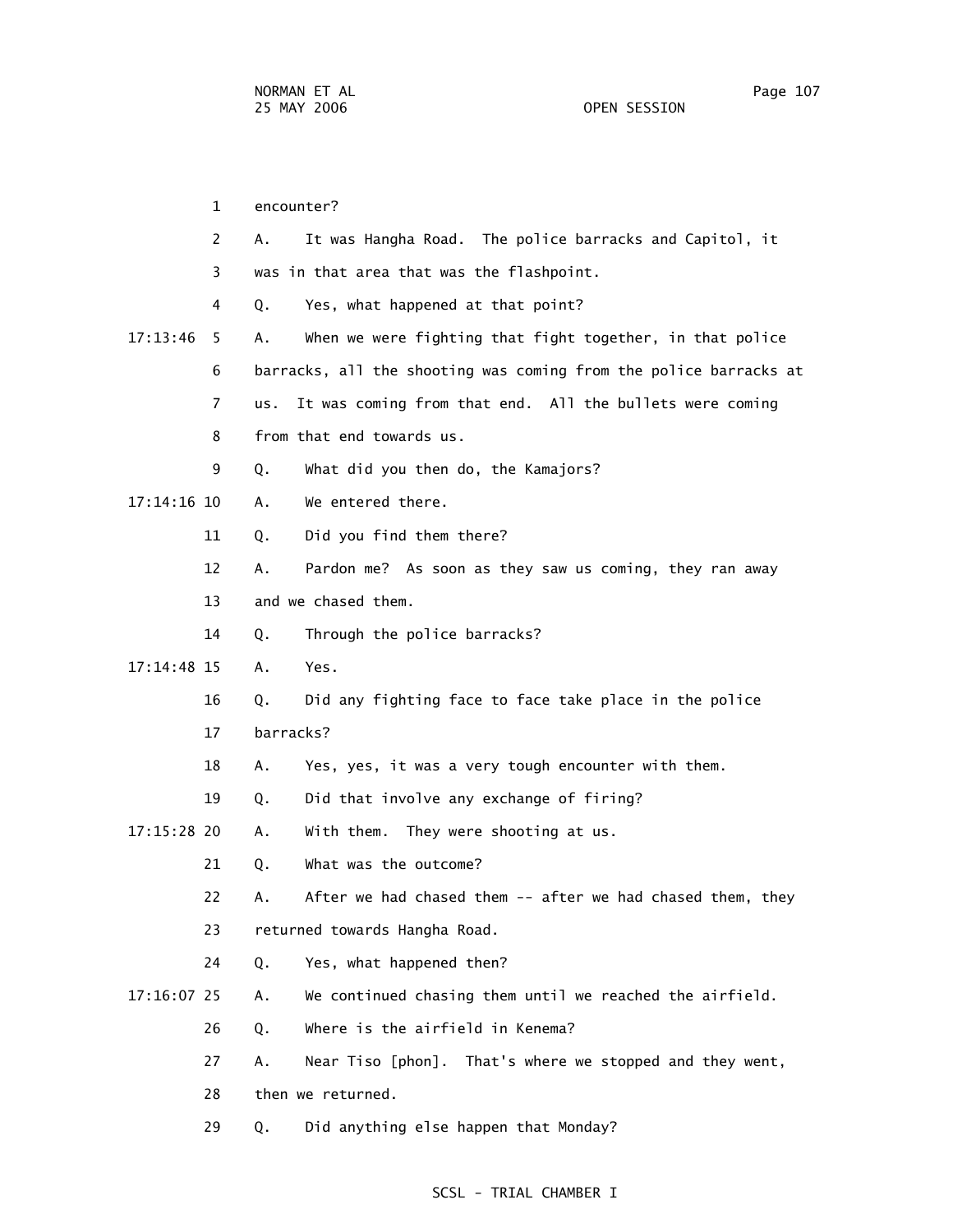1 A. On that Monday when we fought? 2 Q. Yes. 3 A. Like what? 4 Q. If anything happened at all. 17:16:55 5 A. Yes, they killed two of my Kamajors. 6 Q. Were any of them killed, the soldiers and the rebels? 7 A. I did not see the corpse of a soldier, nor the corpse of a 8 civilian. 9 JUDGE ITOE: We're talking of rebels, not civilians yet. 17:17:35 10 Rebels. 11 THE WITNESS: Okay. Okay, thank you, sir. 12 PRESIDING JUDGE: When you say that you saw no soldier's 13 corpse, that's on the Monday? So in the fighting on the Monday 14 on Hangha Road at the police barracks, you did not see any 17:18:01 15 soldier's corpse, nor any rebel's corpse in that fighting? 16 THE WITNESS: No. 17 MR JABBI: 18 Q. What about the next day? Did anything happen after the 19 Monday? 17:18:19 20 A. They came and attacked us again. 21 Q. At what point on that day? 22 A. On Kombema Road. 23 Q. What happened on that occasion? 24 A. That fighting did not last long, then they returned. 17:19:17 25 Q. That's day number three since you entered Kenema; is that 26 so, the Tuesday? 27 A. Yes. 28 Q. Between Sunday and Tuesday, whilst you were in Kenema, did 29 you observe anything about the civilians inside Kenema?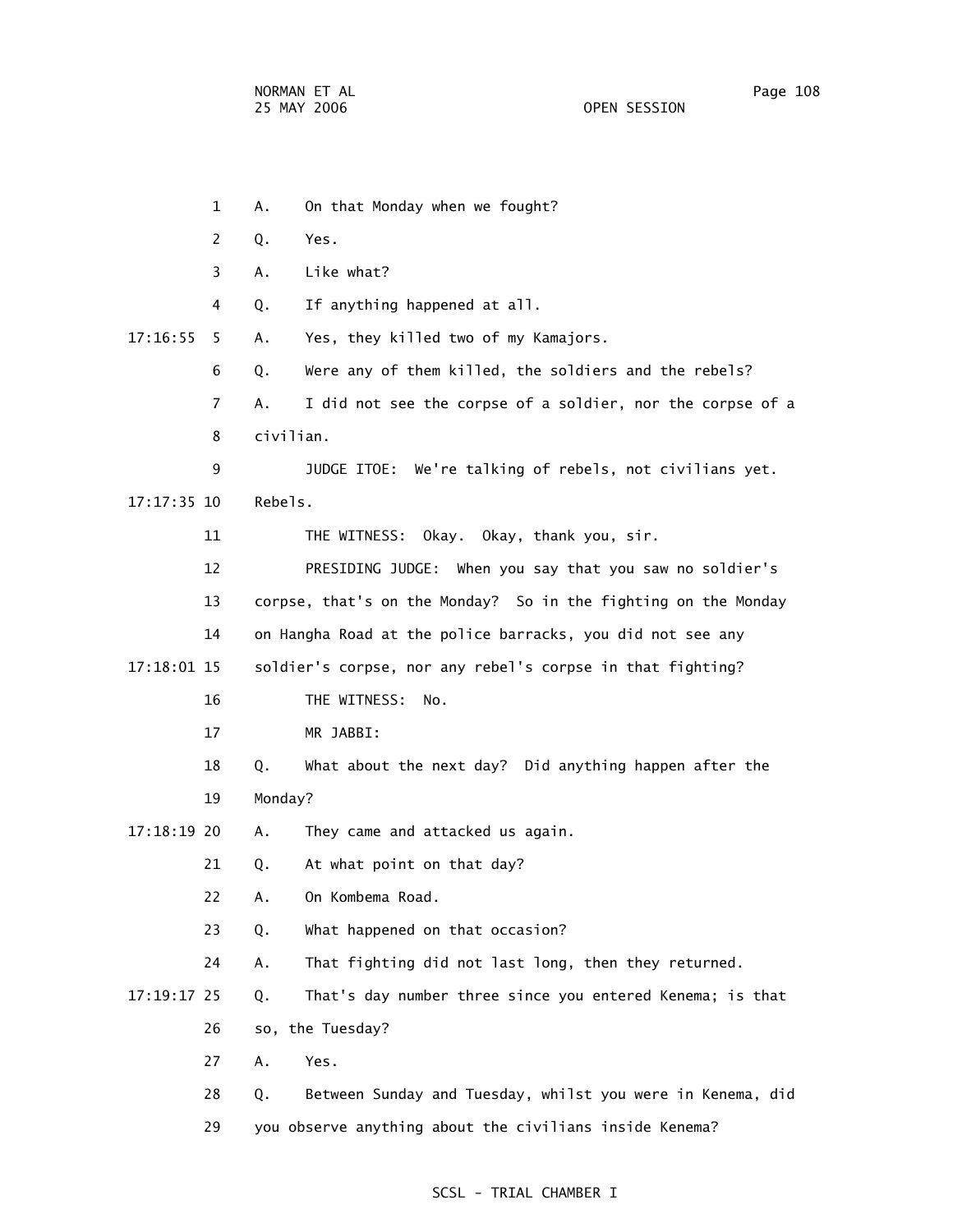1 A. The civilians, yes. 2 Q. Can you explain, please, to the Court? 3 A. The civilians started burning down houses. 4 Q. When? 17:20:21 5 A. When we fought -- on the morning that we fought that fight, 6 the evening and on the Tuesday. 7 Q. Which houses were the civilians burning? 8 A. The houses which were being burnt were those where the 9 juntas stayed when they went and burnt other people's houses. It 17:20:51 10 was those civilians whose houses were being burnt. 11 Q. Can you go over that, please, more clearly? 12 A. The rebels, where they stayed and left and went and burnt 13 the relatives of Kamajors' houses. It was those civilians' 14 houses which were being burnt. 17:21:39 15 Q. Now, am I correct to say that this is what you are saying: 16 that the soldiers and the rebels, before your entry, had been 17 burning the houses of civilians who were said to be relatives of 18 Kamajors, and those civilians whose houses had been burnt were

 19 now burning the houses of those civilians who had harboured the 17:22:10 20 rebels and soldiers; is that what you are saying?

21 A. Yes.

 22 MR BANGURA: Your Honours, if I understand correctly, there 23 seems to be a misstatement of the evidence. Counsel's question 24 before the last one that he just posed was: what happened in 17:22:29 25 Kenema between Monday, the day they attacked, and the Tuesday, I 26 think. The answer which the witness gave was specific to that 27 time frame. Now his interpretation of that answer goes beyond 28 that. He now says, "Do I understand you saying before you 29 entered Kenema you attacked Kenema".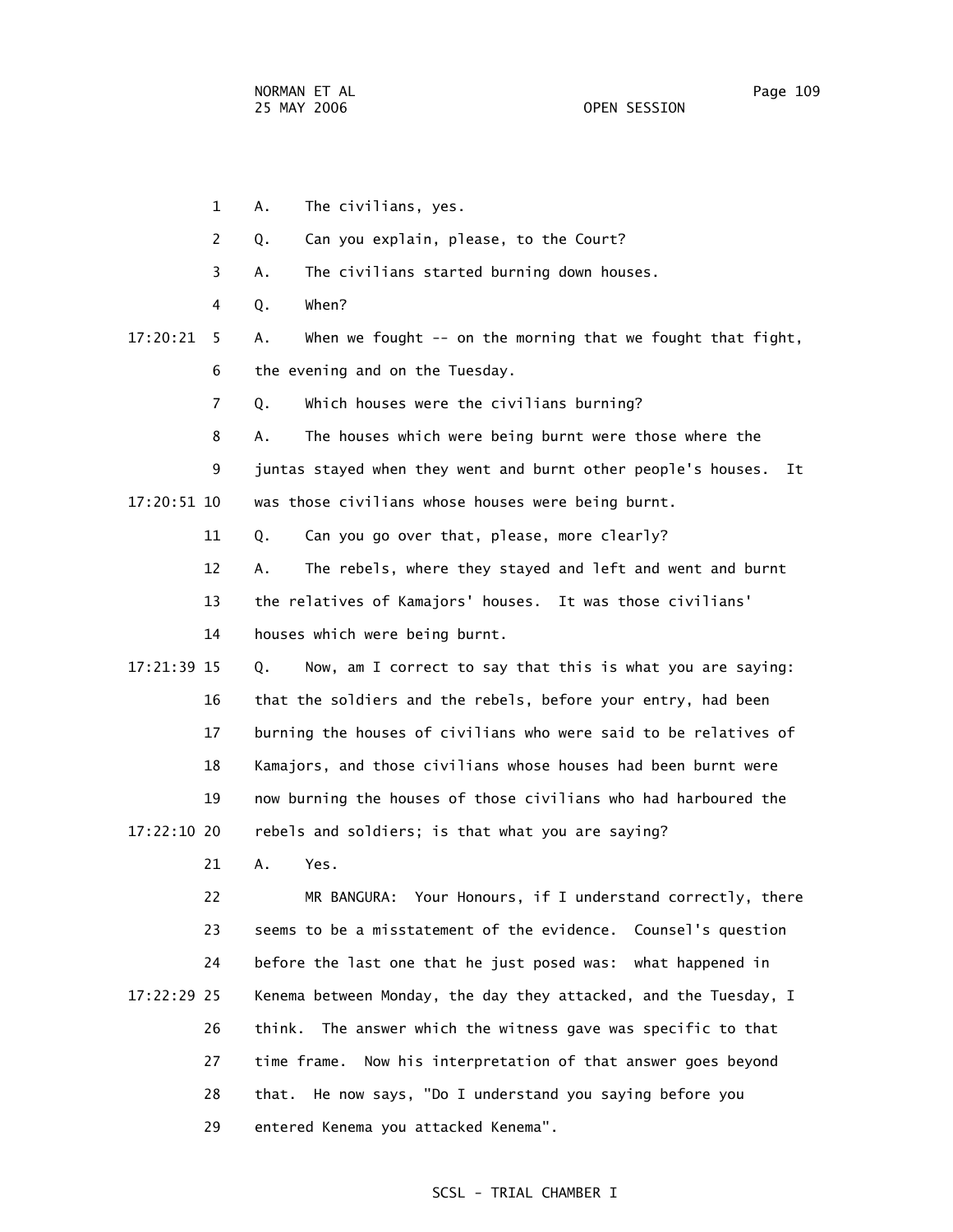1 PRESIDING JUDGE: This is what the witness has said. That 2 is the answer the witness has given. 3 MR BANGURA: Your Honours, it would be -- 4 PRESIDING JUDGE: That's my understanding of his answer. I 17:23:11 5 don't think the issue is with what Dr Jabbi has said, because 6 that is what I heard. 7 MR BANGURA: I stand corrected. 8 MR JABBI: 9 Q. Now, what did you do when you observed the civilians 17:23:34 10 burning other houses? 11 A. We called all of them and stopped them from burning houses. 12 Q. What did you tell them? 13 A. We told them that we do not come to destroy this land. 14 Kenema is our place, nobody should burn a house there. 17:24:14 15 Q. Subsequently, that is after Tuesday -- you have been there 16 Sunday, Monday, Tuesday -- did anything happen? 17 A. Like what? 18 Q. Did you observe anything after Tuesday? If you did not, no 19 problem. 17:24:44 20 PRESIDING JUDGE: Maybe you should ask him where he is on 21 the next day. 22 MR JABBI: 23 Q. After Tuesday, where were you? 24 A. I was still in Kenema. 17:24:59 25 Q. Did anything happen in Kenema whilst you were there after 26 Tuesday? 27 A. Nothing bad happened, except the arrival of ECOMOG. 28 Q. When did ECOMOG arrive in Kenema? 29 A. I did not record it because I am not literate.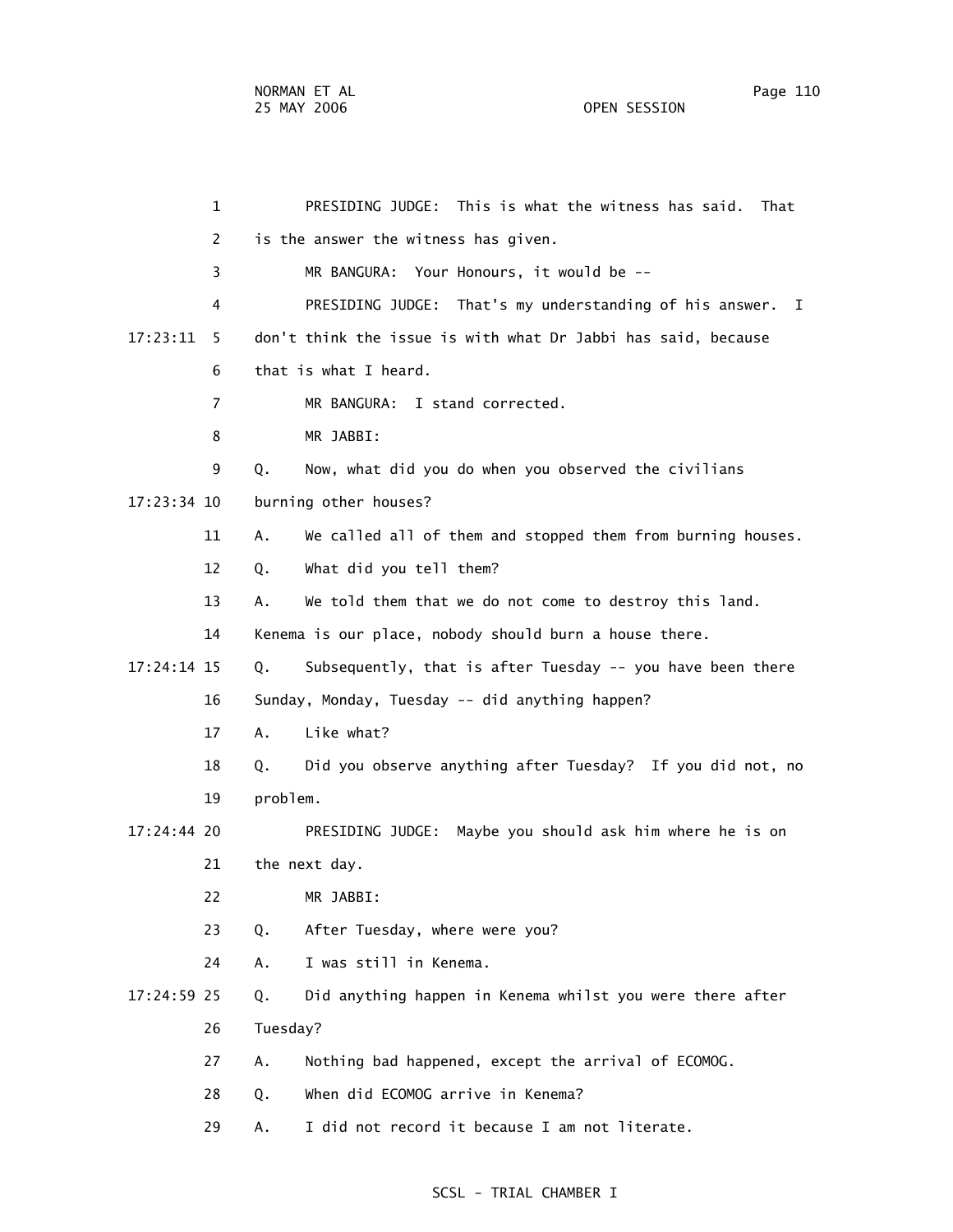1 Q. How many days after your entry into Kenema did ECOMOG come 2 to Kenema? How many days after that? 3 A. I believe it could be up to three days. 4 Q. Now, when ECOMOG arrived, what relationship did they have 17:26:27 5 with the Kamajors who were already in Kenema? 6 A. Just when ECOMOG entered Kenema, we handed over everything 7 to them. They called us up and we all were working together. 8 Q. Anything more? 9 A. Apart from the fact that we were working with ECOMOG, 17:27:12 10 there's nothing more I know. 11 Q. Now, you said they called you up; ECOMOG called you up. 12 What happened at that point of you being called? 13 A. They called us up and said security matters is their 14 business. Now that they have come, we should be for them. So we 17:27:43 15 accepted and we were working together. 16 Q. Did you yourself continue to stay in Kenema after the 17 arrival of ECOMOG? 18 A. Yes. 19 Q. Did anything else happen in Kenema whilst ECOMOG was now in 17:28:29 20 control? 21 A. The men would come and attack us and return, that's what I 22 know. 23 Q. To your knowledge, did ECOMOG's presence extend beyond 24 Kenema Town after their arrival? 17:29:09 25 A. Yes. 26 Q. Up to where? 27 A. ECOMOG were at Mano Junction; they were at SS Camp; they 28 were at Kombema; and in Kenema Town. 29 Q. You mentioned Mano Junction. In what direction from Kenema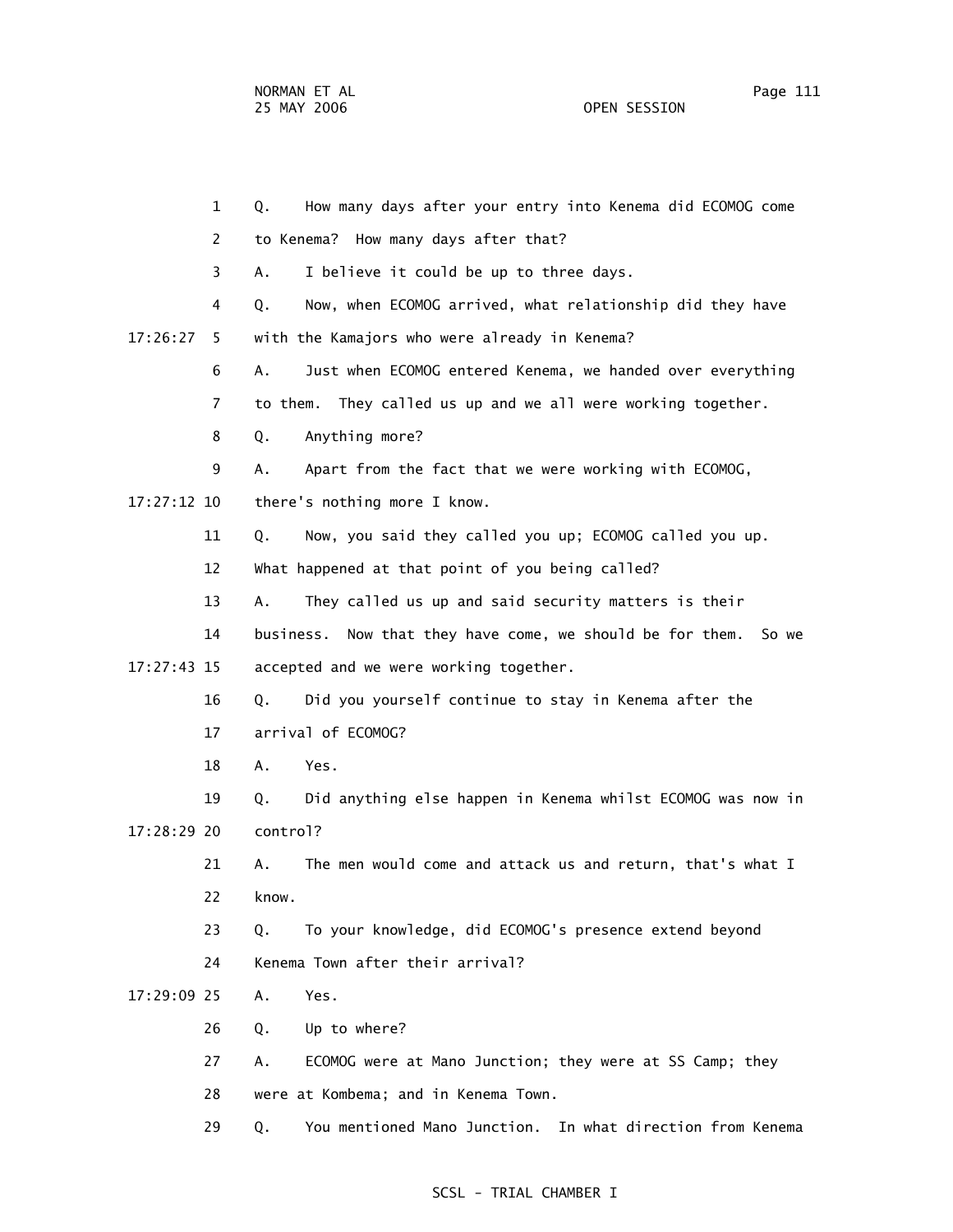1 is Mano Junction? 2 A. Mano Junction is on Hangha Road when you are going to 3 Tongo, when you are going to Kailahun. Mano Junction is at the 4 junction. 17:30:04 5 Q. How far is Mano Junction from Kenema itself? 6 A. I cannot tell the mileage, but it's quite a distance. 7 Q. Before or after Hangha, would you say? 8 A. Beyond Hangha, you travel quite a distance. 9 Q. You also mentioned Kombema. Is that in the same direction? 17:30:43 10 A. No. 11 Q. How far is Kombema from Kenema, do you know? 12 A. This time, Kenema hasn't been joined to Kombema. You go 13 through the Government Hospital - it's all Kenema. 14 Q. SS Camp that you mentioned, in what direction is that? 17:31:16 15 A. SS Camp is on the Dama Road. 16 Q. How far from Kenema Town is SS Camp? 17 JUDGE ITOE: Wasn't it five miles? It has been said. It 18 was five miles. 19 MR JABBI: I was trying to elicit this witness's perception 17:31:44 20 of that distance. 21 JUDGE ITOE: These are issues which are not in contention. 22 These are geographical realities which are not contested. 23 MR JABBI: 24 Q. Now, Mr Witness, how long did you stay in Kenema after the 17:32:06 25 arrival of ECOMOG; how long yourself in Kenema? 26 A. I myself, I was in Kenema up to disarmament. Up to today, 27 I am still there. I have not gone anywhere. 28 MR JABBI: Thank you very much. My Lord, that is all for 29 the witness.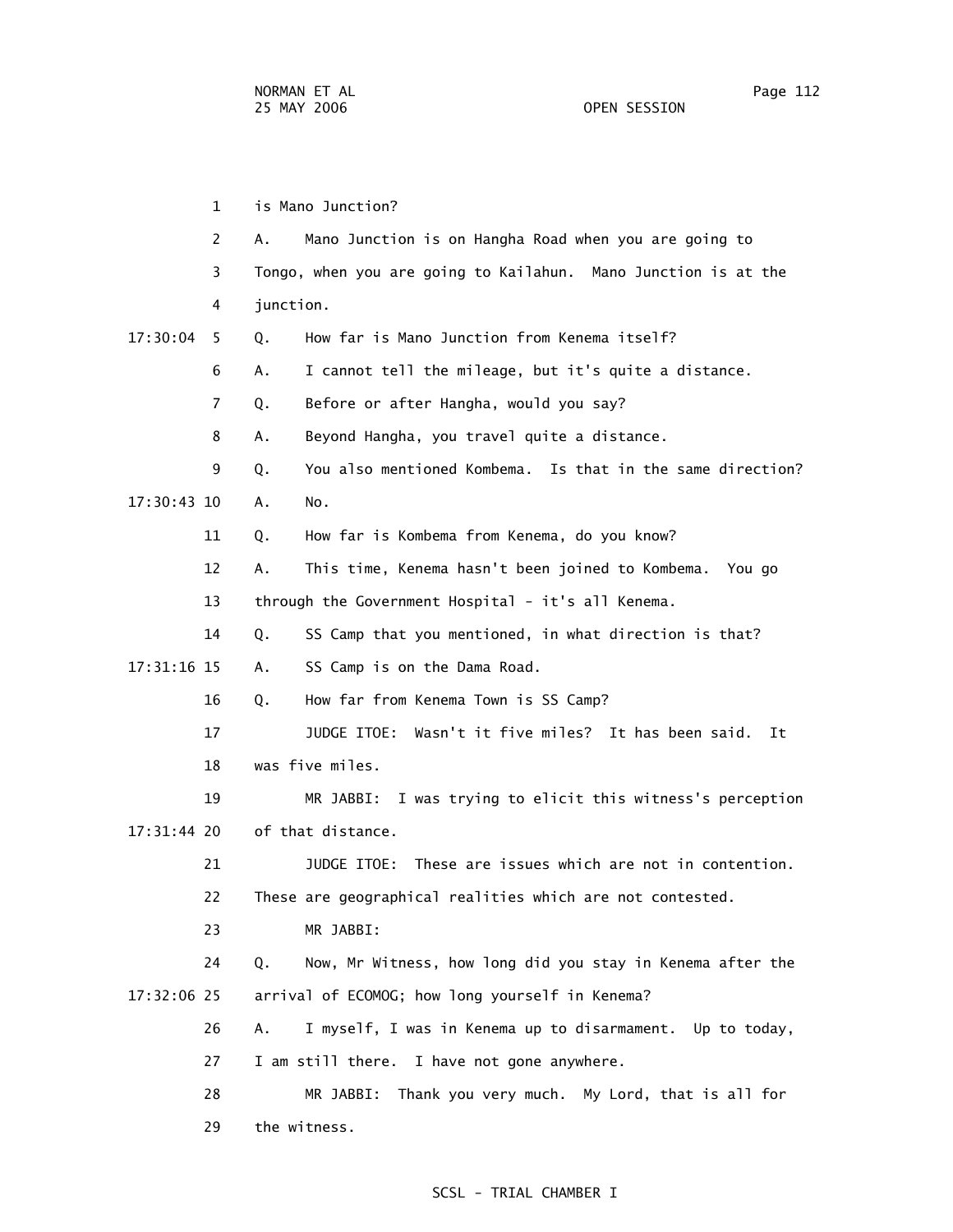| $\mathbf{1}$   | PRESIDING JUDGE: That will conclude for the day. Tomorrow         |
|----------------|-------------------------------------------------------------------|
| $\overline{2}$ | morning, Mr Bockarie, will you have any cross-examination of this |
| 3              | witness?                                                          |
| 4              | MR BOCKARIE: Yes, Your Honour.                                    |
| 17:32:43<br>5  | PRESIDING JUDGE: Keep that thought for the morning.               |
| 6              | MR BOCKARIE:<br>Thank you, Your Honour.                           |
| $\overline{7}$ | [Whereupon the hearing adjourned at 5.33 p.m.,                    |
| 8              | to be reconvened on Friday, 26th day of May                       |
| 9              | 2006, at 9.30 a.m.]                                               |
| 10             |                                                                   |
| 11             |                                                                   |
| 12             |                                                                   |
| 13             |                                                                   |
| 14             |                                                                   |
| 15             |                                                                   |
| 16             |                                                                   |
| 17             |                                                                   |
| 18             |                                                                   |
| 19             |                                                                   |
| 20             |                                                                   |
| 21             |                                                                   |
| 22             |                                                                   |
| 23             |                                                                   |
| 24             |                                                                   |
| 25             |                                                                   |
| 26             |                                                                   |
| 27             |                                                                   |
| 28             |                                                                   |
| 29             |                                                                   |